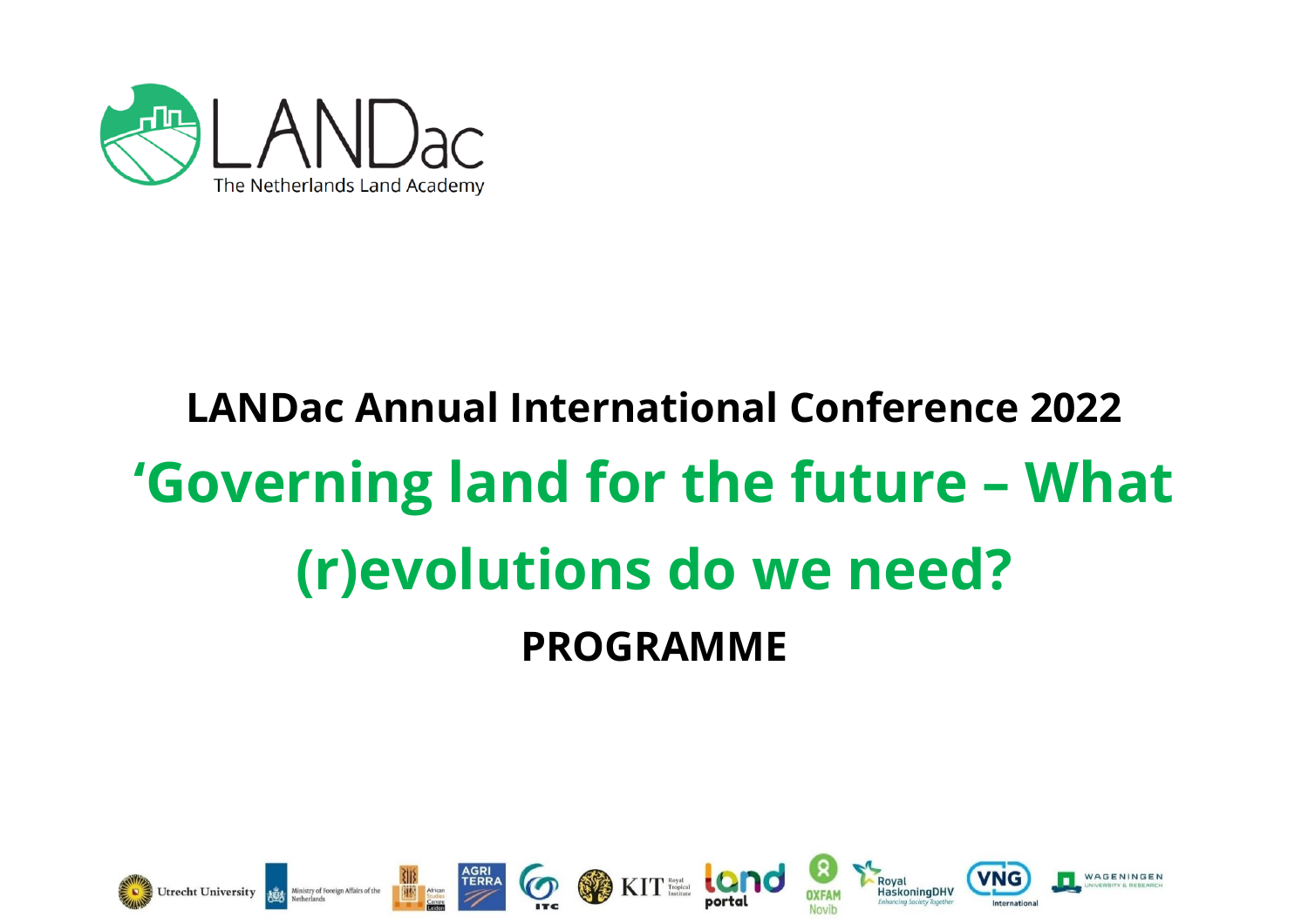# <span id="page-1-0"></span>**Contents**

| Day 1 |  |
|-------|--|
|       |  |
|       |  |
|       |  |
|       |  |
|       |  |
|       |  |
|       |  |
|       |  |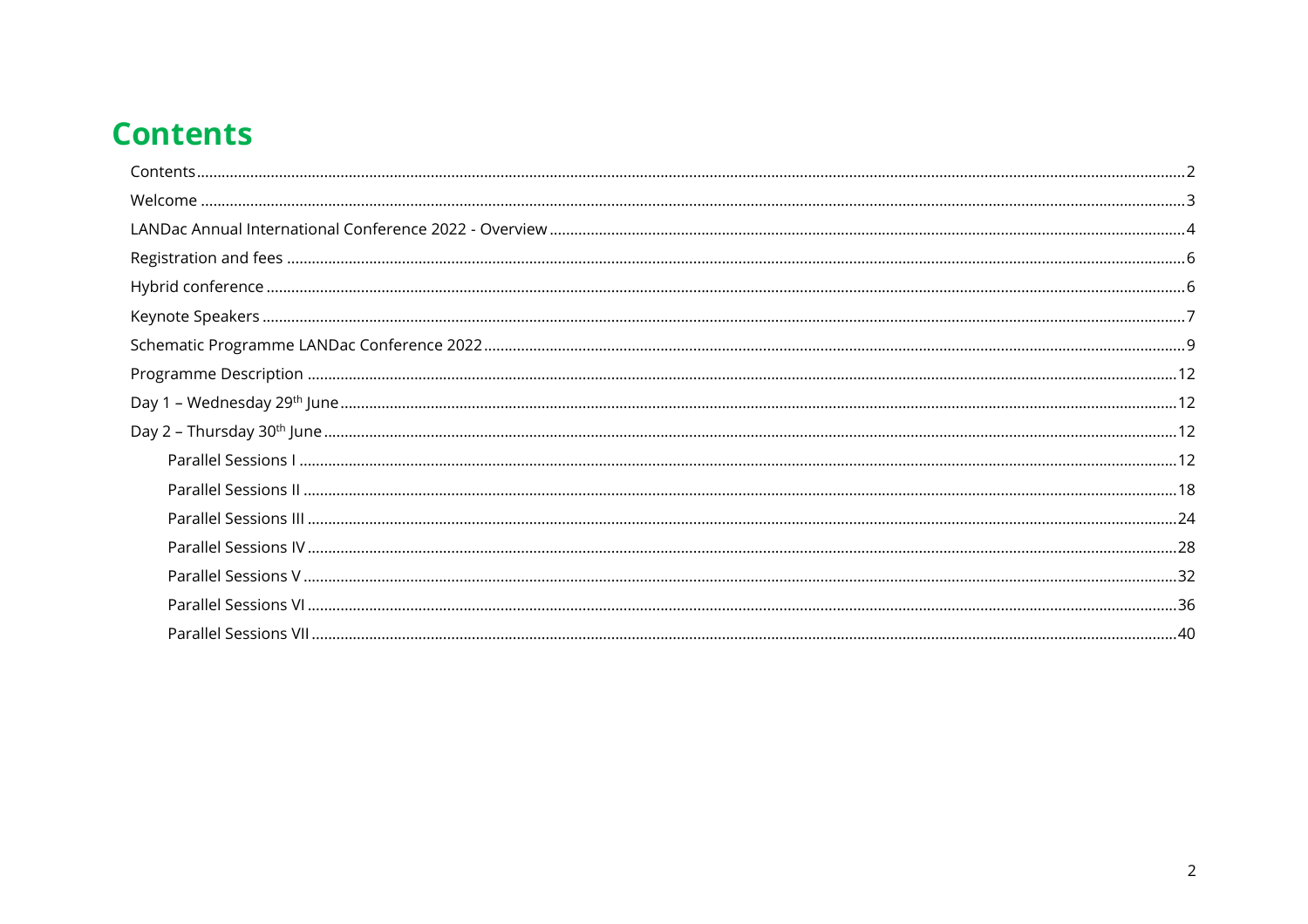# <span id="page-2-0"></span>**Welcome**

#### **Welcome to the LANDac Annual International Conference 2022!**

LANDac – the Netherlands Academy on Land Governance for Equitable and Sustainable Development – brings together researchers, policy makers, development practitioners and business professionals in the field of land governance and development. This year's conference 'Governing land for the future - what (r)evolutions do we need?' focuses on the future of land governance. More than a decade into the 'land grab' debate it is time to ask ourselves some tough questions and discuss what it takes to address today's and tomorrow's land issues. Do we need further evolution of current approaches, or rather a revolution in land governance thinking? While the early wave of mega land deals seems to have waned, on the ground alienation and dispossession continue unabated, if in more diverse and stealthy ways. Pressures on land and other natural resources seem to be increasing, authoritarianism is omnipresent, and the violence against territorial defenders and human rights activists is increasingly worrying. As we review our efforts to address these issues the question arises: Should we tune the instruments at our disposal ("evolution")? Or do we need a more radical re-think ("revolution")?

We are looking forward to meet you on location or online, and to the fruitful discussions and hybrid sessions.

The Organising Committee,

Joanny Bélair (Utrecht University and LANDac), Wytske Chamberlain (LAND-at-scale, LANDac), Gemma van der Haar (Wageningen University and LANDac), Mayke Kaag (Leiden University), Divyani Kohli (ITC Twente), Ezra Litjens (LANDac), Lucy Mc Nally (LANDac), Guus van Westen (Utrecht University and LANDac).

#### **LANDac Partners**

Utrecht University, Netherlands Ministry of Foreign Affairs, African Studies Centre Leiden, Agriterra, ITC University of Twente, Royal Tropical Institute (KIT), Land Portal Foundation, Oxfam Novib, Royal Haskoning DHV, VNG International and Wageningen University and Research.



We are pleased to announce that the **[Land](https://landportal.org/)  [Portal Foundation](https://landportal.org/)** is the key media partner for the

LANDac Annual International Conference 2022!

**Website** [www.landgovernance.org](http://www.landgovernance.org/)

**Twitter** @LANDacademy #landac2022

**LinkedIn** <https://www.linkedin.com/company/landac>













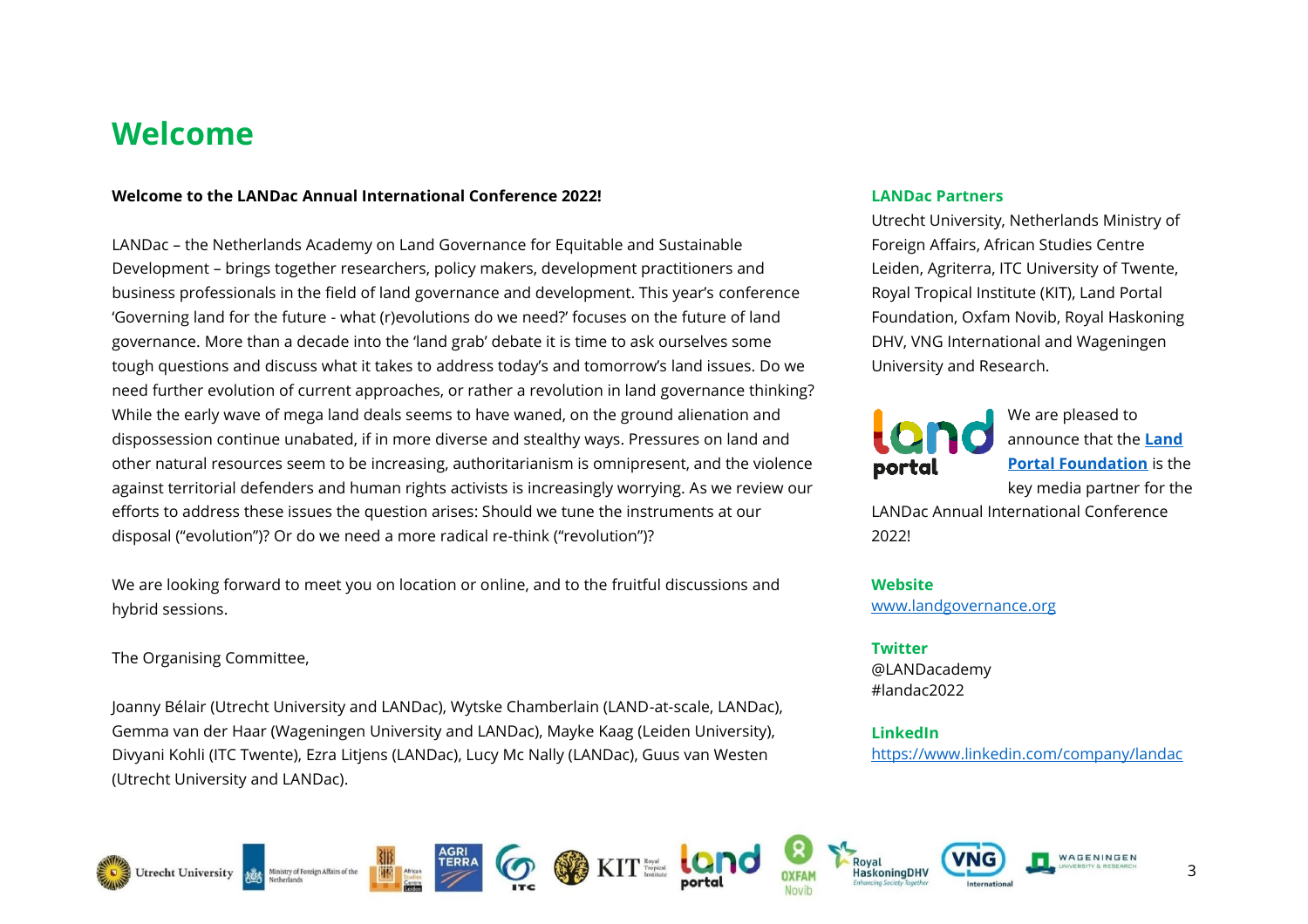# <span id="page-3-0"></span>LANDac Annual International Conference 2022 - Overview

**Wendesday 29th of June**

- 09:30 12:00 Registration and coffee
- 10:00 12:00 **IOS Platform Fair Transitions launch**, launching a new platform hosted by the University of Utrecht
- 10:00 12:00 **PhD session** (NOTE: This session takes place at Janskerkhof 2-3, room 110)
- 12:30 13:30 *Lunch*
- 13:30 14:00 **Welcome & Opening** by LANDac chairs dr Gemma van der Haar (Wageningen University) and dr Guus van Westen (Utrecht University)
- 14:00 14:45 **Keynotes and Q&A**

*Moderation: Dr. Gemma van der Haar (Wageningen University)* 

Keynote **Dr. Laura German** (University of Georgia, USA)

- 14:45 15:00 *Break*
- 15:00 15:45 Keynote **Prof. Dr. Richard Sliuzas** (ITC Twente University, the Netherlands)
- 15:45-16:30 Keynote **Dr. Pranab Ranjan Choudhury** (NRMC Center for Land Governance, India).
- 16:30 *Drinks*

#### **Thursday 30th of June**

- 09:00 09:30 Registration and coffee
- 09:30 11:00 **Parallel sessions I** Six parallel sessions (panels, round tables and workshops)
- 11:00 11:15 Break
- 11:15 12:45 **Parallel sessions II** Six parallel sessions (panels, round tables and workshops)
- 12:45 13:45 Lunch
- 13:45 15:15 **Parallel sessions III** Six parallel sessions (panels, round tables and workshops)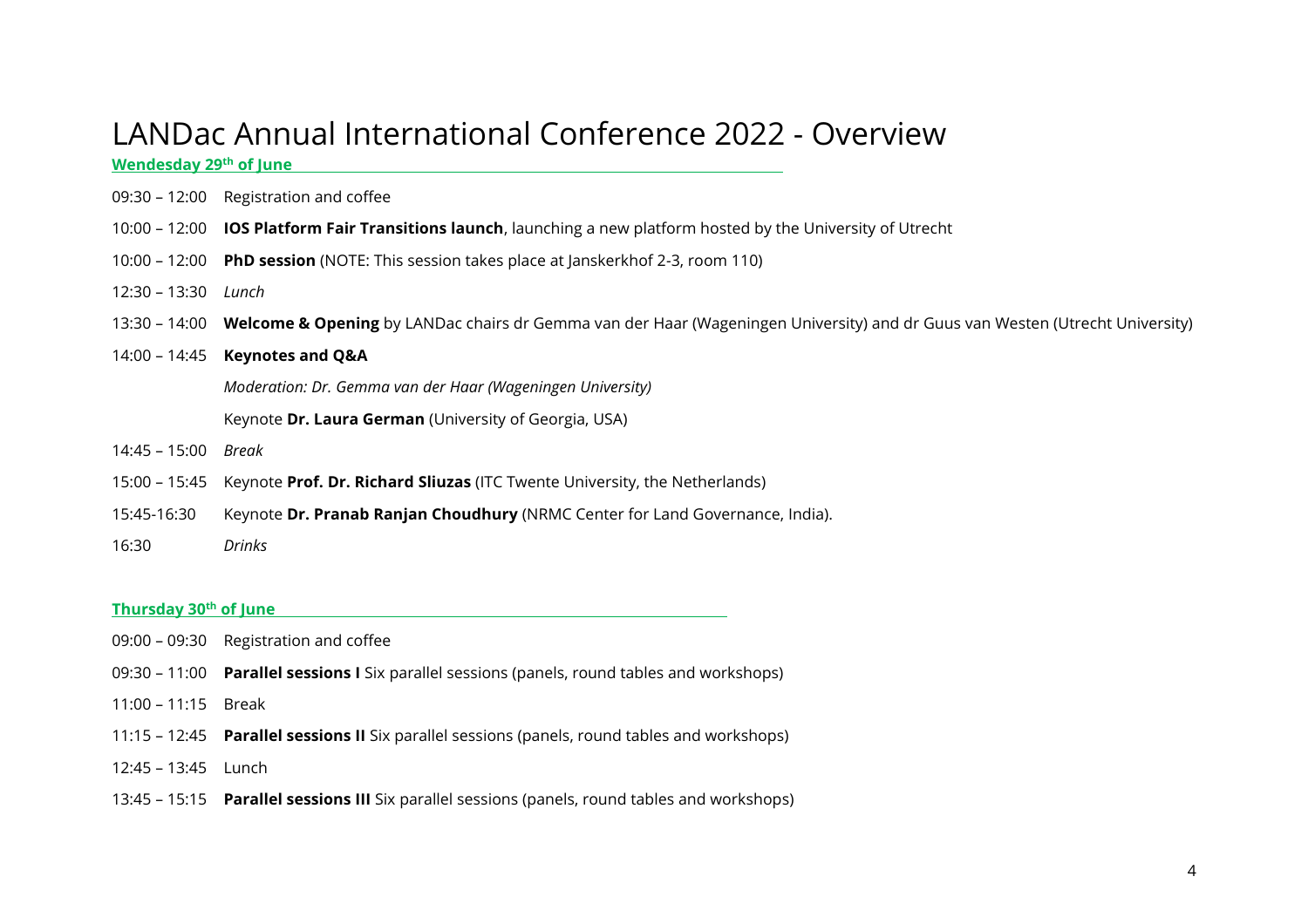- 15:30 17:00 **Parallel sessions IV** Six parallel sessions (panels, round tables and workshops)
- 18:00 **Dinner at LE:EN** (Optional, pre-registration required)

#### **Friday 1 st of July**

- 09:00 09:30 Coffee
- 09:30 11:00 **Parallel sessions V** Six parallel sessions (panels, round tables and workshops)
- 11:00 11:15 Break
- 11:15 12:45 **Parallel sessions VI** Six parallel sessions (panels, round tables and workshops)
- 12:45 13:45 Lunch
- 13:45 15:15 **Parallel sessions VII** Six parallel sessions (panels, round tables and workshops)
- 15:30 17:00 **Plenary closing session**

*\*Note: times are displayed in CEST (Central European Summer Time)*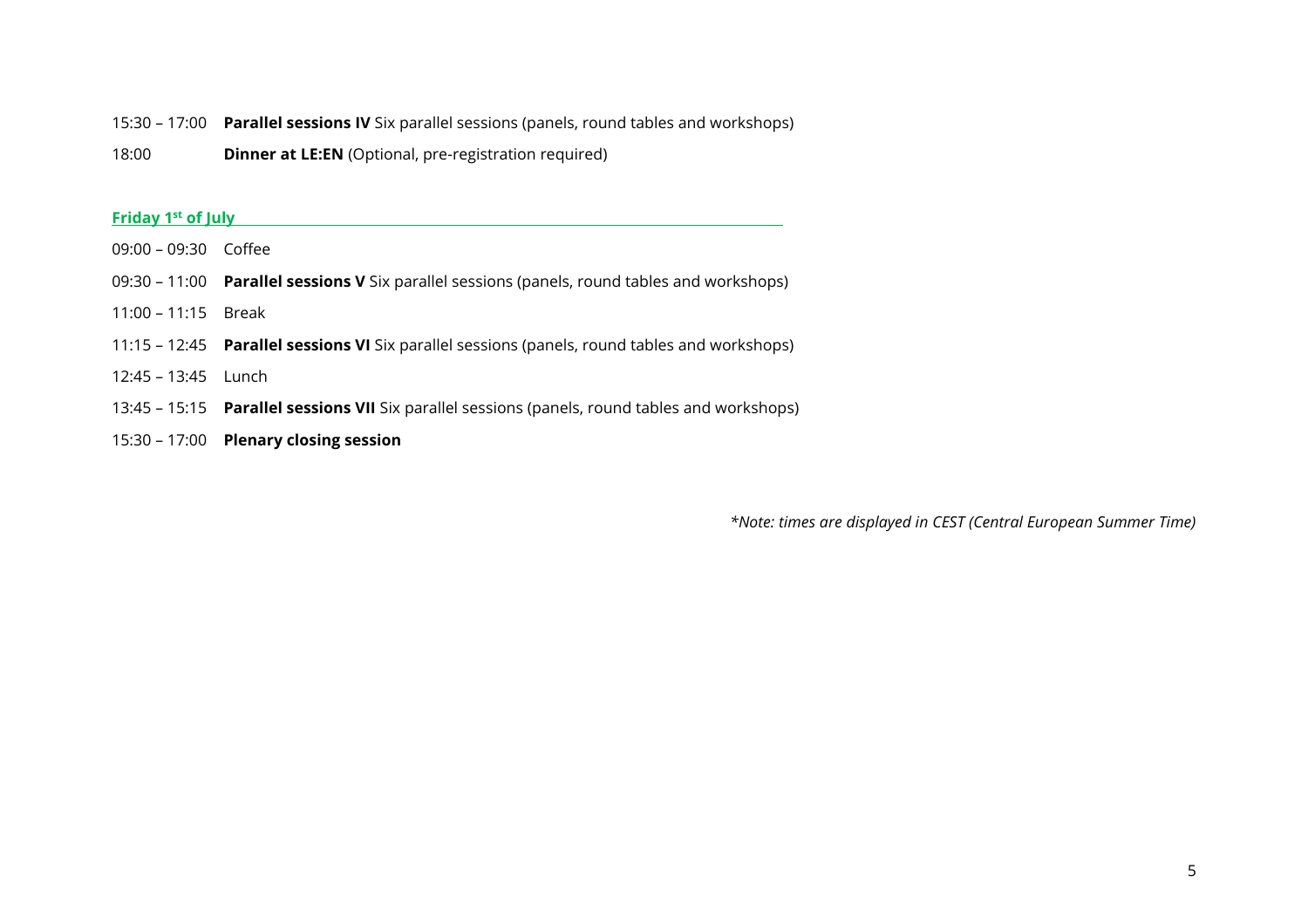# <span id="page-5-0"></span>**Registration and fees**

Registration for the conference are still open, here:<https://fd21.formdesk.com/universiteitutrecht-geo/LANDacconference>

For students and a limited number of other participants we are able to offer a reduced conference fee. Please contact us at [landacconference2022@gmail.com](mailto:landacconference2022@gmail.com) if this applies to your situation.

The fee to join the conference online is €50.

# <span id="page-5-1"></span>**Hybrid conference**

This edition of the LANDac Annual International Conference will be held in a hybrid setting.

Sessions can be hosted on location as well as online. As a conference participant you can join all session on location or online. To facilitate the hybrid set-up we will be using the platform MS Teams. This can be accessed through your desktop app or via your web browser.

Leading up to the conference and when you have completed your registration, you will receive more information on how to access the conference online.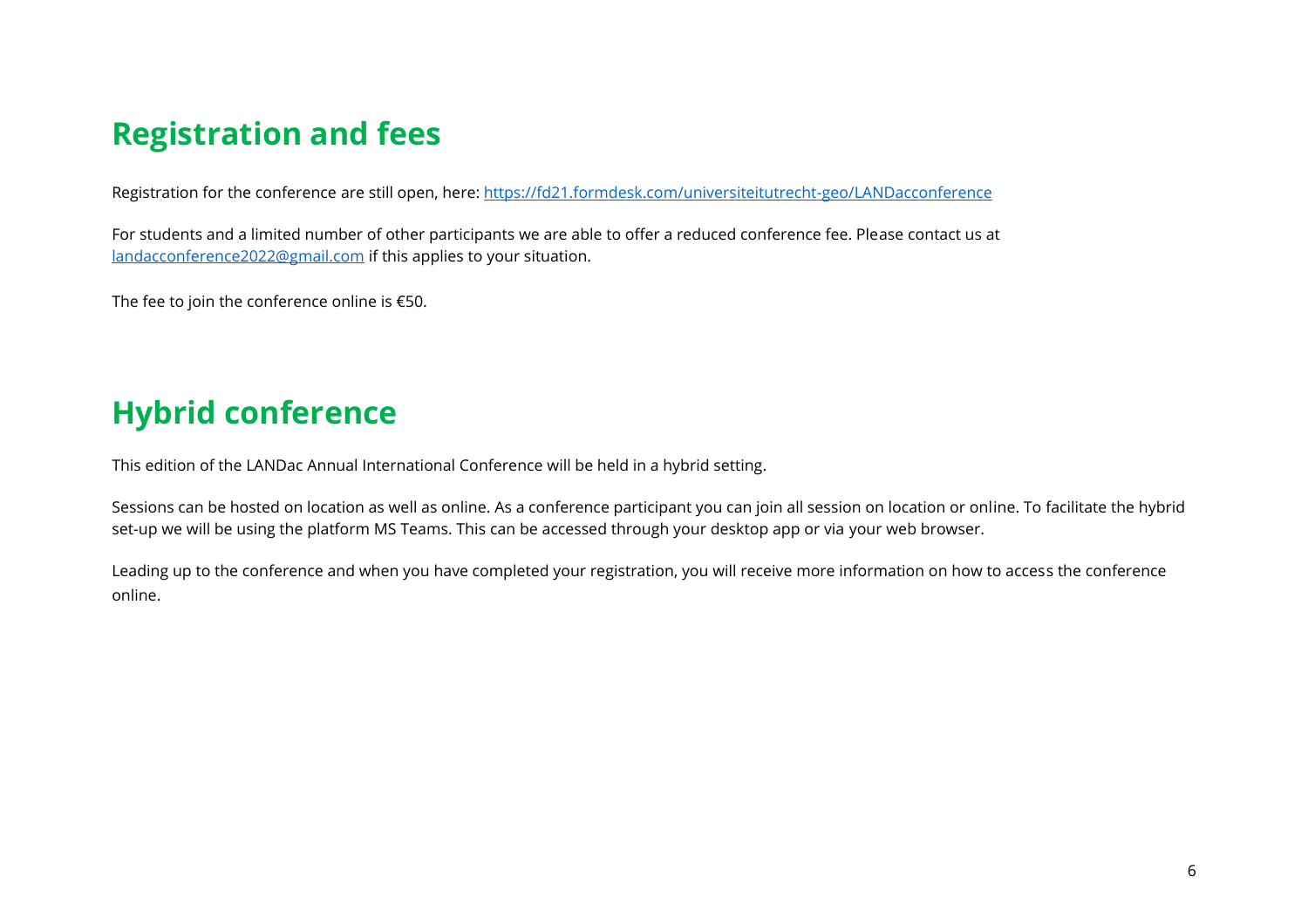# <span id="page-6-0"></span>**Keynote Speakers**

#### **LAURA GERMAN**



#### **Governing (land) for the future: A case for decolonizing land and its governance?**

Laura German holds a PhD in Cultural and Ecological Anthropology. She is an Professor Anthropology and Director at the Center for Integrative Conservation Research at the University of Georgia. Her expertise includes applied and academic research traditions, social and biophysical sciences, and different world regions (Africa, Asia, Latin America). The primary focus of her current research involves understanding how the recent surge in large-scale land acquisitions in developing countries has shaped social and environmental outcomes and customary land and resource tenure, and the formal and informal institutional factors mediating these outcomes.

#### **RICHARD SLIUZAS**



#### **You say you want a (r)evolution? Imagining the impact of geospatial knowledge infrastructure on urban land governance.**

Richard Sliuzas holds a PhD degree in Geographical Sciences from the Utrecht University. He is professor of urban planning for disaster risk reduction at the Faculty ITC, University of Twente, the Netherlands. Urban risk reduction strategies and urban informality are foci of his research. Research methods include aerial and satellite based data acquisition systems, spatio-temporal analysis and spatial modelling, community participation and mapping. He has worked extensively in sub-Saharan Africa, Asia, South-East Asia and Latin America.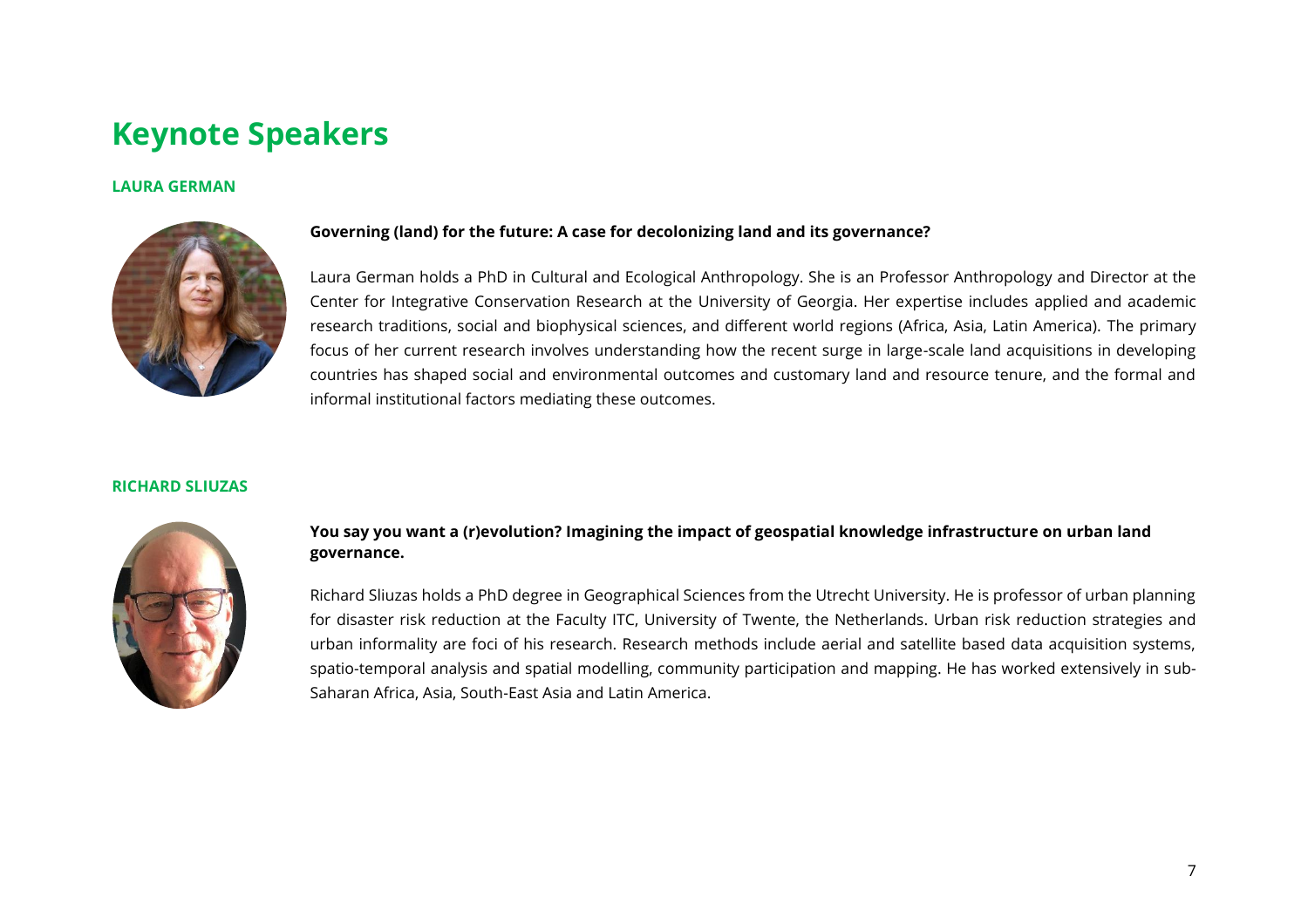#### **PRANAB RANJAN CHOUDHURY**



#### **Can land administration be both efficient and equitable? Learning from India's experiences**

Pranab Ranjan Choudhury leads Center for land Governance, a land think-tank in India and coordinates organization of annual India Land and Development Conference (ILDC). For more than 25 years, he has been working with South Asian governments, development actors, donors and communities around natural resources management and governance. Initially, as a Land Use Scientist and later, as researcher and consultant, his works has interfaced ecology, food security, climate change, green entrepreneurships, and livelihoods across land uses. His research and engagements around cross cutting issues intersecting land tenure, use, and technology, attempt to improve inclusive land tenure security and governance, while expanding and enriching land ecosystem.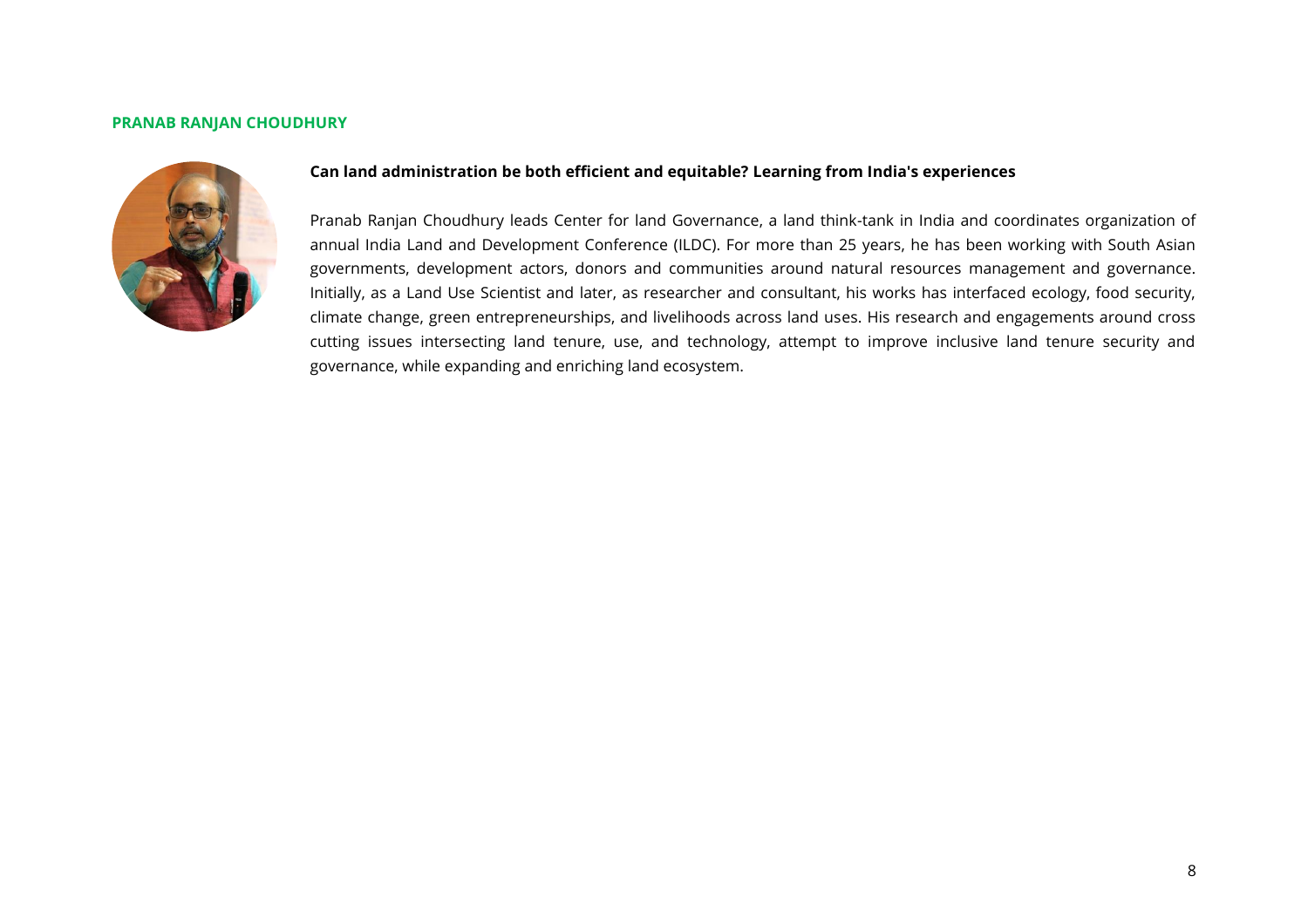# <span id="page-8-0"></span>**Schematic Programme LANDac Conference 2022**

| <b>Wednesday 29 June</b><br>Location: Paushuize, Utrecht |                                                             |  |  |  |
|----------------------------------------------------------|-------------------------------------------------------------|--|--|--|
| 10:00-12:00                                              | Launch of the IOS Platform Fair Transitions                 |  |  |  |
| 10:00-12:00                                              | PhD session @ Janskerkhof 2-3, room 110                     |  |  |  |
| 12:30-13:30                                              | Lunch                                                       |  |  |  |
| 13:30-14:45                                              | Welcome & Opening<br>Keynote speech by Laura German and Q&A |  |  |  |
| 14:45-15:00                                              | Short break                                                 |  |  |  |
| 15:00-15:45                                              | Keynote speech by Richard Sliuzas and Q&A                   |  |  |  |
| 15:45-16:30                                              | Key note speech by Pranab Ranjan Choudhury and Q&A          |  |  |  |
| 16:30                                                    | <b>Drinks</b>                                               |  |  |  |

| Ethics, due diligence, and responsible investment         | Protecting the land rights of the poor (technical) |
|-----------------------------------------------------------|----------------------------------------------------|
| Consultation, participation, and how to make it real      | Advocacy and shrinking civic space                 |
| Protecting the land rights of the poor (social/political) | Climate justice                                    |

*Click on the session in the overviews below to go to its description*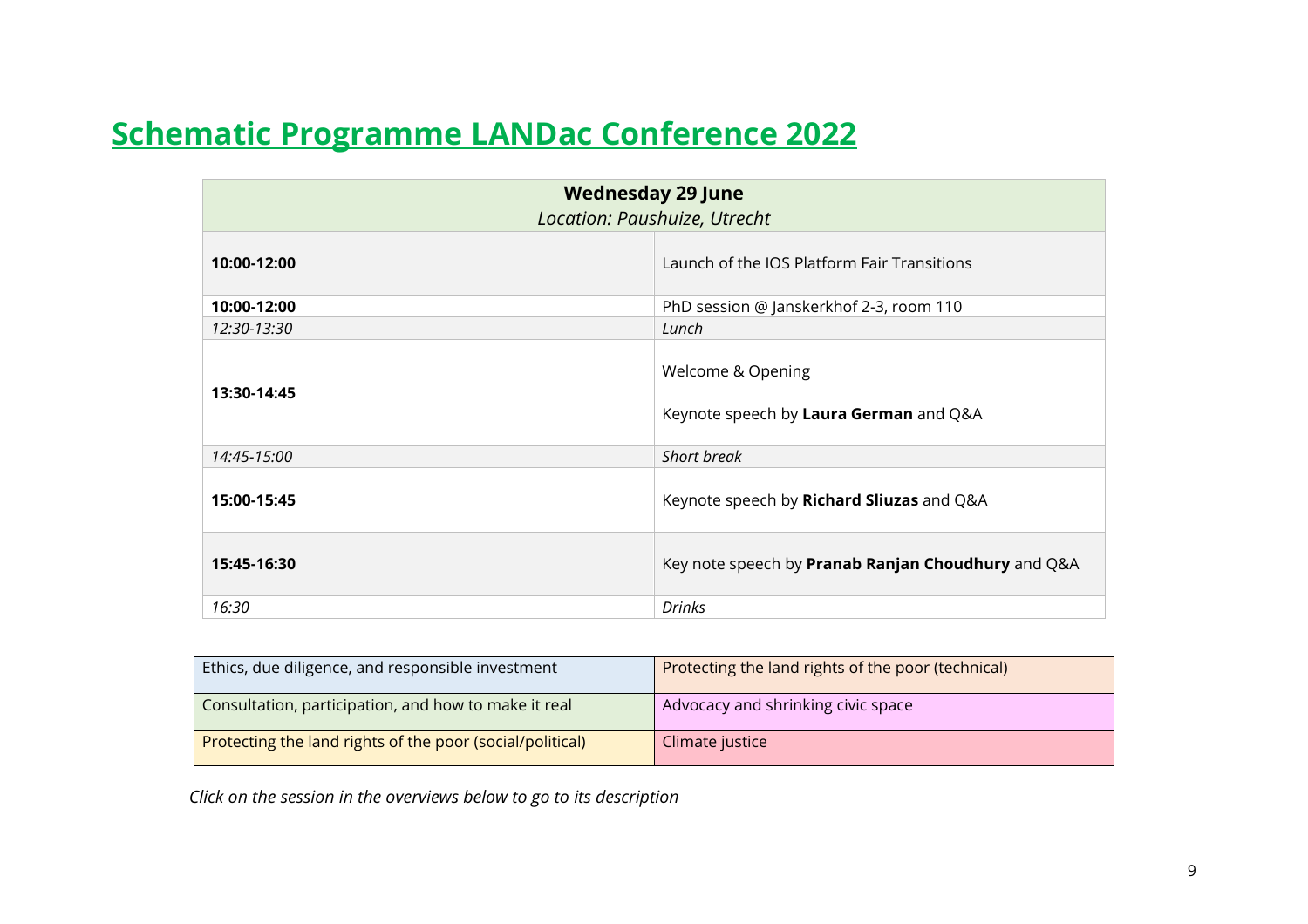| Thursday 30 June<br>Location: Janskerkhof, Utrecht |                                                                                                                                                                                                                                               |                                                                                                                                                                 |                                                                                                                                                                                                            |                                                                                                                                                                                                                                                     |                                                                                                                                                                             |                                                                                                                                     |                                                                                              |                                                                                                                                                                                                         |
|----------------------------------------------------|-----------------------------------------------------------------------------------------------------------------------------------------------------------------------------------------------------------------------------------------------|-----------------------------------------------------------------------------------------------------------------------------------------------------------------|------------------------------------------------------------------------------------------------------------------------------------------------------------------------------------------------------------|-----------------------------------------------------------------------------------------------------------------------------------------------------------------------------------------------------------------------------------------------------|-----------------------------------------------------------------------------------------------------------------------------------------------------------------------------|-------------------------------------------------------------------------------------------------------------------------------------|----------------------------------------------------------------------------------------------|---------------------------------------------------------------------------------------------------------------------------------------------------------------------------------------------------------|
|                                                    | Room 109 (1)                                                                                                                                                                                                                                  | Room 110 (2)                                                                                                                                                    | Room 111 (3)                                                                                                                                                                                               | Room 116 (4)                                                                                                                                                                                                                                        | Room 218 (5)                                                                                                                                                                | Room 220 (6)                                                                                                                        | <b>Room 117</b>                                                                              |                                                                                                                                                                                                         |
| 09:30-11:00 Parallel<br>Sessions I                 | Governing frontiers of<br>large scale land-based<br>developments in<br>Indonesia - Utrecht<br>University, Universitas<br>Gadjah Mada                                                                                                          |                                                                                                                                                                 | <b>Land Governance and</b><br>land administration:<br>what is needed to scale<br>up the existing<br>solutions - Kadaster,<br><b>ITC Twente</b><br><b>ROOM 013</b>                                          | Is the land sector<br>prepared for the data<br>revolution? - Land Portal<br>Foundation                                                                                                                                                              | Reparations<br>through<br>commoning - Mas<br>Newen, Aralez                                                                                                                  |                                                                                                                                     | Come join us here and share<br>your statement about<br>governing land for the<br>future      |                                                                                                                                                                                                         |
| 11:00-11:15                                        |                                                                                                                                                                                                                                               |                                                                                                                                                                 | Short break                                                                                                                                                                                                |                                                                                                                                                                                                                                                     |                                                                                                                                                                             |                                                                                                                                     |                                                                                              |                                                                                                                                                                                                         |
| 11:15-12:45 Parallel<br>Sessions II                | Workshop: Governing<br>frontiers of large scale<br>land-based<br>developments in<br>Indonesia - Utrecht<br><b>University, Universitas</b><br>Gadjah                                                                                           | Ten Years After: A<br>"reality check" on<br>impact<br>assessments of<br>infrastructural<br>projects - LANDac,<br><b>WUR, Royal</b><br><b>Haskoning DHV</b>      | <b>Access to natural</b><br>resources: conflict,<br>regulation and<br>marginalization of<br>peripheral actors -<br>Université catholique de<br>Louvain                                                     | <b>Experiences and tools for</b><br>measuring secure tenure<br>rights and improving the<br>perceptions of tenure -<br>Cadasta, ILC Africa                                                                                                           | The Human Right to<br>Land - do we need<br><b>Human Rights</b><br>based Land<br>Governance and<br>what could it<br>deliver? - TMG<br><b>Thinktank for</b><br>Sustainability | The impact of<br>climate change on<br>traditional<br>governance of<br>land and natural<br>resources -<br><b>University of Otago</b> | $\mathbf{g}$<br>Co-create a music playlist with us<br>and listen to the Songs of our<br>Land |                                                                                                                                                                                                         |
| 12:45-13:45                                        |                                                                                                                                                                                                                                               |                                                                                                                                                                 | Lunch - Room 022                                                                                                                                                                                           |                                                                                                                                                                                                                                                     |                                                                                                                                                                             |                                                                                                                                     |                                                                                              |                                                                                                                                                                                                         |
| 13:45-15:15<br>Parallel Sessions III               | "Do No Harm" in theory<br>and in practice:<br><b>Exploring the fine line</b><br>between benefiting and<br>harming local<br>communities in<br>development - RVO<br>LAND-at-scale                                                               | Creative<br>partnerships for<br>land: Reaching<br>across sectors,<br>constituencies, and<br>geographies to find<br>solutions - Land<br><b>Portal Foundation</b> | Why land tenure<br>security is not enough:<br>the need for a radical,<br>justice oriented<br>framework for land<br>and resource rights -<br><b>Transnational Institute</b>                                 | <b>Using Technology to</b><br>Promote Pro-Poor Land<br>Formalization - Medici<br><b>Land Governance, Inc.</b>                                                                                                                                       | Land rights and<br>human rights -<br>University of Otago                                                                                                                    |                                                                                                                                     |                                                                                              |                                                                                                                                                                                                         |
| 15:30-17:00<br>Parallel Sessions IV                | Successes and failures<br>of the contemporary<br>land rush: Exploring the<br>causes and effects of<br>stalled land grabs. -<br>Utrecht University,<br><b>Swedish University for</b><br><b>Agricultural Sciences</b> ,<br>Concordia University | Dealing with<br>unexpected local<br>impacts of land<br>governance<br>interventions -<br><b>LANDac</b>                                                           | <b>Protecting land rights</b><br>in conflict-affected<br>settings; are existing<br>instruments innovative<br>enough? - WUR, RU,<br>ZOA, TMG, Radboud<br><b>University, Wageningen</b><br><b>University</b> | <b>Key Challenges and</b><br><b>Lessons Learned from</b><br><b>Systematic Land Titling:</b><br><b>Promoting Pro-Poor Land</b><br><b>Rights in the Context of</b><br>the Sustainable<br>Development Goals -<br><b>Medici Land Governance,</b><br>Inc | E-learning in land<br>governance, a key<br>to youth<br>employability in<br>Africa - Youth<br>Initiative for Land in<br>Africa, ITC University,<br><b>NELGA</b>              | <b>Energy and</b><br>Climate Justice: A<br><b>Community Gaze</b><br>- Center for Land<br>and Governance,<br>NRMC, India             | <b>ROOM 219 (7)</b><br><b>LANDex Index</b><br>study cases in<br>Latin-America -<br>Ecolex    | <b>ROOM 022 (8)</b><br><b>Revolutions need</b><br>revolutionaries:<br>how to secure<br>land rights wins in<br>adverse political<br>contexts - Oxfam<br><b>Novib, Land Rights</b><br><b>Now Campaign</b> |
| Dinner @ LE:EN (optional)<br>18:00                 |                                                                                                                                                                                                                                               |                                                                                                                                                                 |                                                                                                                                                                                                            |                                                                                                                                                                                                                                                     |                                                                                                                                                                             |                                                                                                                                     |                                                                                              |                                                                                                                                                                                                         |

*\*Note: times are displayed in CEST (Central European Summer Time)*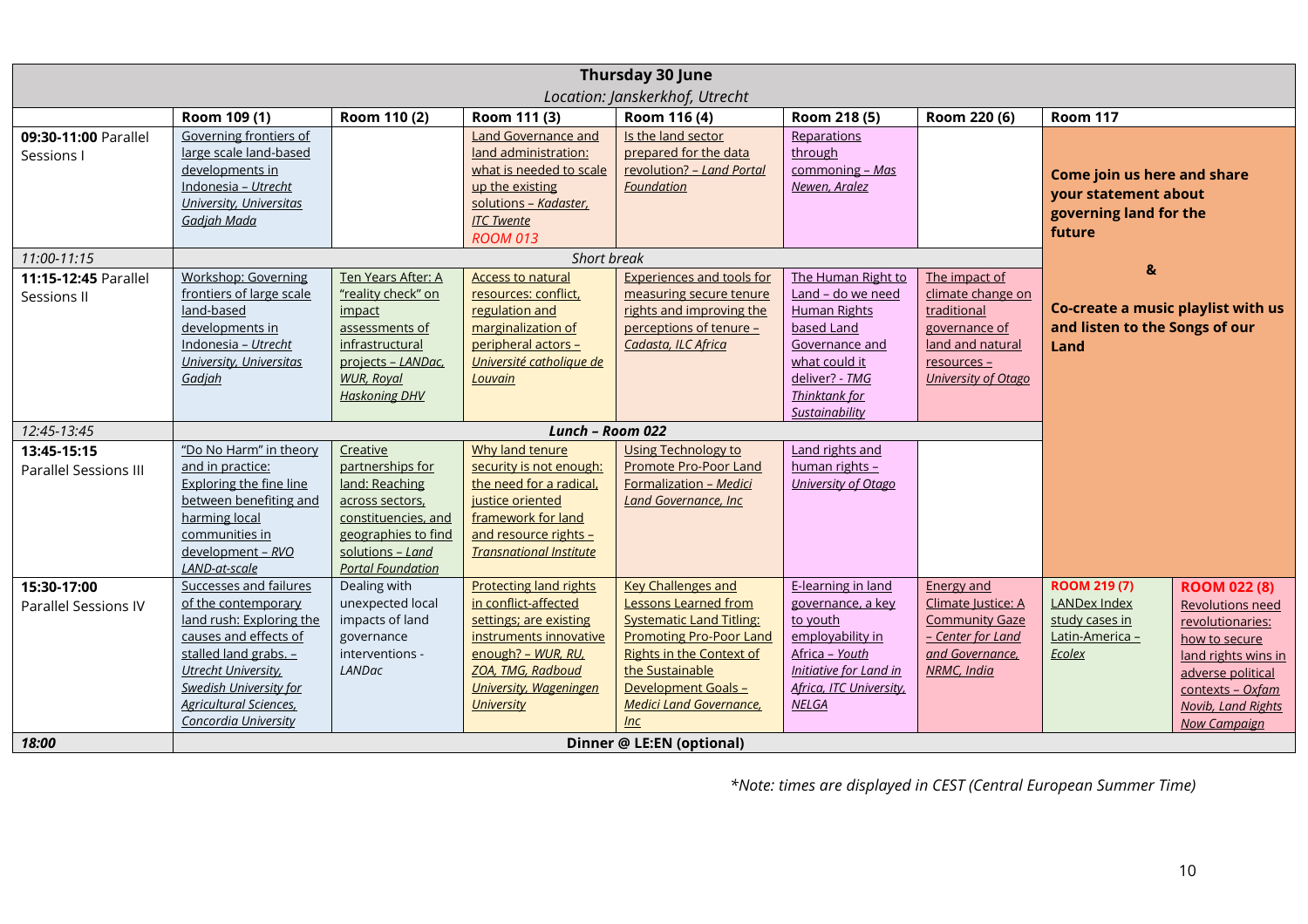| <b>Friday 1 July</b>                 |                                                                                                                                                                                                                |                                                                                                                                                                                                                                 |                                                                                                                                                                                                           |                                                                                                                                             |                                                                                                                                                                                                                                       |                                                                                                                                                    |  |  |
|--------------------------------------|----------------------------------------------------------------------------------------------------------------------------------------------------------------------------------------------------------------|---------------------------------------------------------------------------------------------------------------------------------------------------------------------------------------------------------------------------------|-----------------------------------------------------------------------------------------------------------------------------------------------------------------------------------------------------------|---------------------------------------------------------------------------------------------------------------------------------------------|---------------------------------------------------------------------------------------------------------------------------------------------------------------------------------------------------------------------------------------|----------------------------------------------------------------------------------------------------------------------------------------------------|--|--|
| Location: Janskerkhof, Utrecht       |                                                                                                                                                                                                                |                                                                                                                                                                                                                                 |                                                                                                                                                                                                           |                                                                                                                                             |                                                                                                                                                                                                                                       |                                                                                                                                                    |  |  |
| 09:30-11:00 Parallel<br>Sessions V   | Room 017 (1)<br>Taking stock of the global<br>land rush - Evolutions,<br>impacts and perspectives<br>for responsible<br>investment - Land Matrix                                                               | Room 116 (2)<br>Sustainable Land<br>Management Model -<br>Khorasane Razavi<br><b>Agriculture and Natural</b><br>Resources Center, Asia<br>Ecosystem Institute,<br><b>University of Applied</b><br><b>Science and Technology</b> | Room 118 (3)<br>The impact of COVID-19<br>on rural livelihoods and<br>access to land in Sub-<br>Saharan Africa:<br>Implications for the future<br>- LANDac                                                | Room 218 (4)<br>The impact of Finance on<br>Forests - Forest & Finance                                                                      | Room 219 (5)<br><b>Women's Land Rights:</b><br>What have we achieved<br>and how to more<br>forward? Experiences<br>from the last ten years of<br>Civil Society, Academia<br>and Grassroot women's<br>leaders - Oxfam Novib,<br>LANDac | <b>Room 117</b><br>Come join us here<br>and share your<br>statement about<br>governing land for<br>the future<br>$\mathbf{a}$<br>Co-create a music |  |  |
| 11:00-11:15                          |                                                                                                                                                                                                                |                                                                                                                                                                                                                                 | Short break                                                                                                                                                                                               |                                                                                                                                             |                                                                                                                                                                                                                                       | playlist with us                                                                                                                                   |  |  |
| 11:15-12:45 Parallel<br>Sessions VI  | Governance by guidelines:<br>Shifting regulatory<br>regimes of agribusiness<br>and plantation<br>investments in Southeast<br>Asia - Mekong Region Land<br>Governance, Asia Research<br><i><b>Institute</b></i> | <b>Brownfields to green</b><br>energy: how land<br>repurposing supports the<br>World Bank's Just<br><b>Transition for All</b><br>approach - World Bank                                                                          | <b>Sustaining and Scaling</b><br>Tenure to Land and<br><b>Forests: Challenges and</b><br>Opportunities to achieve<br>sustainable solutions at<br>scale - RVO LAND-at-scale,<br><b>The Tenure Facility</b> | Land decision-making:<br>how to improve land<br>actors participation in the<br>Arab World? - Land Policy<br><b>Analysis Center, Morocco</b> | Community-driven land<br>rights advocacy; the<br>power of grassroots<br>voices on land<br>governance - Professional<br>Learning Network, LANDac                                                                                       | and listen to the<br><b>Songs of our Land</b>                                                                                                      |  |  |
| 12:45-13:45                          |                                                                                                                                                                                                                |                                                                                                                                                                                                                                 | Lunch - Room 022                                                                                                                                                                                          |                                                                                                                                             |                                                                                                                                                                                                                                       |                                                                                                                                                    |  |  |
| 13:45-15:15<br>Parallel Sessions VII | Rethinking sustainability<br>certification of tropical<br>commodities in the<br>context of changing<br>foodscapes - Wageningen<br>University                                                                   | The challenges of<br>governing land in the<br>context of climate change:<br>rebuilding communities,<br>the right to food and<br>implications to rural<br>livelihoods - Observatório<br>do Meio Rural                            | Lessons from Impact<br><b>Evaluations of National</b><br><b>Land Administration</b><br>Reform in Burkina Faso,<br>Mongolia and<br>Mozambique - Duke<br><b>University, Cloudburst</b><br>Group             | Making land-based<br>investment work for all?<br>What is the touch stone? -<br><b>Food Rights Alliance and</b><br>Oxfam Novib               | <b>Women's Dispossession</b><br>from Land and Home in<br>Kenya, Uganda, Zambia<br>and Zimbabwe - HLRN,<br>SSA:UHSNET, CFHHZ, ZPLRM                                                                                                    |                                                                                                                                                    |  |  |
| 15:30-17:00<br><b>Room 013</b>       | <b>Plenary closing session - ROOM 013</b>                                                                                                                                                                      |                                                                                                                                                                                                                                 |                                                                                                                                                                                                           |                                                                                                                                             |                                                                                                                                                                                                                                       |                                                                                                                                                    |  |  |

*\*Note: times are displayed in CEST (Central European Summer Time)*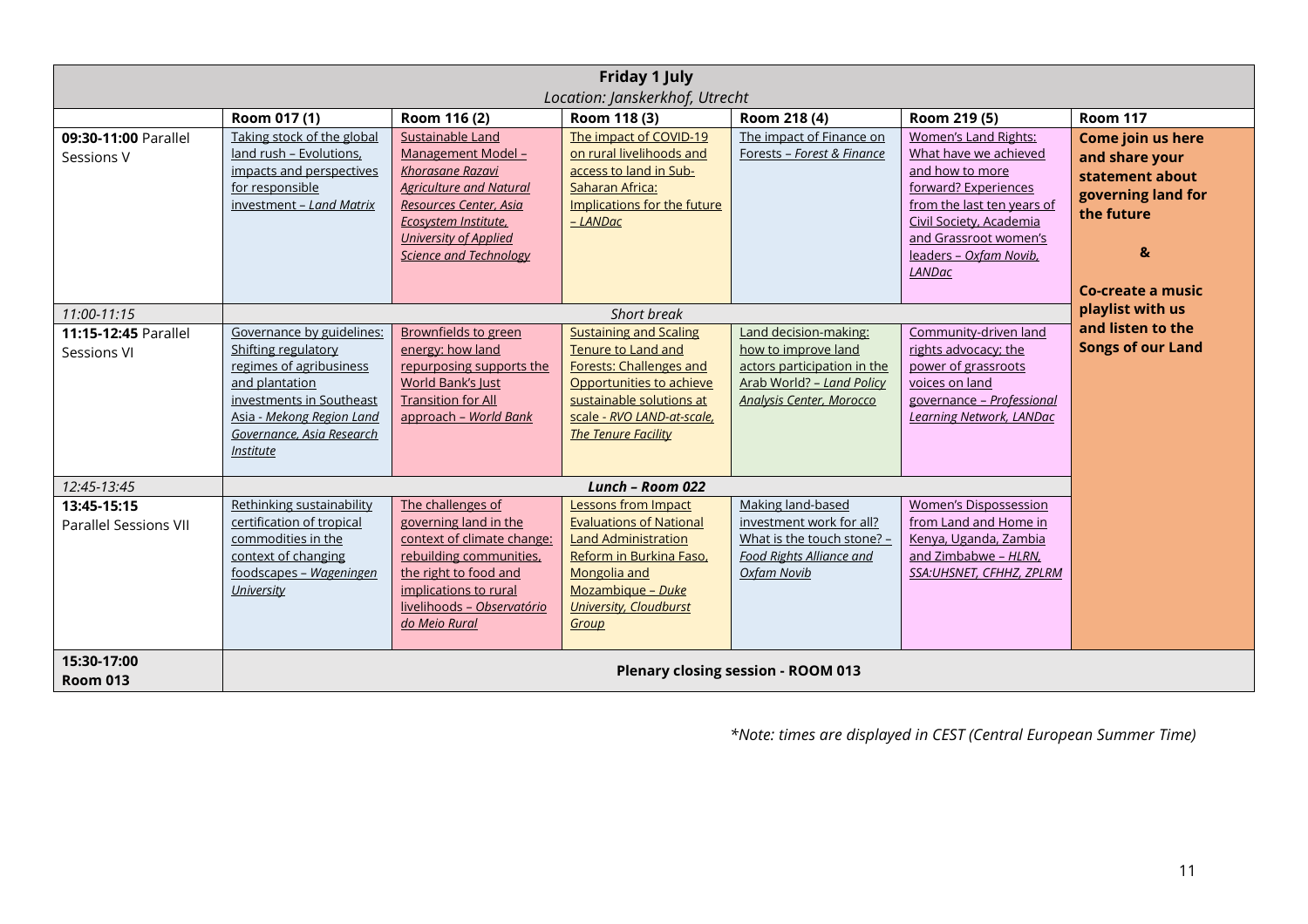# <span id="page-11-0"></span>**Programme Description**

#### <span id="page-11-1"></span>Day 1 – Wednesday 29<sup>th</sup> June

The programme of this conference will include a diversity of keynote speakers who will share their own message about the (r)evolutions in governing land for the future. This year's key notes are **Prof. Dr. Laura German** (Professor of Anthropology, Director of the Center for Integrative Conservation Research, University of Georgia), **Dr. Richard Sliuzas** (Professor of Urban Planning for Disaster Risk Reduction, ITC University of Twente), and **Pranab Ranjan Choudhury** (Associate Director of the NRMC Center for Land Governance, India).

<span id="page-11-2"></span>Day 2 – Thursday 30<sup>th</sup> June

## <span id="page-11-3"></span>**Parallel Sessions I**

#### <span id="page-11-4"></span>**Governing frontiers of large scale land-based developments in Indonesia**

**Organiser(s):** Kei Otsuki, Femke van Noorloos (Utrecht University), Rijanta, Ari Susanti (Universitas Gadjah Mada)

Indonesian government has started the process to relocate its capital Jakarta to eastern delta province of East Kalimantan in the Island of Borneo. This is one of the first examples of the city relocation officially motivated by climate change, as Jakarta suffers from land subsidence due to increased floods. The new capital city is proposed as the 'Forest City' that envisions a new model of sustainable and inclusive urbanization. However, this megaproject proposed in ecologically sensitive area has raised various concerns around environmental and social impacts. We know that in Indonesia as well as elsewhere, environmental deterioration and hydrometeorological disasters such as floods and drought have become more frequent events. These have put the livelihoods of various local communities and indigenous peoples at risk of water and food insecurity, especially as the frontiers of urbanization expand into existing natural and social landscapes. However, there is no clear indication that the proposed new model of sustainable and inclusive urbanization can effectively address these risks.

During this session the 'Forest City' project members will present existing knowledge and experiences from the previous/recent large-scale land-based developments and discuss how to conceptualize and eventually indicate ways to govern the new frontiers created by a mega-project such as the new capital city. Following the session with paper presentations and reflection by an external discussant, there will be a workshop involving a wider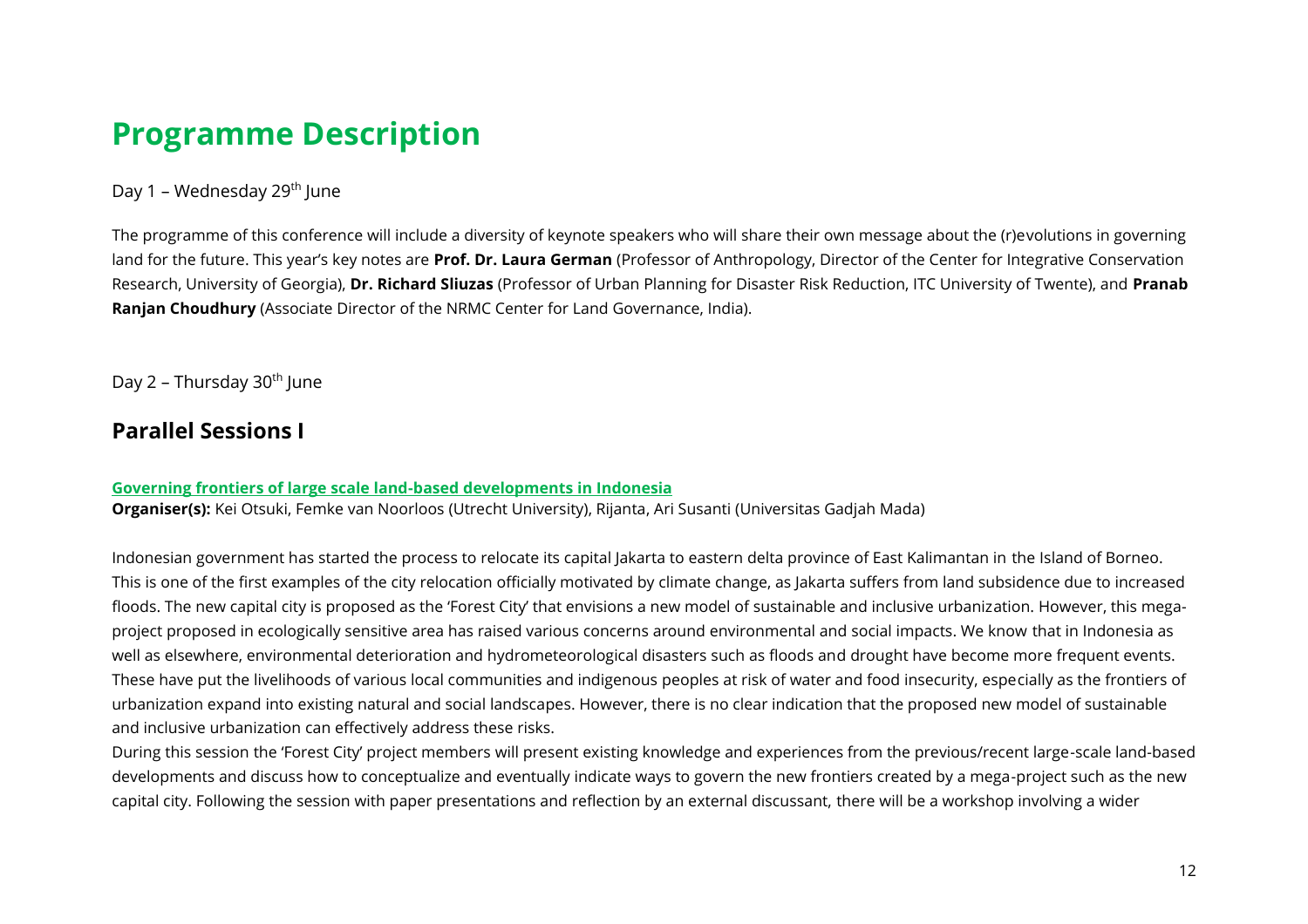audience and practitioners to think about concrete pathways through which responsible investments are promoted at various levels to direct sustainable and inclusive urbanization in the given ecological, social and political economic contexts of Indonesia.

#### **Panellists:**

- Wardatutthoyyibah
- Bekti Larasati
- Jany Tri Raharjo
- R. Rijanta
- Erlis Saputra
- Ari Susanti
- Rahmat Aris Pratomo
- Bosman Batubara

#### <span id="page-12-0"></span>**LANDex Index study cases in Latin-America Organiser(s):** Ecolex, Ecuador

In 2021, a specific study was carried out in Ecuador to determine its Land Governance Index; this index corresponds to its fulfilment of the 10 land governance commitments proposed by the International Land Coalition - ILC LANDex Index. The conclusion is alarming: Ecuador has a rating of 49.07 of total of 100 possible points. In addition, the research presented other interesting results such as values below the global average for equal land rights for women (Commitment 4), and for transparent information and accountability (Commitment 8). This research identifies gaps in the political, legal, and institutional frameworks for the rights of local communities and indigenous peoples and nationalities related to land tenure, use and access has advanced, although several serious challenges remain. Certain limitations and uncertainties for the exercise of competences in land management and resource management are also analysed. On the other hand, it verified the persistence of conflicts related to the land tenure of rural populations and unresolved issues about indigenous territories and extractive activities, as well as in the access, use and use of land and its resources in protected areas (PA) by local communities. Finally, it is noted that in the country the processes of concentration and land grabbing are not adequately addressed.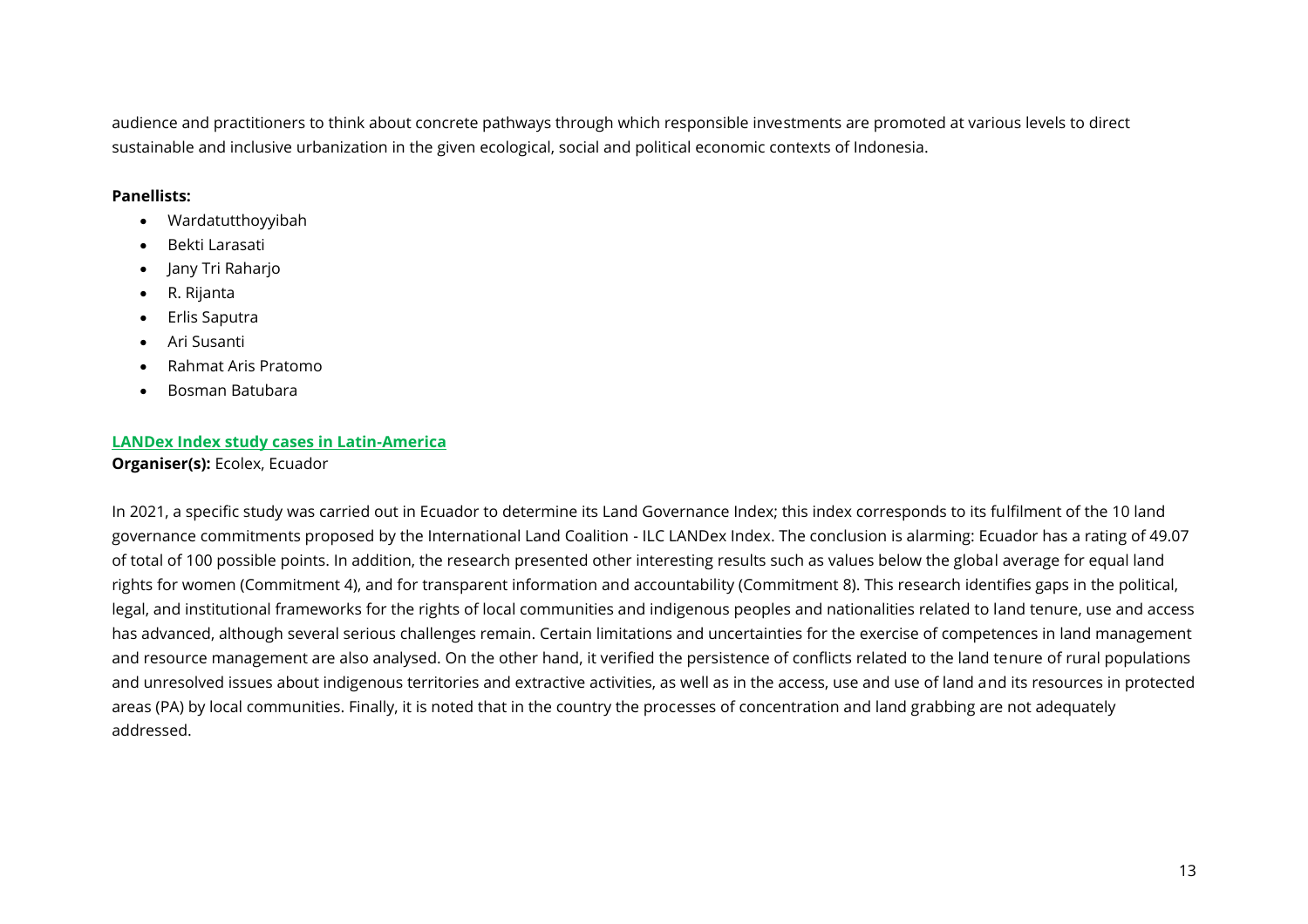The International Land Coalition (ILC) proposed 10 land governance commitments as core principles to work wordwide. In order to monitor them, there are 33 land core indicators known as LANDex Index , with the purporse to measure the fulfillment of access to land tenure. In Latin America 4 specific study have been carried out to determine the national Land Governance Index and the fulfilment of the 10 land governance commitments in Ecuador (2022), Colombia (2019), Guatemala (2021), and Peru (2021).

#### **Presenters:**

- Eva Hershaw, ILC Global
- Mónica Ribadeneira, Prindex LAC
- Pedro Castillo, CEPES (LANDex Peru)
- Alejandro Aguirre, CONGCOOP (LANDex Guatemala)
- José Luis Freire, ECOLEX (LANDex Ecuador)
- Juan Pablo Chumacero, Fundación Tierra (LANDex Bolivia)
- Zulema Burneo, ILC LAC

#### <span id="page-13-0"></span>**Land Governance and land administration: what is needed to scale up the existing solutions**

**Organiser(s):** Kadaster, ITC Twente

Many efforts have been made lately to improve different aspects of Land administration by several international and local institutions (WB, USAID, GIZ, European Union, FAO-VGGT, UN-GGIM etc). Land Administration System improvements successful cases have been published, achieving part of SDG goals or the FAO-VGGT goals locally. But the land problems continue to be at the base of many problems in the countries and the successful achievements upscaling are is still very rare. This panel has as main aim to evaluate which aspects of Land Governance or Land Administration are the main bottlenecks for the upscaling of the improvements in its system that could guarantee land rights access to many. We hope to get nice insights from the participants through interactive tools with present and online participants.

It has as other aims: a) review of the successful local or more general cases of improvements in Land Administration and the main lessons learned; b) the unsuccessful intervention in land administration/governance cases; c) proposition of solutions based on the cases; d) evaluation of the impacts of the interventions;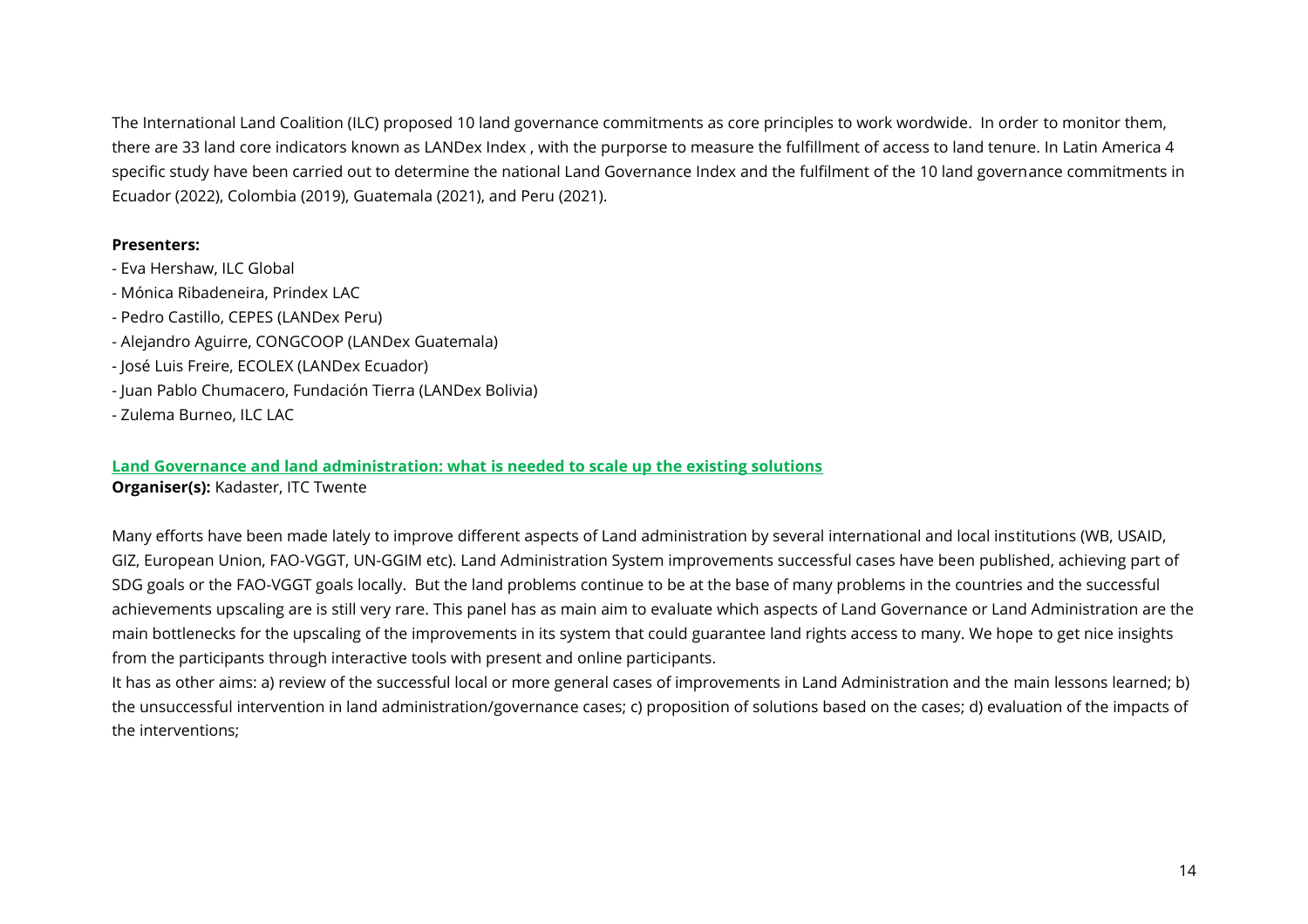This panel and/or round table hopes, based on concrete cases, to bring up a clearer view of what is needed to enhance all types of legitimate land rights of men, women and youth and assist structural development in many thematic areas, such as food and nutrition security, economic development, conflict management, rule of law, integrated water resource management, city development, gender and climate change.

#### **Presenters:**

- Marije Louwsman
- Simon Norfolk
- Kees de Zeeuw, Bastiaan Reydon, Christiaan Lemmen, Gabriel Pansiani, and Paula Dijkstra (KADASTER)
- Danilo Antonio, Simon Mwesigye (UN-HABITAT)
- Dimo Todorovski and Jossam Potel (ITC-University of Twente)

#### <span id="page-14-0"></span>**Is the land sector prepared for the data revolution?**

**Organiser(s):** Land Portal Foundation

The "Data Revolution" has been ongoing for about sixty years now. Halina (1966) already considered the question of whether this constituted a "revolution" or was "data evolution". Similar discussions continue over the decades including more recently MacFeely (2020) who states instead that the "Data Revolution"

is in fact a series of revolutions. Data problems such as limited access to information by those who need it and the lack of effective search and retrieval methods have been contemplated since the 1960's. Data has a major impact on the changing character of social, economic and political processes. While much progress has been made in opening up data in order to address these problems in some sectors, such as banking, limited progress has been made in the field of land governance. The Land Portal argues that the data revolution in the land sector still has a long way to go and has developed a number of resources in support. Numerous case studies have shown that open data (including spatial data), can have major positive impacts, including in developing countries. Land data, when well-governed and available for use by a wide range of actors, can be a path to public good. The Land Portal promotes the open sharing of structured data and information on land issues both globally and in individual countries. Among other resources, we produce the State of Land Data (SOLI) series in collaboration with local research institutions and the Open Up Guide to support the release of structured land related data. The SOLI series aims to build an in-depth map of the land data ecosystem within a particular country. Researchers describe the available information across six categories of land data drawn from the Open Up guide. They assess what types of institutions have made the datasets available and assess each dataset against ten open data principles including its online availability, whether access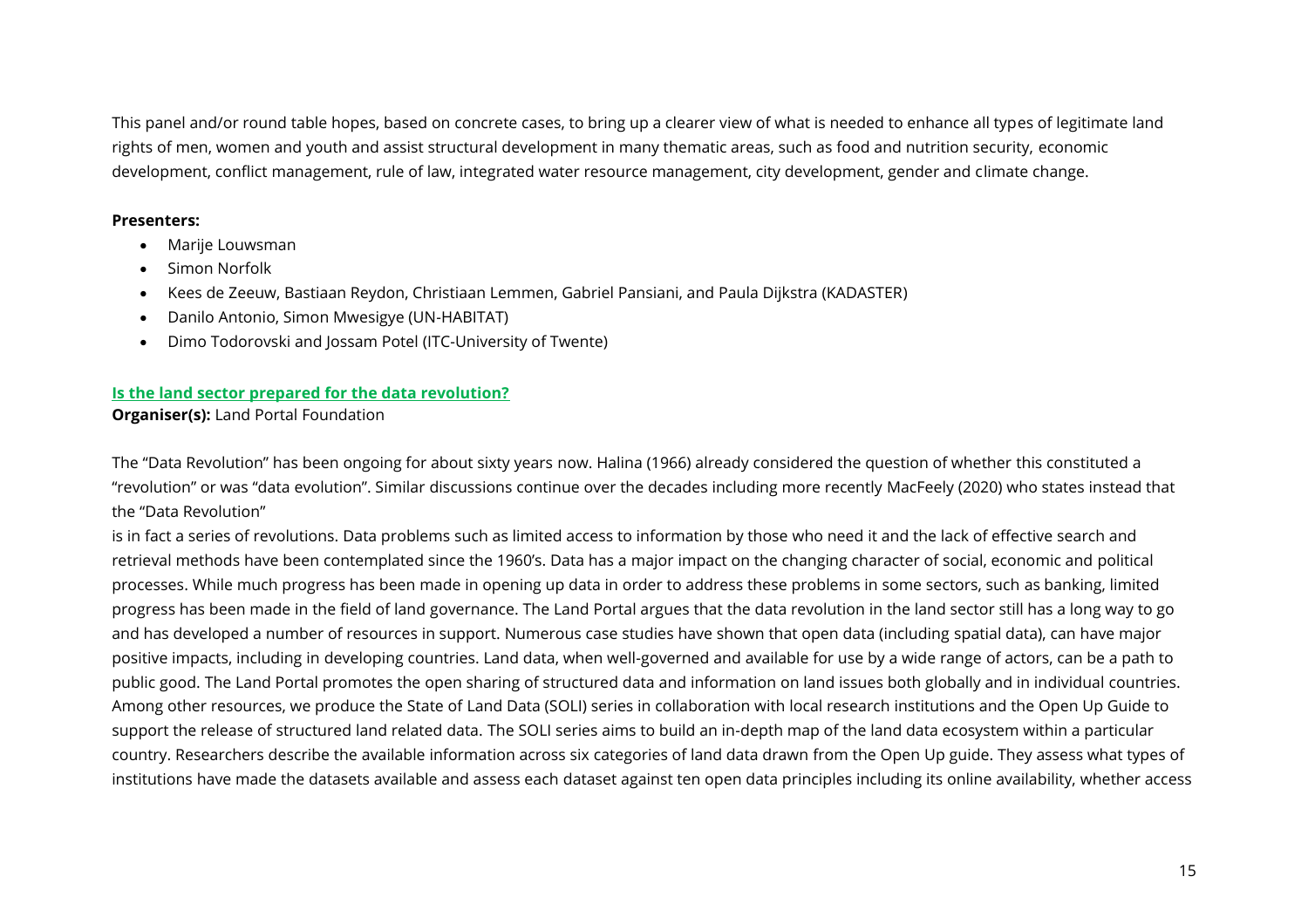is free or carries a fee, the quality of metadata and the standards used. The discussion seeks to explore how the land sector may with the help of resources such as the Open Up Guide and SOLI fully embrace this revolution!

# <span id="page-15-0"></span>**Revolutions need revolutionaries: how to secure land rights wins in adverse political contexts**

**Organiser(s)**: Oxfam Novib / Land Rights Now campaign

Indigenous and local communities are fighting to secure their territories all around the world, threaten by extractive, agro-industrial and energy compagnies responsible for human rights violations and environmental destruction with the support of Governments. In those contexts, local organizations are implementing a wide range of mobilization and advocacy tactics to demand justice and reparation.

From lawsuits to innovative campaigns, this session wants to show the creativity, strength and resilience of land rights advocates who have been able to secure unprecedent wins for their communities and territories. Thanks to the Land Rights Now network, we will invite speakers who will be explaining their tactics and cases as indigenous leaders, lawyers and activists from Latin America (Peru / Ecuador or Mexico); Europe (Montenegro) and Africa (Uganda / Tanzania).

#### <span id="page-15-1"></span>**The challenges of governing land in the context of climate change: rebuilding communities, the right to food and implications to rural livelihoods**

**Organiser(s)**: Dr. Natacha Bruna, Dr. Máriam ABBAS (Observatório do Meio Rural), Uacitissa MANDAMULE (Aix-Marseille University/OMR)

Over the last 20 years, Mozambique has become one of the preferred destinations for large land-based investments, which has resulted in expropriation of land from peasants, exposing them to food insecurity, poverty and other social and economic problems. Over the same period, the country has also been systematically affected by the impacts of climate change, posing challenges to farmers' livelihoods and food security.

Extreme whether events that have systematically resulted in the displacement of people and loss of their farms. Adding to this, predictions indicate that both temperature and rainfall patterns are expected to change by the end of the century, being expected an expansion of the localized semi-arid areas to other parts of the country. These changes in climate will affect land suitability and farmers' productive decisions, with significant impacts on land use, food production and food security. Therefore, it is relevant to grasp how to rebuild communities and guarantee land access within the dynamics of climate change.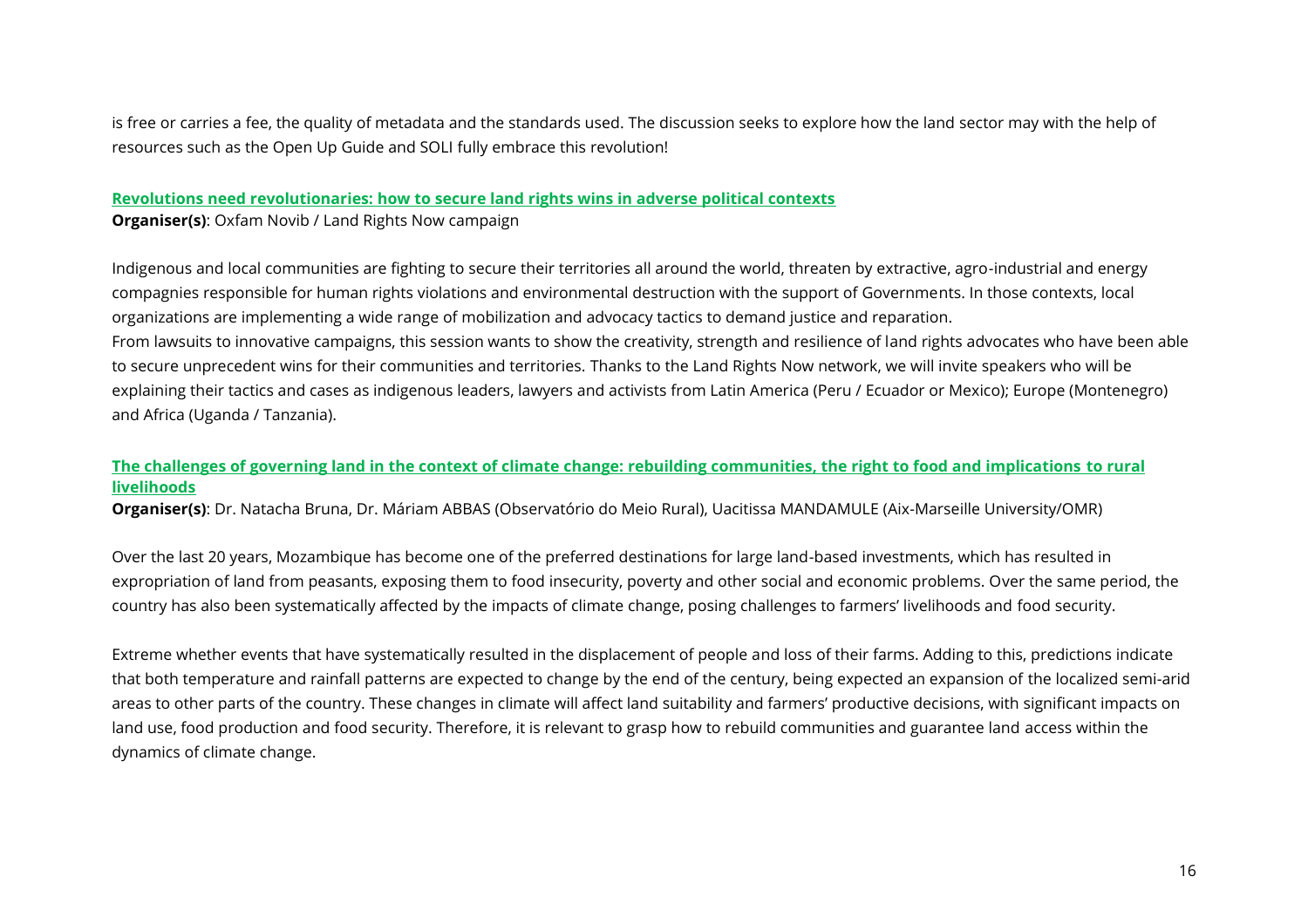On the other side, the 2019 IPCC report, 'Climate change and land', highly suggests and promotes land-based solutions; consequently, creating new climate-related demands for land and potential new patterns of land and resource grabbing to environmental ends. These constitute the guidelines for future global land use. But a closer look at the implications of mitigation and adaptation policies (such as REDD+ and green investments under its umbrella) shows that rural livelihoods are being adversely affected while environmental goals are being prioritized over social goals.

Overall, this panel, through the case of Mozambique, aims to explore different dimensions on how land governance and rural population is being impacted directly and indirectly by climate change itself and the policies to address it.

#### **Presenters:**

- Dr. Natacha BRUNA, OMR
- Dr. Máriam ABBAS, OMR
- Uacitissa MANDAMULE, Aix-Marseille University/OMR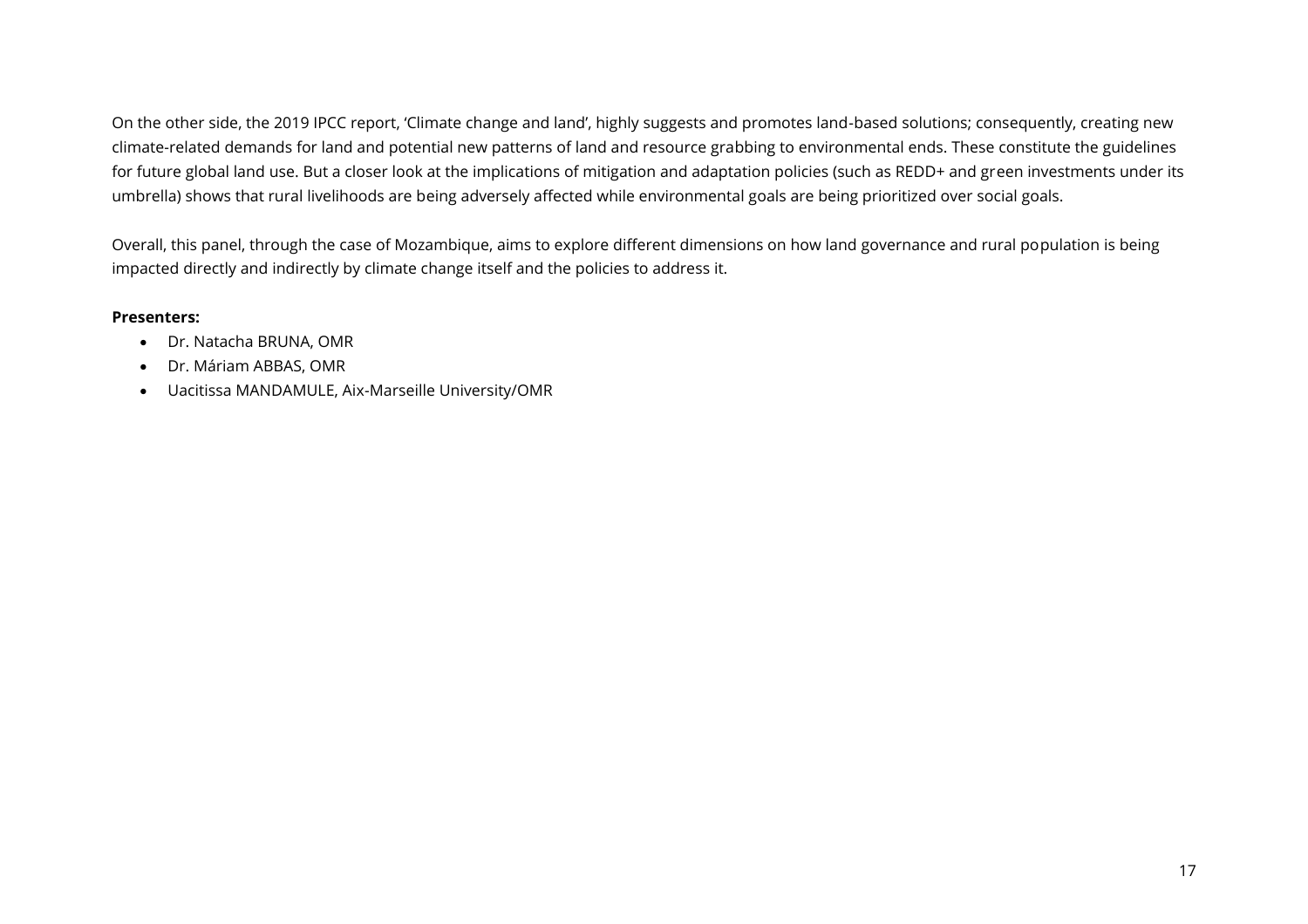### <span id="page-17-0"></span>**Parallel Sessions II**

#### <span id="page-17-1"></span>**Workshop: Governing frontiers of large scale land-based developments in Indonesia**

**Organiser(s):** Kei Otsuki, Femke van Noorloos (Utrecht University), Rijanta, Ari Susanti (Universitas Gadjah Mada)

Indonesian government has started the process to relocate its capital Jakarta to eastern delta province of East Kalimantan in the Island of Borneo. This is one of the first examples of the city relocation officially motivated by climate change, as Jakarta suffers from land subsidence due to increased floods. The new capital city is proposed as the 'Forest City' that envisions a new model of sustainable and inclusive urbanization. However, this megaproject proposed in the ecologically sensitive area has raised various concerns around environmental and social impacts. We know that in Indonesia as well as elsewhere, environmental deterioration and hydrometeorological disasters such as floods and drought have become more frequent events. These have put the livelihoods of various local communities and indigenous peoples at risk of water and food insecurity, especially as the frontiers of urbanization expand into existing natural and social landscapes. However, there is no clear indication that the proposed new model of sustainable and inclusive urbanization can effectively address these risks. During this session, the 'Forest City' project members will present existing knowledge and experiences from the previous/recent large-scale land-based developments and discuss how to conceptualize and eventually indicate ways to govern the new frontiers created by a mega-project such as the new capital city. Following the session with paper presentations and reflection by an external discussant, there will be a workshop involving a wider 9 audience and practitioners to think about concrete pathways through which responsible investments are promoted at various levels to direct sustainable and inclusive urbanization in the given ecological, social and politicaleconomic contexts of Indonesia. In this workshop, we will have a keynote speaker Dr. M. Fitriansyah, S.E., MM, the Head of the Research and Development Agency of East Kalimantan Province, Indonesia, and a discussant. After that, we will have a broader discussion with all participants.

#### **Panellists:**

- Wardatutthoyyibah
- Bekti Larasati
- Jany Tri Raharjo
- R. Rijanta
- Erlis Saputra
- Ari Susanti
- Rahmat Aris Pratomo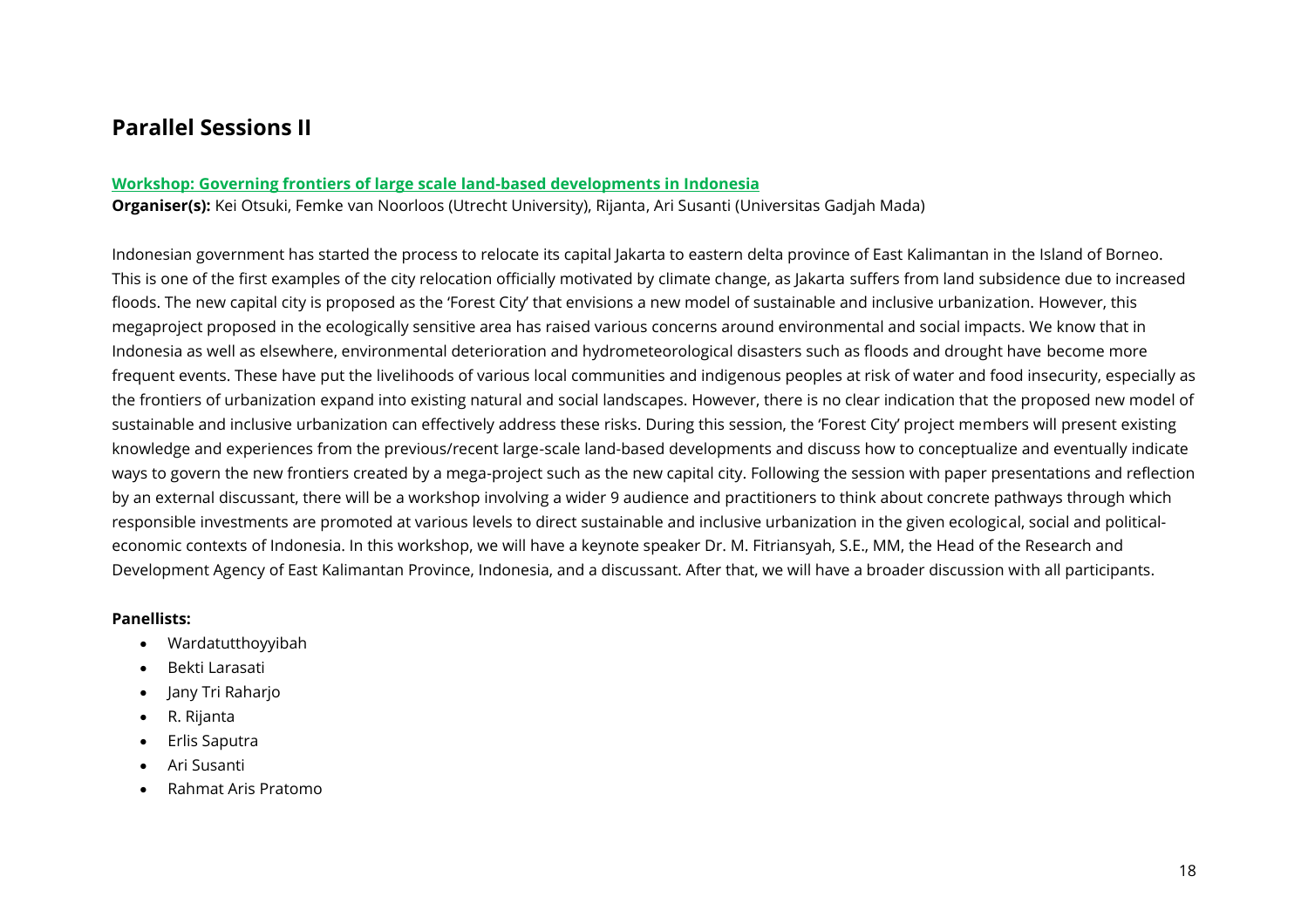• Bosman Batubara

#### **Ten Years After: A "reality check" on impact assessments of infrastructural projects**

**Organiser(s):** WUR, Royal Haskoning DHV, LANDac

In this session, results will be presented and discussed from LANDac's research project 'Ten years after: A "reality check" on impact assessments of infrastructural projects'. Infrastructural projects are often aimed at development, which should benefit the country and its population. However, adverse impact on the environment and the people often hampers the success of these projects. Environmental and Social Impact Assessment are a key component for responsible investments, as they make ex ante predictions of the expected impacts on the environment as well as on people's livelihoods. They inform, or should inform, decisions about whether or not to pursue specific interventions, what measures might improve the project design and implementation, and what compensation measures to the displacement affected population would be needed. However, even in best case scenarios, where there is a commitment on the side of government and investors to take impact assessment and compensation seriously, there are questions about the extent to which the ex-ante predictions are accurate and measures proposed sufficient. Key concerns relate to the distribution of costs and benefits of the proposed infrastructure among different social groups. A particularly challenging topic concerns displacement and compensation for loss of livelihood options. What impact did loss of assets and displacement have on people's lives and livelihoods? Were measures to help people make a fresh start effective? To what extent did the impact assessment make proper predictions? Are there other aspects of loss that became apparent on the long term, which were not considered in the impact assessment and compensation? And what should be the implications if impact assessments missed the mark?

To the background of current concerns about the reduced development impact of infrastructural projects and the dispossessions suffered by populations affected by them – core issues in land governance and in the LANDac agenda in particular- this is a research project that zooms in on the gap between projected and real impacts in order to improve the practice of impact assessment. Many of the changes caused by infrastructural interventions might only become apparent over a somewhat longer timespan; whether compensation has been sufficient and, after construction, what more durable job opportunities exist and for whom. Also, people's choices about where to live and how to re-organize their lives after displacement, need some time to flesh out. This is our reason to study cases 'ten years after'.

#### **Presenters:**

• Habtamu Sitotaw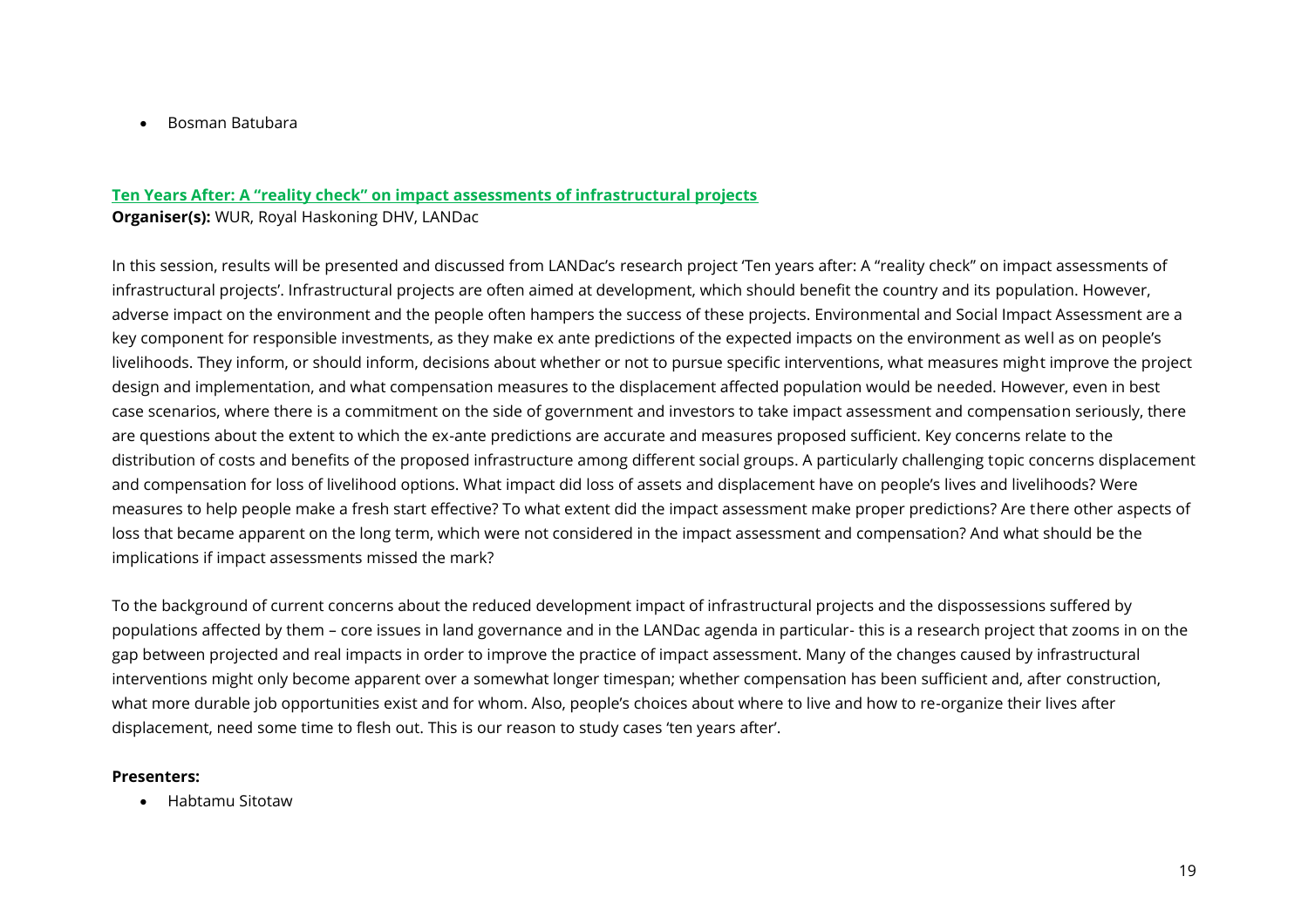- Tom Ogwang
- Mashura Shammi
- Olga Mufanequisso
- Dharm Raj Joshi
- Vuyani Tshabalala Monyake

#### <span id="page-19-0"></span>**Access to natural resources: conflict, regulation and marginalization of 'peripheral' actors**

**Organiser(s):** Université catholique de Louvain

This panel focuses upon actors that are pushed towards the periphery in natural resource governance in the African Great Lakes Region. In a context of an intensified rush towards natural resources combined with the challenges of climate change, two main discourses took the upper hand in natural resource politics: (1) on the one hand the importance to facilitate productive resource management in order to provide opportunities for development; (2) on the other hand, the importance to protect vulnerable ecosystems in order to safeguard global biodiversity and sustainability. However, on the ground, we see how conflict-causing inequalities persist or deepen, and how 'peripheral' actors are excluded from access to resources.

In this panel, we aim to fill in the gaps in the literature regarding the societal impact of resource commodification and environmental protection. We focus upon the African Great Lakes Region in order to analyse the marginalisation of 'peripheral' actors within the struggles for access to natural resources. Our lens particularly directs itself towards actors who are facing the erosion of their historical rights on the resources upon which they depend, but who also find themselves in a subordinate position among rural population groups. We analyse the conflicts in which these 'peripheral actors' are embedded; how 'peripheral groups' interconnect with other groups within the rural population; and how 'peripheral actors' develop coping strategies in order to secure their survival.

#### **Presenters:**

- Vedaste Cituli
- Ramazani K. Lucien
- Bashizi Anuarite
- An Ansoms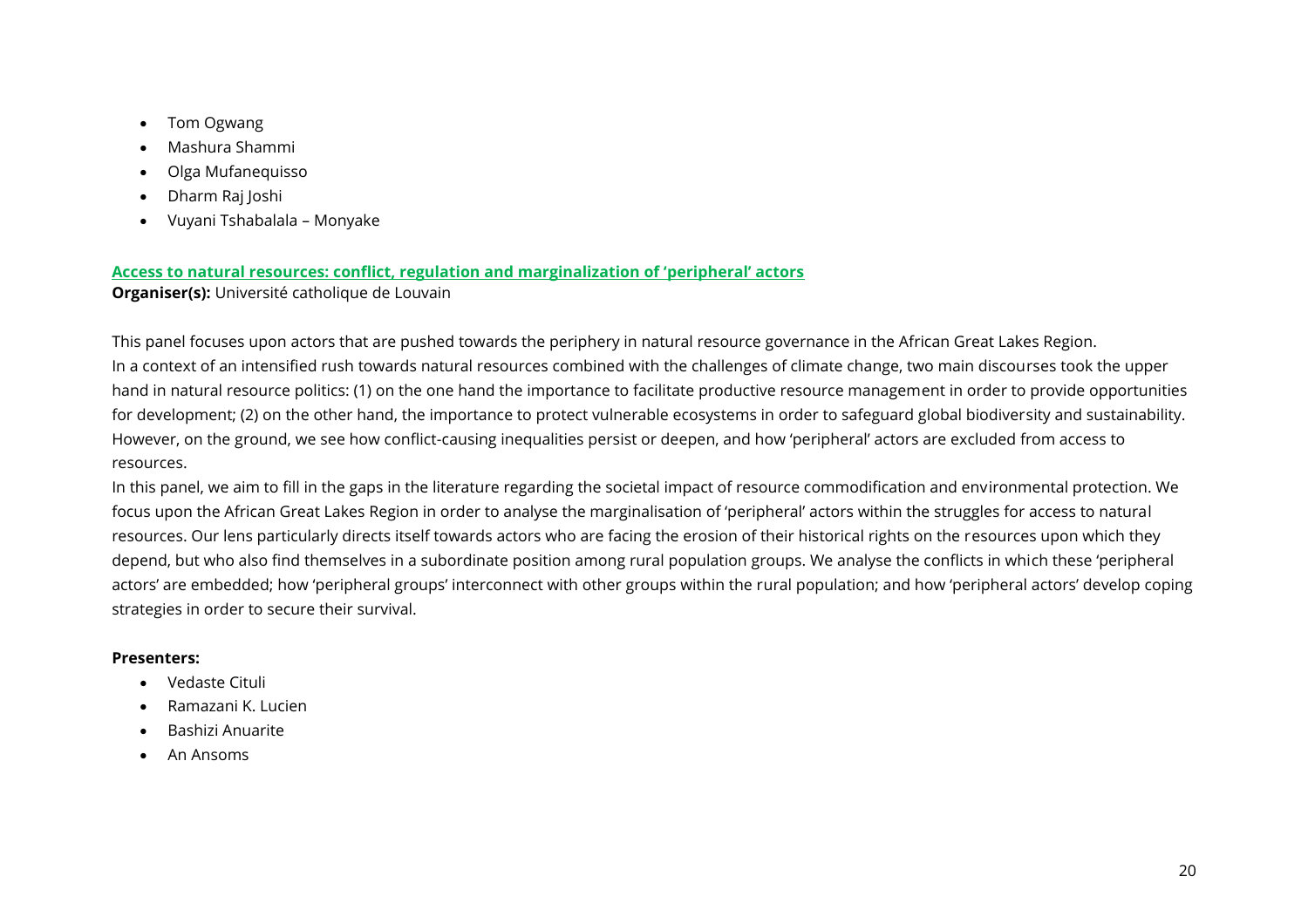#### <span id="page-20-0"></span>**Experiences and tools for measuring secure tenure rights and improving the perceptions of tenure Organiser(s):** Cadasta Foundation, ILC Africa (Landex)

Globally and particularly in Africa, access to land has become increasingly important. Security of tenure is an incentive for social, economic, and environmental development. The concept of tenure security is captured by establishing landholders' perceived risk that a range of internal and external actors will appropriate their land. Hence, measuring the perception of land tenure security is significant in understanding how land rights are recognized by others legitimately and the different outcomes in event of a specific challenge. To measure these different perceptions of tenure, land data/tools become paramount to provide evidence-based statistics on various land issues and perceptions. Land tools such as LANDex, Prindex, and Land Matrix indicators to measure the land policies and existing programs that support secure tenure, increase transparency to ensure inclusiveness and fairness, and tools to establish a global and national level baseline of perceptions on land tenure security by conducting in-depth studies. ILC Africa and Cadasta Foundation are unleashing the power of people-driven data for transparency and accountability in the land sector. During this session, both organisations will share their experience and insights from measuring perception of tenure security and emphasising the importance of fit for purpose approaches for securing land tenure. The session will focus on the following thematic area: Gender-sensitive segregated data, data accountability, and transparency and share the best approaches and lessons learned.

### <span id="page-20-1"></span>**The Human Right to Land – do we need Human Rights based Land Governance and what could it deliver?**

**Organiser(s):** Ilse Pelkmans, David Betge, TMG Thinktank for Sustainability

Ten Years after the Voluntary Guidelines on the Governance of Tenure of Land, Fisheries and Forests (VGGT) were adopted, their implementation is lagging. Smallholder farmers, rural women, indigenous communities and local communities are all threatened by insecure tenure and recent studies and reports (e.g. Uneven Ground by ILC) do not indicate any significant changes towards improvements but rather show increased inequalities and violations of land rights. The key question is: how can this change? Which tools, processes or (r)evolutions are needed to ensure marginalized and tenure insecure people can claim and protect their land rights? This panel starts out from the question if a stronger grounding of land governance and land related projects, lobby and advocacy in Human Rights can be a gamechanger. Can a more explicit embedding of land rights work in Human Rights correct overly simplistic, technical framings? Can it reaffirm the legally binding human rights foundation of voluntary responsible land governance (i.e. the VGGT)? Could this lead to greater and better enforceable accountability of states and private actors? Which actors would need to be involved? What would be their role? How can vulnerable populations use Human Rights to defend their land rights? A starting point for the discussion will be the presentation of the Human Right to Land Tool developed by TMG Thinktank and the Danish Institute for Human Rights in collaboration with the Malawi Human Rights Commission. This tool explicitly links the VGGT to binding Human Rights instruments. It can be used by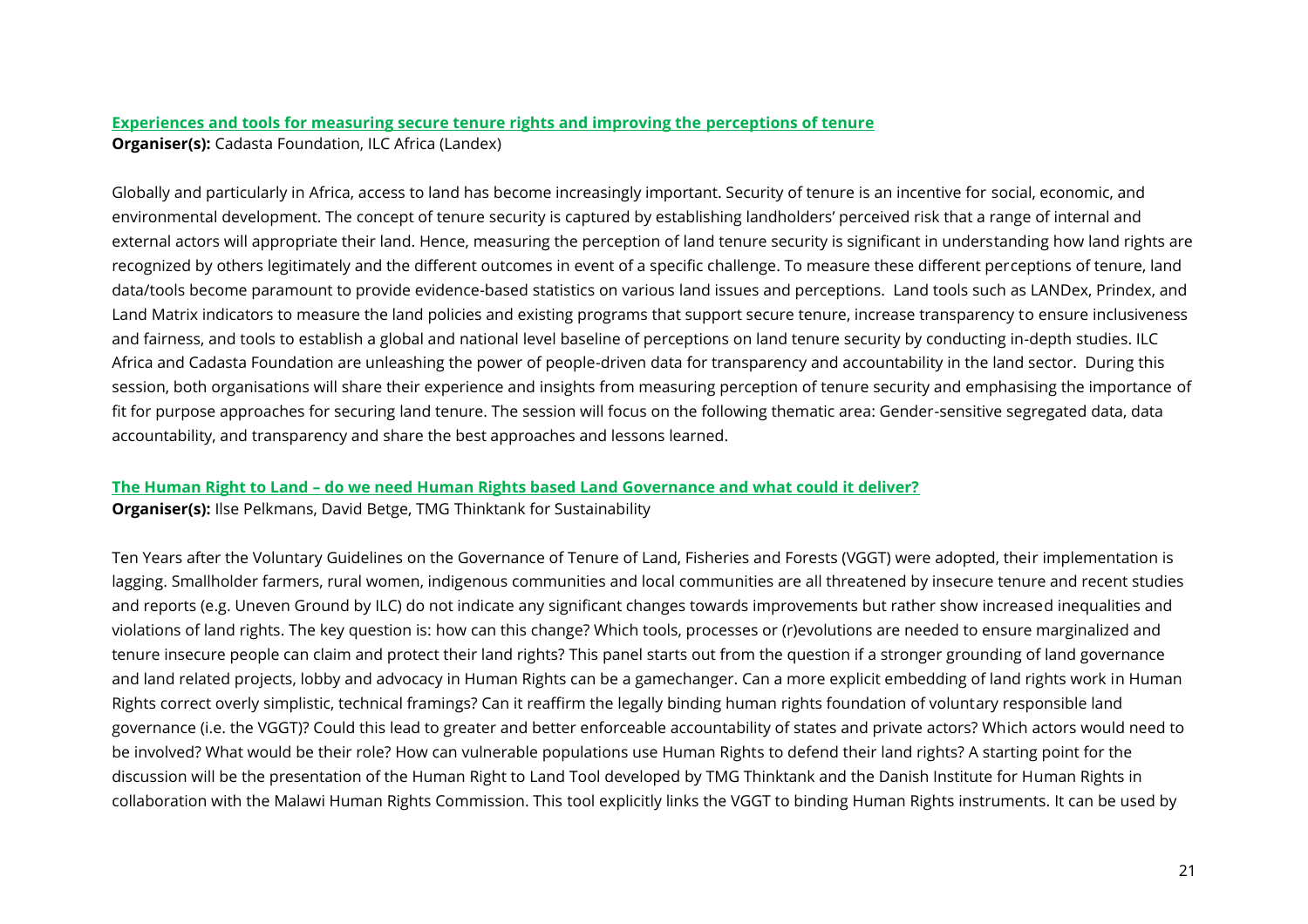states and the defenders of land, environment and people as well as researchers to underpin land governance and other land related work with explicit Human Rights obligations. The panel and the audience will critically examine the usefulness and usability of the tool and discuss use cases and limitations. Additional panel members will bring insights from their own practical and academic work and broaden the scope of the discussion towards further needs and opportunities related to the intersection of land rights and Human Rights. Can this be a revolution or is it an evolution at best?

#### **Presenters:**

• Jim Grabham

#### <span id="page-21-0"></span>**The impact of climate change on traditional governance of land and natural resources**

**Organiser(s)**: Dr Francesca Marzatico, School of Surveying – University of Otago, Ms Esther Obaikol, Intergovernmental Authority on Development

The pressure on land and natural resources caused by landbased investments is exacerbated by climate change. This poses global challenges on the availability of land and natural resources and has a particular impact on indigenous communities, many of whom are facing first-hand the consequences of climate change given their interdependence with the environment and its resources. Indigenous people traditional ability to adapt to the environment and to cope with climate change is increasingly overwhelmed by their political and economic marginalization, loss of land and resources, human rights violations, discrimination and unemployment. Loss of traditional land and resources has the potential to increase conflict and represents a threat to traditional governance and to indigenous peoples' very existence. To cope with the loss of their traditional land, indigenous people are often forced to migrate, exposing them to discrimination and increasing their vulnerability. This session aims to discuss the impact of and potential solutions to climate change and loss of land and natural resources on traditional governance. Focus will be given to actions aimed at supporting the adaptive capacity of indigenous peoples, with the purpose of identifying lessons learned and best practices. Particular attention will be provided to those interventions which allow full and effective participation of indigenous communities in the development of mitigation measures to ensure that such schemes do not negatively affect them.

#### **Presenters:**

- Dereje Kebede
- Rosalina Kumalawati
- Narangerel Yansanjav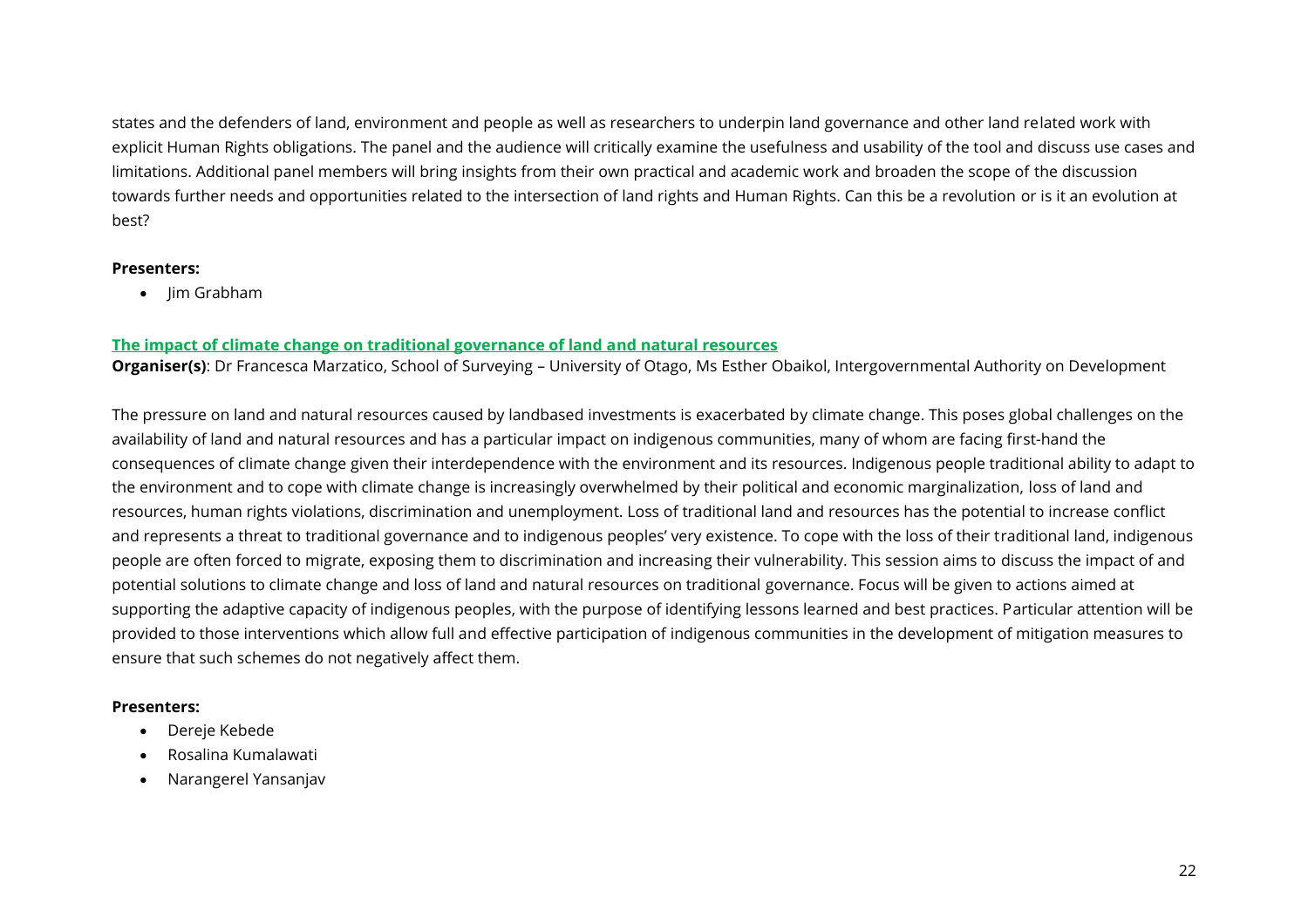- Solomon Haile
- Simon Peter Mwesigye
- Prosper Turimubumwe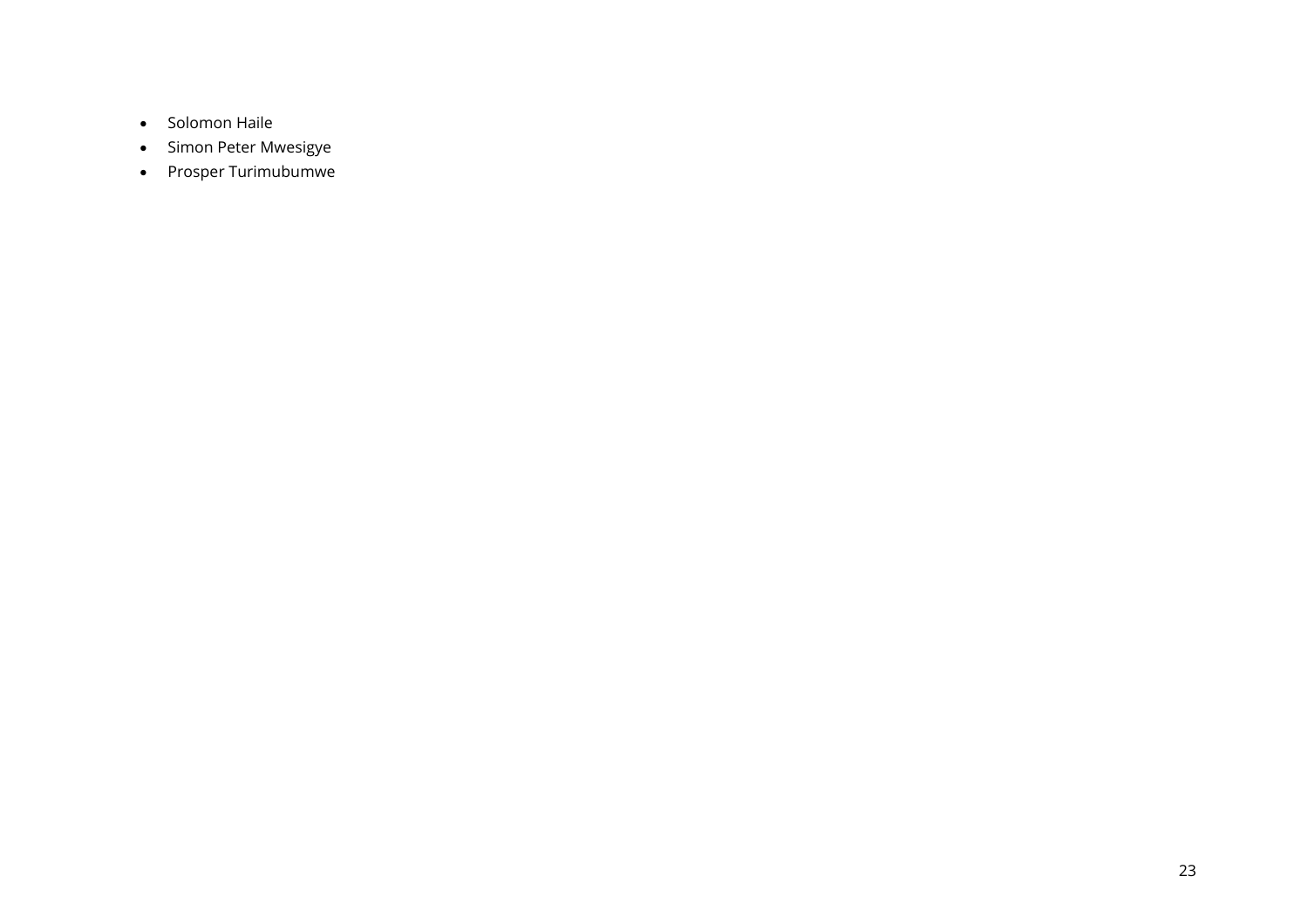### <span id="page-23-0"></span>**Parallel Sessions III**

#### **"Do No Harm" in theory and in practice: Exploring the fine line between benefiting and harming local communities in development Organiser(s):** Lisette Meij (RVO LAND-at-scale)

Development projects usually have the best intentions. Whatever the scope or range of activities of an intervention are, ultimately, we hope to improve the lives and livelihoods of local communities in the target areas. However, there is a fine line between benefiting communities and harming them. In recent years, there has been increased interest in, and monitoring of, effects of development interventions on local communities. This has resulted in development of many institutional policies, guidelines and mechanisms to give substance to the "Do No Harm"-principle. But having these policies, guidelines and mechanisms in place, does not automatically mean that they are trusted or will be used by local communities. Particularly in fragile states in conflict- or post-conflict settings, community distrust can prevent people from stepping forward. During this interactive session, we will explore various approaches of how development actors have tried to ensure Do No Harm-principles were more than just symbolic measures, and their effects.

We invite abstracts to this session that address risk mitigation strategies in land governance interventions, with particular interest in grievance mechanisms.

The question that we debate is:

"What are potential risks when implementing land governance interventions in (post) conflict settings and what mitigation strategies can be formulated?"

#### <span id="page-23-1"></span>**Creative partnerships for land: Reaching across sectors, constituencies, and geographies to find solutions Organiser(s)**: Land Portal Foundation

The growing complexity of social and economic challenges is driving new, innovative forms of collaboration across the land sector. This session will draw upon the Land Portal's experiences in working at multiple crossroads. For example, we believe that land data can be a path to public good when well governed and available for use by a wide range of actors. While we were working with the Global Data Barometer to map the landscape of land data at large, we saw an opportunity to complement their global perspective with deep-dives into specific countries. Our State of Land Information research, in conjunction with their global work, achieves a balance between comparability and granularity. Together, we offer the land governance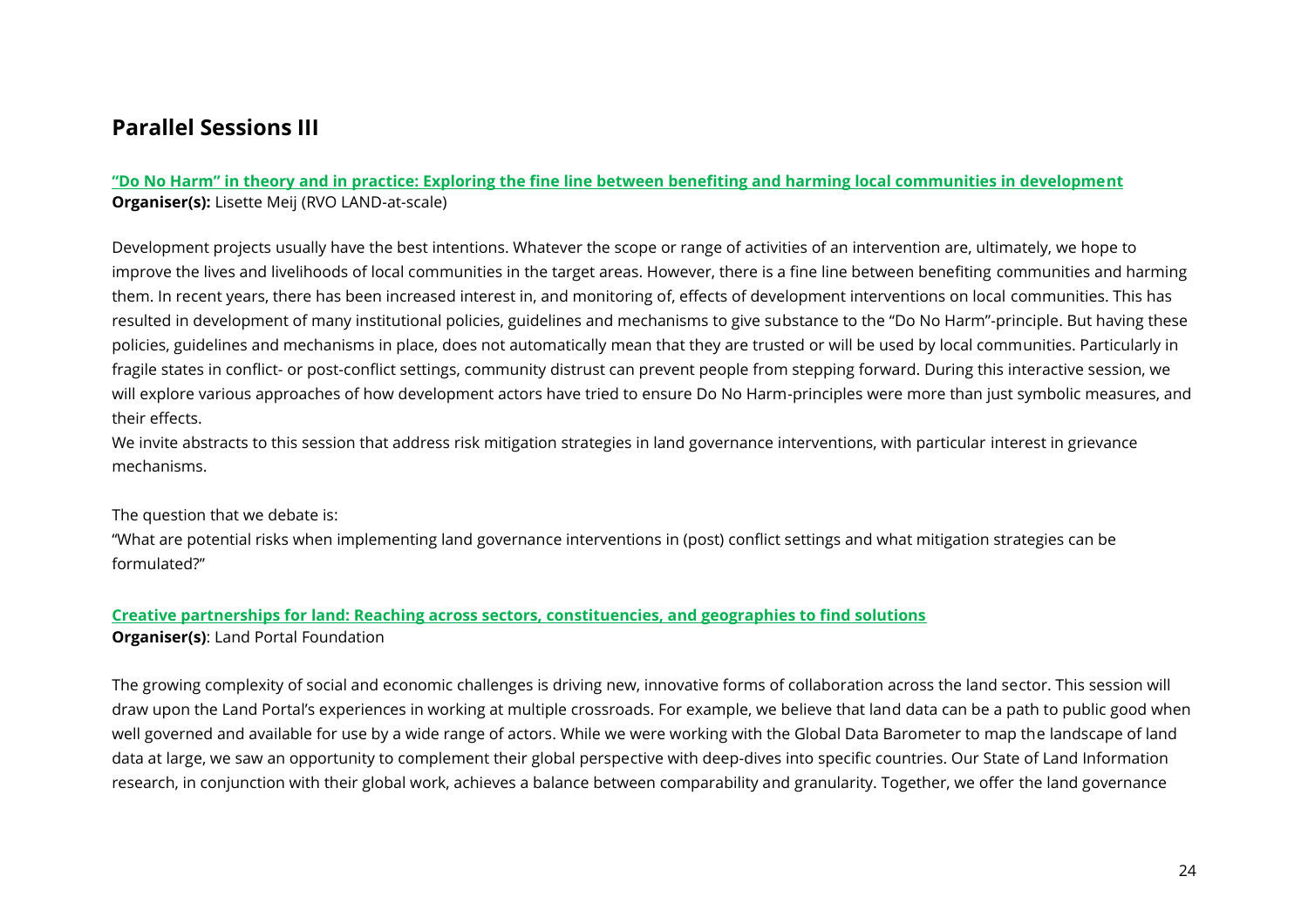community a tool to monitor land data availability and accessibility across the globe. The Land Portal is also seizing an opportunity with journalists to shape storytelling about land. Journalists are increasingly covering land issues in the context of conflict, politics, and other issues. The Land Portal will be supporting the work of a Fellow from the Solutions Journalism Network, whose mission is to transform journalism so that all people have access to news that helps them build a more equitable and sustainable world. Led by journalists from global outlets such as the New York Times, this initiative aligns to our core mission of increasing access to land data and information for land justice. The Land Portal will provide six journalists curated access to our rich library of data and information on land and cross-cutting issues. Following a solutions-oriented approach, this collaboration with Fellow Nieves Ziguma will launch six land-related news stories this year. In another act of creative collaboration, the Land Portal has worked for the last two years to amplify the conversation around Indigenous Peoples' land rights and climate activism. This year we will continue our well-received Land Dialogues, a webinar series featuring Indigenous speakers from around the globe. This year's focus will be on supporting the use of land data by indigenous communities to achieve their objectives. The Portal's mission and success are conditional on building unique, successful partnerships. We will invite our partners from the open data, indigenous, and journalism communities to join us as we exchange good practices for coalition building across different languages, geographies, and missions.

#### <span id="page-24-0"></span>**Why land tenure security is not enough: the need for a radical, justice oriented framework for land and resource rights Organiser(s)**: Transnational Institute (TNI)

Following the renewed global land rush, many responses centred on the need for greater 'land tenure security'. Often overlooked in this more narrow, legalistic approach has been an appreciation for the way in which legal mechanisms can also be used to dispossess and disempower people. We examine how different, sometimes competing, political tendencies framing responses to the global land rush have played out through an analysis of the over 800 projects to implement the Tenure Guidelines (VGGTs) listed on the database of the Global Donor Platform for Rural Development. We make the case for an alternative framework to address the multidimensional character of land-based injustice: the '5Rs'. These refer to a set of five interrelated ethical principles - Recognition, Restitution, Redistribution, Regeneration, and Representation – that ought to be at the core of a human rights approach. We will hear how the 5Rs approach has inspired struggles around land and resource rights in Myanmar, Colombia and Ethiopia.

We welcome abstracts that look at the Guidelines on the Responsible Governance of Tenure of Land, Fisheries and Forests. More fundamentally, we are looking at what it really means to put forward a pro-poor land rights agenda.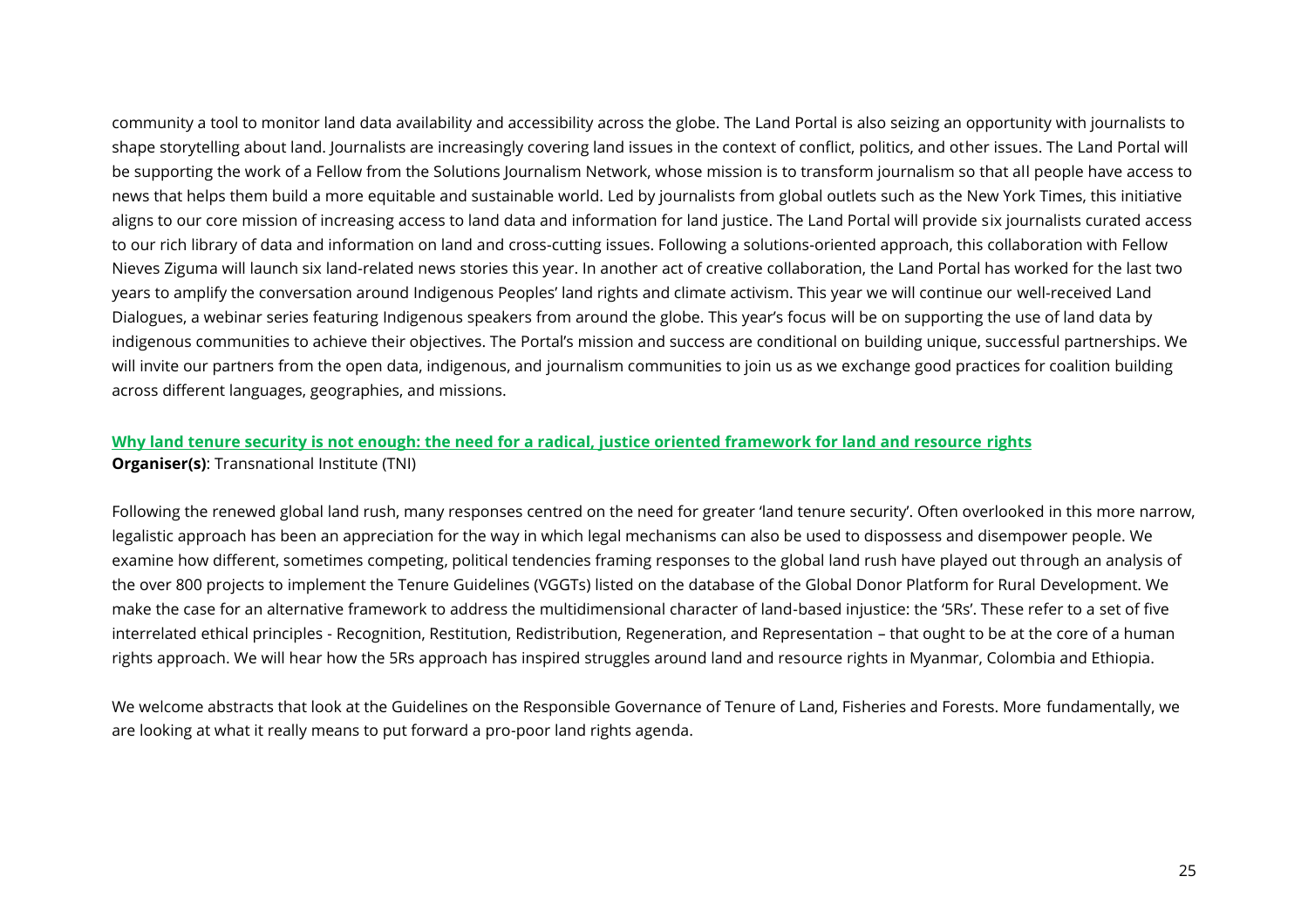#### **Presenters:**

- Irma Beusink
- Anni Valkonen

#### <span id="page-25-0"></span>**Using Technology to Promote Pro-Poor Land Formalization Organiser(s)**: Ailey Kaiser Hughes, Medici Land Governance

Technology is a powerful tool that can help protect the land rights of the poor and promote socioeconomic growth. However, if the land and technology policy frameworks are insufficient, if technology is not designed with a specific context in mind, if it does not adapt to socio-cultural norms, and if it does not respond to real local needs, then technology can be ineffective – or worse - may magnify existing social inequalities. In this panel, we will discuss the critical role of technology in the future of land governance, as well as how the technology sector must evolve to truly promote equality. In particular, we will look at technology for land formalization and land administration. Drawing from project-based experience, we will present lessons learned from land formalization and land administration projects in Zambia, Liberia, and Rwanda. We will discuss the interaction of technology, policy and legal frameworks, local needs, and sensitization, training, capacity strengthening, and other outreach tools to ensure that all potential beneficiaries equitably benefit.

#### **Presenters:**

- Trent Larson
- Audrey Moore
- Susan Thomas
- Diya Uday
- Matt Sommerville
- Meagan Dooley
- Gaurika Chugh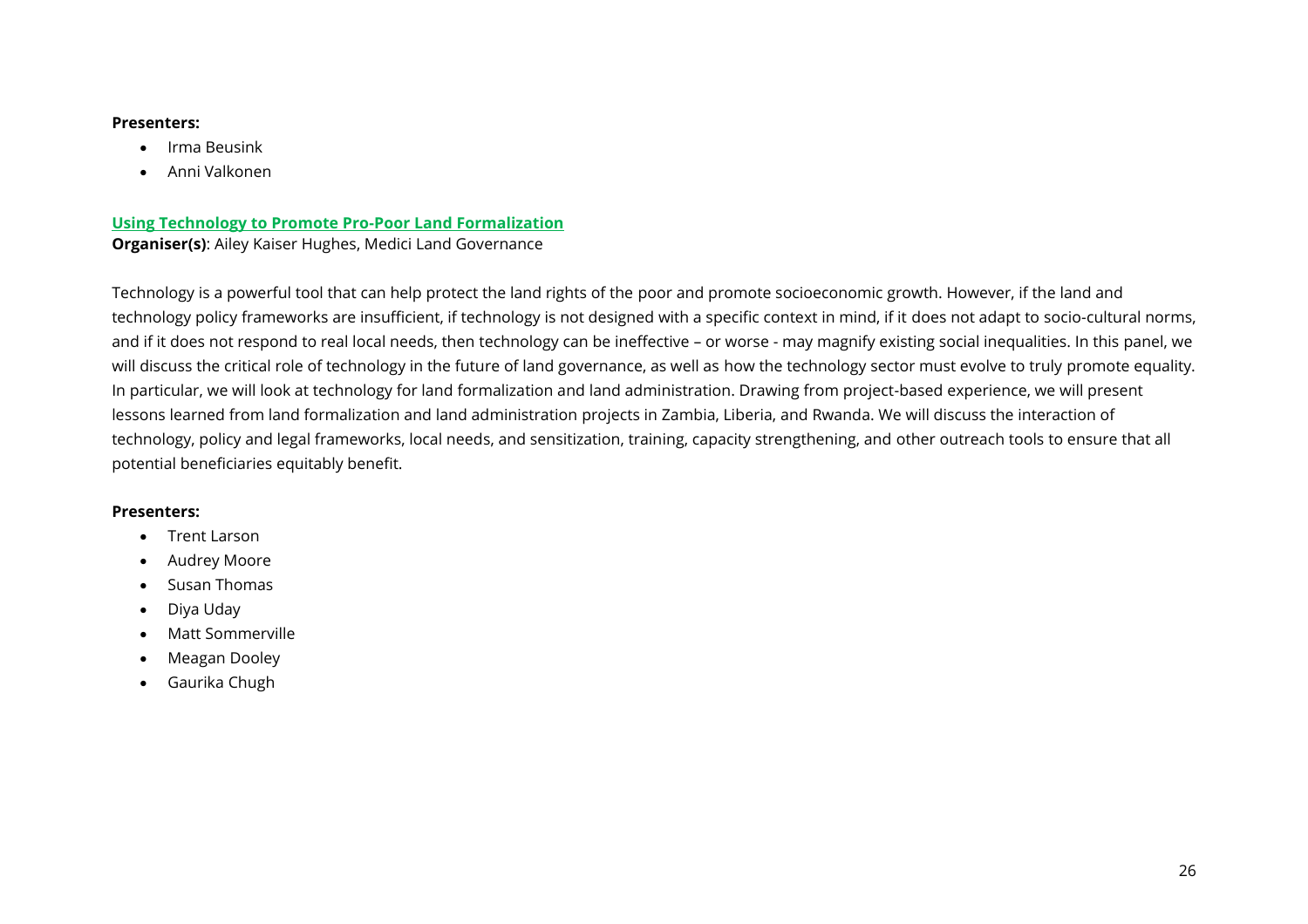#### <span id="page-26-0"></span>**Land rights and human rights**

**Organiser(s)**: Francesca Marzatico, School of Surveying – University of Otago

Land is a source of livelihood, wealth, culture and identity for individuals and communities around the world. Land is also at the centre of economic and social reforms; it is often a cause of conflicts and a crucial element of conflict resolution strategies. Land rights are also associated with access to food, housing, development. Without access to land many people find themselves in a situation of economic insecurity. Moreover control of rights to land has been an instrument of oppression and colonization. Human rights defenders, civil society organizations, international actors and nongovernmental organizations have called for the recognition of a human right to land. Strictly speaking there is not an internationally recognized universal human right to land. The international human rights framework has not adequately considered the role that land plays in the fulfilment of other international human rights.

At the same time the international human rights law recognises the human right to land to certain groups such as indigenous communities (ILO Convention 1969 and the UN Declaration on the Rights of Indigenous people). Is it possible to identify the place of land rights within the international human rights framework? Or it is needed an explicit recognition of the international human right to land? The latter could have significant implications not only for governments but also for companies, which have the responsibility to respect human rights (UN Guiding Principles on Business and Human Rights). This session contributes to the debate on the international recognition of land rights as human rights to improve protection of individuals and vulnerable groups at national and international level. The it aims at discussing the evolution of the concept of the right to land within the human rights debate, options for the recognition of human right to land and possible implications for governments and companies.

#### **Presenters:**

- Esther Martinez Quinteiro
- Valerio Martinis
- Charles Chawduka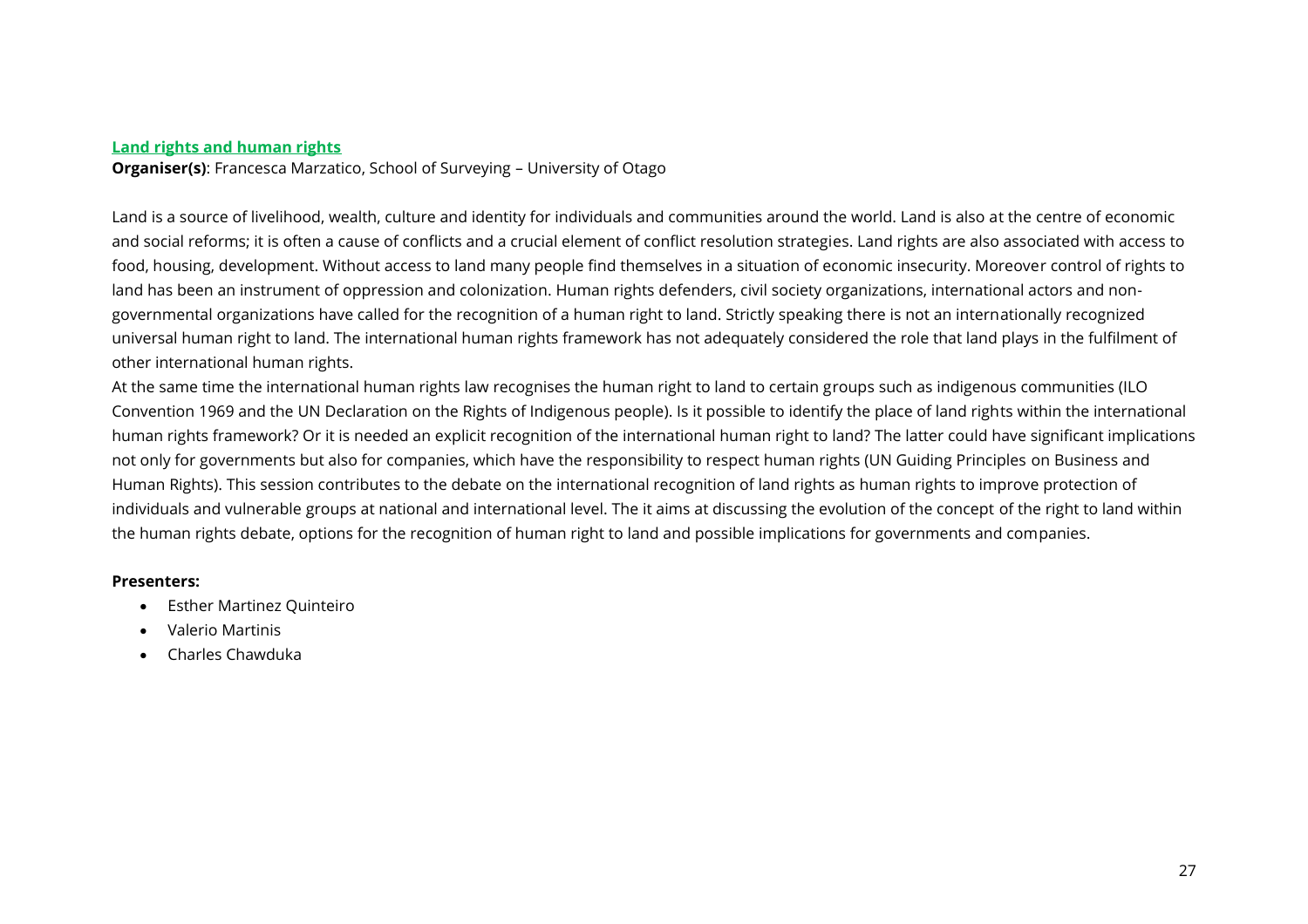### <span id="page-27-0"></span>**Parallel Sessions IV**

#### <span id="page-27-1"></span>**Successes and failures of the contemporary land rush: Exploring the causes and effects of stalled land grabs**

**Organiser(s):** Joanny Bélair (Utrecht University) Linda Engström (Swedish University for Agricultural Sciences), Marie Gagné (Concordia University)

More than a decade after the beginning of the new land rush, it is now obvious that many large-scale land acquisitions are falling short of the initial development expectations. There is mounting evidence of scaled-back operations and cancelled projects, most notably in Sub-Saharan Africa. Concerns have also been voiced regarding operational projects, as many of them generate local socio-economic differentiation and negative environmental externalities. In short, farmland investments tend to further marginalize the already most vulnerable populations such as migrants, women, and youths. Yet, there is also evidence that some of those farmland projects have started production and bring socio-local economic development as well as employment. In this panel, we want to reflect on the causes and implications of these mixed outcomes. How should we define failure and success? What are the factors explaining failure and success? Why are some investors more successful than others? What is the relation between land/ water/ natural resources rights and access, and local reactions to investment? What kind of relations between investors, local communities, local leaders, government authorities' matter? What is the impact of political interference on the sustainability of those projects? What are the lessons learned from the past decade and how can we better ensure the sustainability of future land projects? How to make those land acquisitions locally legitimate and inclusive? Or, more radically, do we want such investments to continue? Do we need a global development agenda that favours African ownership?

#### **Presenters**

- Joanny Belair
- Linda Engström
- Marie Gagné
- Simon Norfolk (independent researcher, managing director of Terra Firma)
- Juliana Porsani (Södertörn University)
- Lasse Krantz (Gothenburg University)
- Ronald Ndesanjo (University of Dar es Salaam, Tanzania)
- Divine Odame Appiah (Kwame Nkrumah University of Science and Technology)
- Reuben Ottou (SNV Netherlands Development Organisation, Accra, Ghana)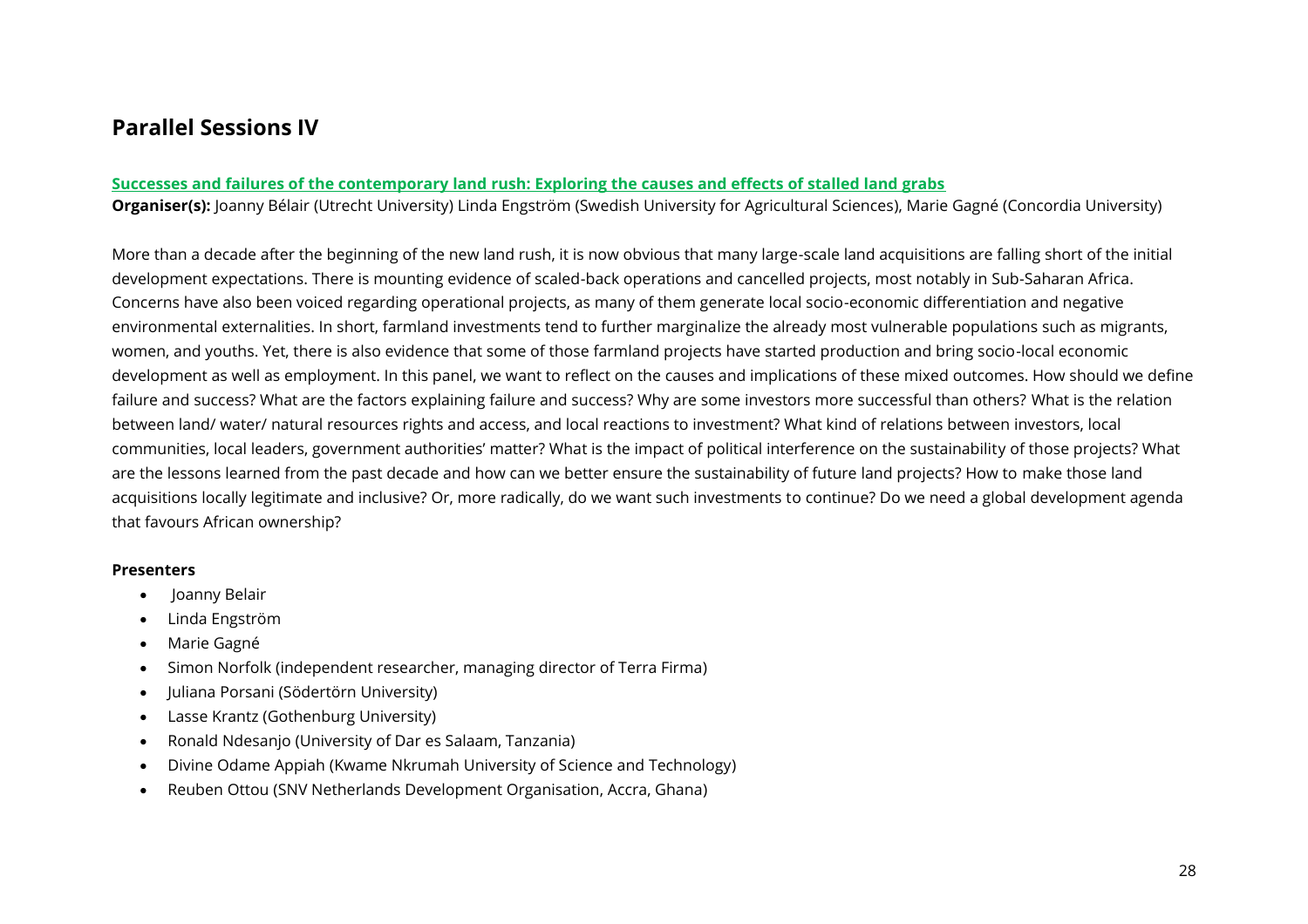#### <span id="page-28-0"></span>**Protecting land rights in conflict-affected settings; are existing instruments innovative enough? Organiser(s):** ZOA, TMG, Radboud University, Wageningen University

The last decade witnessed numerous experiments with localizing and simplifying land registration procedures, and designing easy-to-grasp, low-cost, and accessible land records. Such localized and participatory practices of land recording generate evidence of land ownership that is acknowledged by the state, and that protects against infringements on these rights both at community level and in the judicial system. While the assumption is often that such mechanisms may -in principle- cater for a diversity and multiplicity of claims on land, in practice efforts of the international development community tend to focus on the registration of individual or family properties. But to what extent do such mechanisms indeed cater for the interests of particularly vulnerable groups, such as single women, or secondary right holders? And how about the protection of diverse, more temporary and limited arrangements, like land rental, land sharing, or even land squatting?

In this session, we will explore efforts to protect fragile tenure rights, also beyond registration. What additional ways and concrete tools are there to protect the rights of vulnerable land rights holders? We will also critically discuss their (potential) impacts: How do they affect tenure security of those that are not the primary land holders? How might such arrangements serve to nurture good relationships between different types of right holders?

#### **Presenters:**

- Nicole Mahamba
- Chris Huggins
- Farai Shumba
- Christopher Burke

### <span id="page-28-1"></span>**Key Challenges and Lessons Learned from Systematic Land Titling: Promoting ProPoor Land Rights in the Context of the Sustainable Development Goals**

**Organiser(s)**: Medici Land Governance, Inc.

espite significant progress in systematic land titling (SLT) globally, most land remains untitled and undocumented. There remains a long ahead for government and non-government entities aiming to achieve the targets established by the SDGs. To scale up SLT across the globe, various service providers have stepped in using public and private funding to support governments in scaling land titling using fitfor-purpose technologies and processes. This session will focus on the key challenges, lessons learned, and practical strategies related to SLT across the globe. The panelists will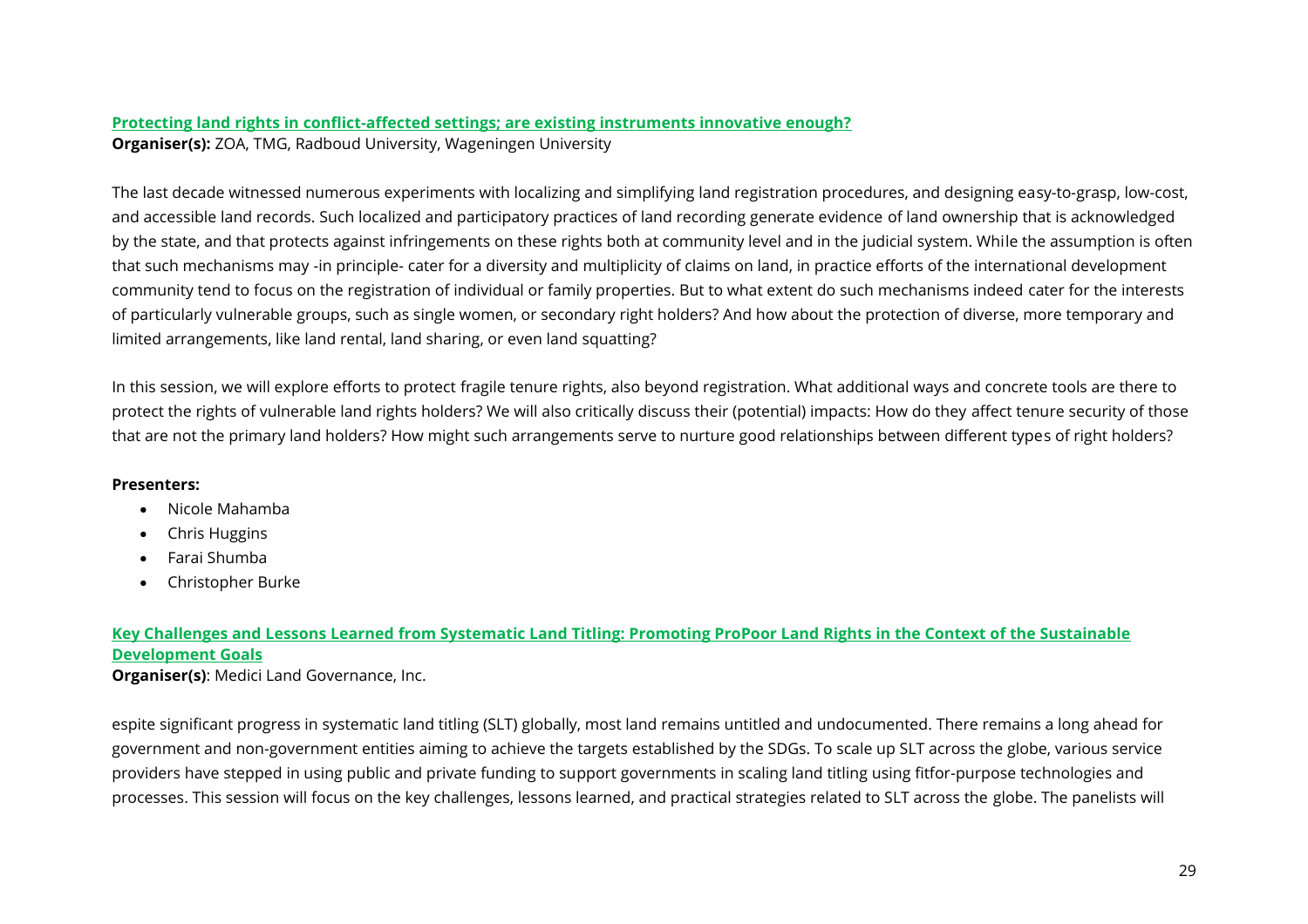highlight examples from SLT projects in Zambia, Ghana, Colombia, Liberia, and other countries to identify constraints to success, strategies for scaling, and lessons learned from SLT initiatives to inform future ventures. The panelists will address mechanisms and approaches for ensuring SLT is conducted following a "pro-poor" approach and the issues and implications of this approach. The speakers will also discuss gender-sensitive SLT, ensuring women and other vulnerable groups can better access land titles and achieve tenure security. The session will conclude by discussing measures for monitoring and evaluating SLT in the context of the SDGs and recommendations for scaling SLT to achieve the SDGs by 2030.

#### **Presenters:**

- Ali El Husseini
- Lisa Murken
- Mustapha Nurdin Issa
- Miguel Mendoza
- Matt Sommerville

#### <span id="page-29-0"></span>**E-learning in land governance, a key to youth employability in Africa**

**Organiser(s)**: Youth Initiative for Land in Africa (YILAA), ILC , ITC University, NELGA

Following the second Arab Land Conference, it was revealed that 72% of the youth in the Arab region have no concept of land governance. Also, the Conference on Land Policy in Africa 2021, held in Rwanda, showed that Africa needs more than 1000 professionals in the sector.

This presents the deficits of Africa land professions and the existing inadequacies in capacity development on land issues. This provides an opportunity to put in place a training and information mechanism to provide solutions to the problems that arise. In this regard, youth must be seen as partners, rather than as mere beneficiaries, in poverty reduction interventions, land governance, and in the larger growth, transformation, and development of Africa We Want. Hence, we must put in place a training and information mechanism to provide solutions to the problems that arise also ILC Africa and YILAA are establishing a youth Multi-stakeholder platform as a strategy to hence learning to the youth.

This workshop will serve to raise awareness to the youth platforms for them to know how important they are in the development of today's future in Africa. A presentation of statistical data will show a need for more trained and capacitated youth in the domain. It will also show the kind of strategies to be deployed to ensure youth are equipped with skills and knowledge to ensure they have access to and control over land as a means of building their economic and social baseline.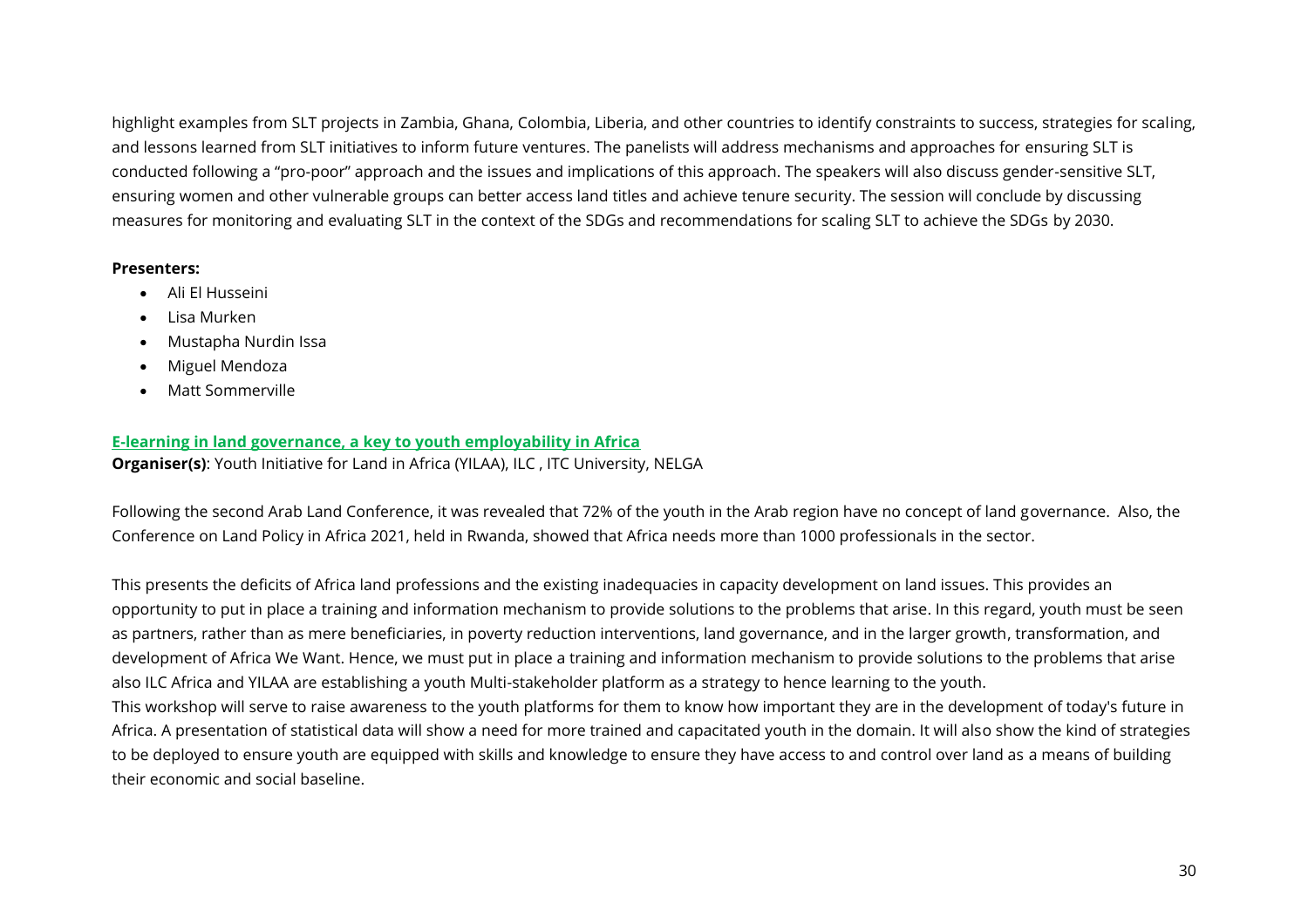Finally, we will show that land issues in Africa must be solved by African youth for Africans.

The following questions will be discussed:

- How does land governance provide employment to the youth?
- What kind of job opportunities does the youth get from land training platform?
- What kind of strategies to be established to ensure youth are skills and knowledge over land governance as a building block for their economic and social sustainability?
- •

#### <span id="page-30-0"></span>**Energy and Climate Justice: A Community Gaze**

**Organiser(s)**: Center for Land and Governance, NRMC

The session aims to cover discussions on global trends around renewable energy and climate finance by adopting a nexus approach connecting land tenure, community and justice. We hope to touch upon the following aspects drawing from comparative experiences from global south viz. India and Africa

- Land conflicts and contestations in the context of mega solar park projects
- Net-Zero triggered Land use changes for carbon offset and implications on community & commons
- Community Stewardship as a potential just carbon solution

#### **Presenters:**

- Ishan Agarwal
- Steven Lawry
- Annie McKee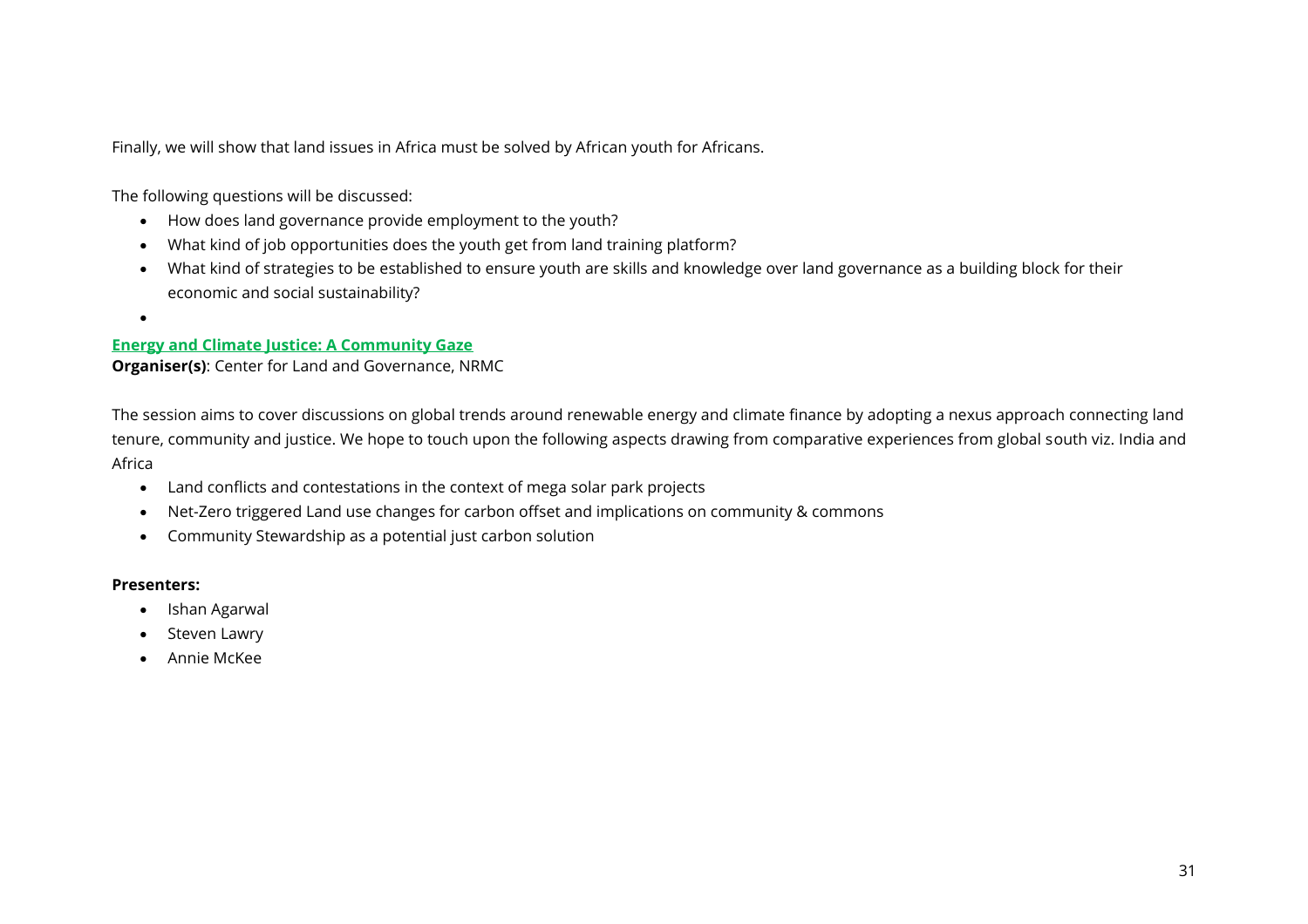### <span id="page-31-0"></span>**Parallel Sessions V**

#### <span id="page-31-1"></span>**Taking stock of the global land rush – Evolutions, impacts and perspectives for responsible investment**

**Organiser(s):** Land Matrix (including ILC, CIRAD, CDE, GIGA, U Pretoria, Fundapaz, Ecoaction, and Asian Farmers Union)

The large-scale land acquisition (LSLA) hype that took place around 2009-2010 led to the acceleration of the development and implementation of innovative legal, regulatory, and guiding frameworks to strengthen land governance at both international and national levels. These include actions to operationalise international soft law instruments, such as the Voluntary Guidelines on the Responsible Governance of Tenure (VGGTs), the Responsible Agricultural Investment Principles (RAIs), besides others. Innovations also include legislative measures such as new national constitutions that, for the first time, entrench basic rights for local populations and the landless; national legislation that covers wide-ranging policy areas related to land and land investments; and effective support for securing land rights, including the collective registration of community, indigenous, or pastoral lands. Notwithstanding these aspirational global frameworks and land policy reforms at national levels, an essential question remains: how have these significant legal improvements impacted on the practices in the land sector, in particular with regards LSLA? This panel endeavours to contribute to answering this question, and more specifically, to assess if and how globally agreed agricultural investments frameworks and principles have shaped and had any impact on LSLA practices on the ground, such as the compliance to social and environmental due diligence, consultations, besides others.

Through presentations by academia, civil society and private sector, this session will assess the evolutions and impacts of LSLA, as well as the track records of such investments with regards the compliance (or the lack thereof) of the VGGTS/RAIs/and other global frameworks. As such, the panel should result in lessons making investment in land and agriculture more sustainable, inclusive and responsible.

#### <span id="page-31-2"></span>**The impact of COVID-19 on rural livelihoods and access to land in Sub-Saharan Africa: Implications for the future Organiser(s):** LANDac

The COVID-19 pandemic has had an enormous impact on people around the world – not only in terms of public health, but also as government policies and restrictions aiming to curb the pandemic have had varied, direct and indirect, effects on people's livelihoods. Since the start of the pandemic, multiple research reports, peer-reviewed papers, policy briefs and other documents have been published that highlight land governancerelated concerns on the impact of COVID-19. Considerable attention has been paid to the dire consequences the COVID-19 restrictions have had for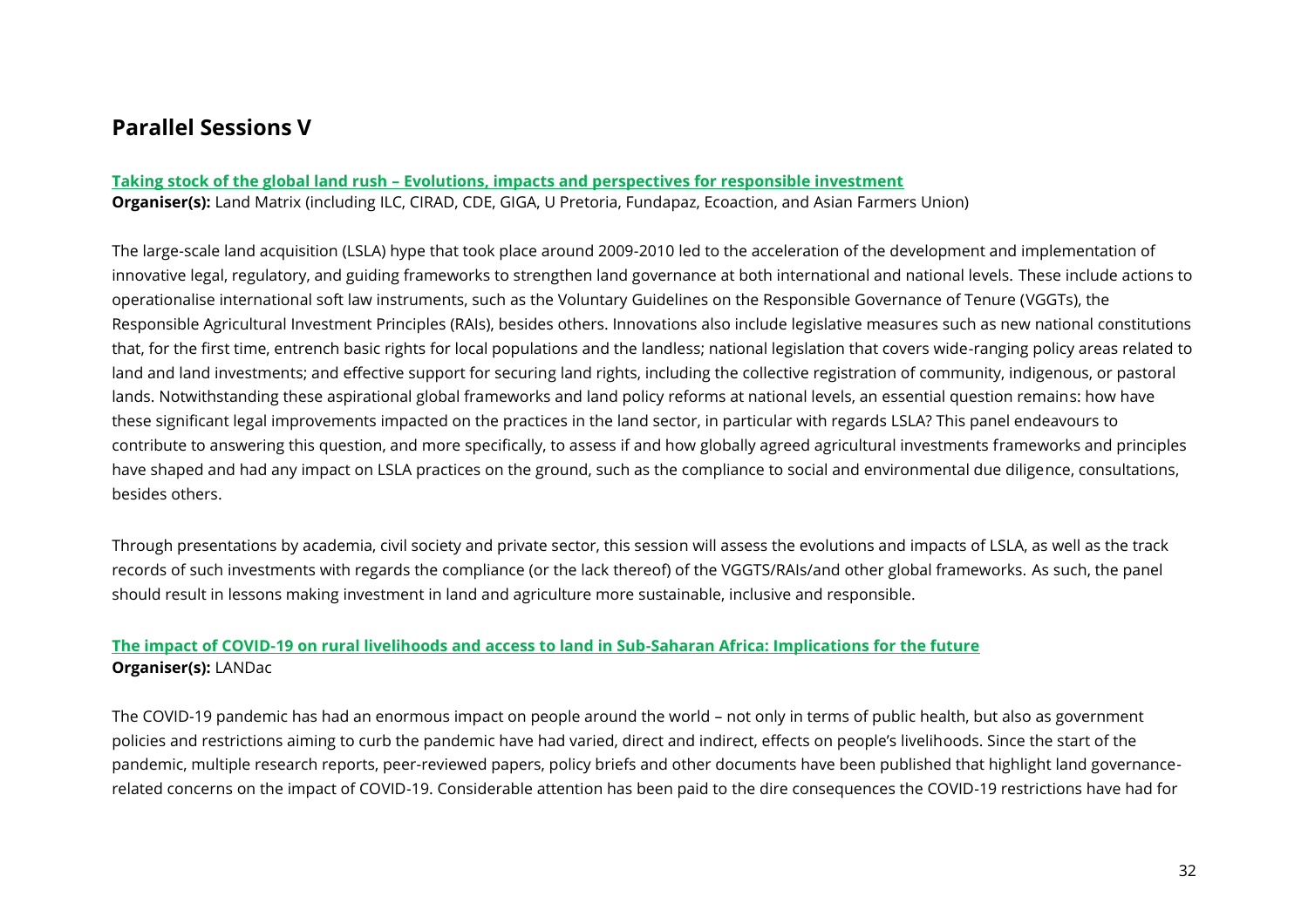people living in informal settlements in urban areas in the Global South. Relatively less attention has been paid to the impact in rural areas. Even though rural livelihoods may have been more indirectly affected during the COVID-19 pandemic, the combined effect of COVID-19 and the restrictions introduced to curb the pandemic have caused concerns on increasing levels of rural poverty, food insecurity and irregular land acquisition. One particular concern is that the policies and restrictions introduced to curb the pandemic will affect poor people's access to land due to distress sales, urban-to-rural migration and disrupted land administration services.

However, almost two years since the start of the pandemic, there is still little empirical evidence that can either support, nuance or debunk these initial concerns and assumptions. As such, LANDac has collaborated with researchers from the DRC, Kenya, Namibia and Uganda to collect empirical data on these, and other land-related, concerns. This panel will present the fieldwork results, reflect on the longer-term impacts of the pandemic, and discuss future avenues for research and action, as well as important take-aways for the global land governance community.

#### **Presenters:**

- Howard Stein, University of Michigan
- Joanny B'elair, Utrecht University
- James Wangu, Utrecht University

#### <span id="page-32-0"></span>**The impact of Finance on Forests**

#### **Organiser(s):** Forests & Finance

This panel will present the Forests & Finance initiative, hear presentations on the impact of large scale agriculture development on forests and forest communities from three forest-rich regions, and hear what financial institutions are doing to try to mitigate the negative ESG impacts of the companies they finance. The panel members will then engage in discussions on the road ahead, covering topics such as financial sector regulations, voluntary initiatives, and the regulatory developments in the EU, the US, and Southeast Asia. Forests & Finance assesses the financial services received by over 200 companies directly involved in the beef, soy, palm oil, pulp and paper, rubber and tropical timber ("forest-risk sector") supply chains, whose operations may impact natural tropical forests in Southeast Asia, parts of Latin America and Central and West Africa. It also assesses the policies of 200 of the largest banks and investors against 35 Environmental, Social and Governance (ESG) criteria, based on international agreements and conventions and best practises.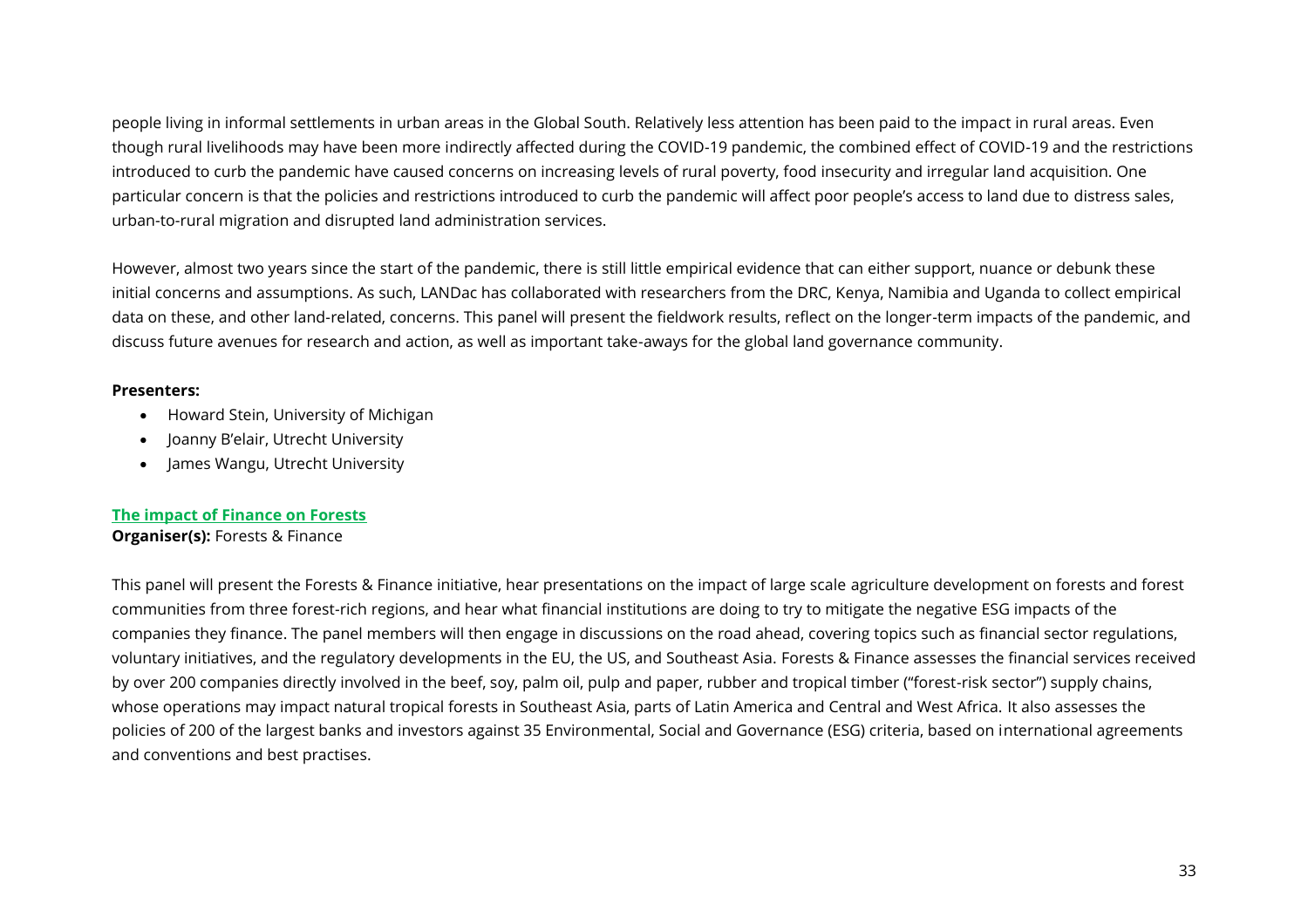After the initial presentations from the panellists there will be room for questions from the audience.

#### <span id="page-33-1"></span>**Women's Land Rights: What have we achieved and how to more forward? Experiences from the last ten years of Civil Society, Academia and Grassroot women's leaders**

**Organiser(s)**: Oxfam International and LANDac

For the past ten years, we have seen massive changes in the land governance sector. This started with The Voluntary Guidelines on Governance of Tenure in 2012, and Sustainable Development Goals in 2015. This included the change at the regional level like Africa where we saw the Framework and Guidelines for land policy in Africa 2010, the Malabo Declaration in 2014, guidelines for large scale land-based investment to mention a few. Apart from international and regional instruments, in past 10 years we have seen massive actions by grassroots women, women leaders and civil society. We have seen huge mobilization of women, their leaders and their organisations in pursuit of asserting their rights to land access, control, management and ownership.

This session will aim at discussing what we have learnt in the past ten years, where we are now and how do we move forward. The objectives of the session will be 1) To share experience based on the work on the international, regional, and national framework (Academia) 2) To share experience based on advocacy done by civil society 3) To share experience of grassroot women on their pursuit to assert their rights on land.

#### **Presenters:**

- Naomi Shadrack
- Ezra Litjens
- Violaine Fourile
- Mark Okundi
- Joyce Ndakaru

#### <span id="page-33-0"></span>**Sustainable Land Management Model**

**Organiser(s)**: Natural Resources Department of Khorasane Razavi Agriculture and Natural Resources Center, Asia Ecosystem Institute, University of Applied Science and Technology (Saharkhiz unit)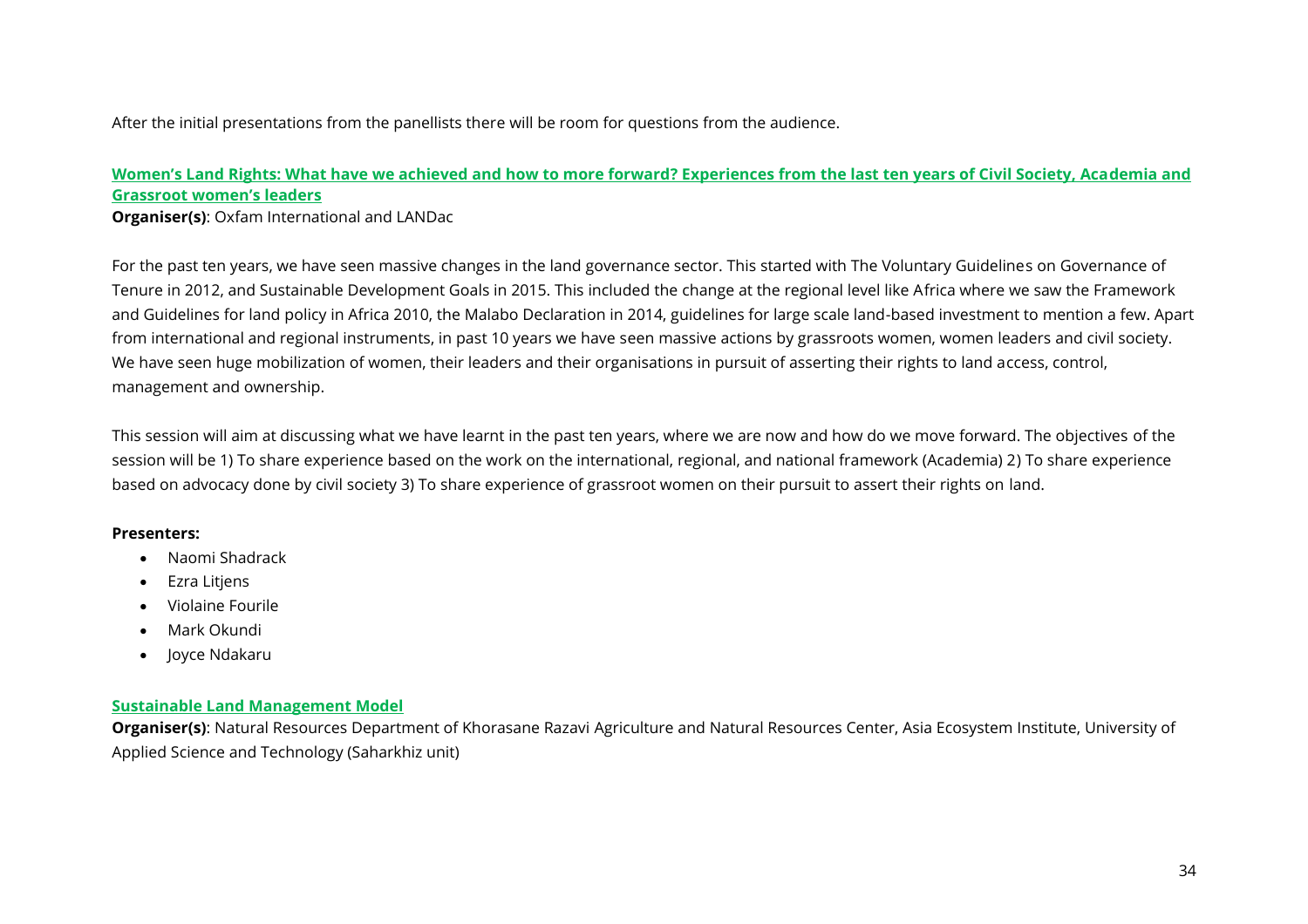Land Degradation and climate change are two important factors in the natural ecosystems. More than a billion people in the world are threatening by Land Degradation. Iranian Desertification Model potential Assessment (IMDPA), it is a model for studies and assess desertification in Iran. In this model, a lot of indicators and criteria considered. Indicators of Climate, Geology, Geomorphology, Soil, Vegetation Cover, Agriculture, Water and Erosion are the most important environmental factors for desertification assessment in Iran. Artificial neural networks (ANN) the idea is to process information that inspired by biological nervous system such as the brain to process information. Environmental indicators for assessing the severity of desertification have more different criteria with unknown different weights. Result of this research show Neural Networks and Genetic Algorithms can be used to optimize environmental indicators and exact weight of it in this model.

GIS the idea is to process information that inspired by Based on geographic information systems models. Environmental indicators for assessing the severity of Land Degradiation have more different criteria with unknown different weights.

Land use change prediction is important in explaining the interactions between ecosystems and human activities to help decision makers. Land use mapping considered as an information resource in the management of natural resources. The optimal management of resources need to be investigated, knowledge of changes and resources degradation in the past, proper planning and principles in order to control of potential deterioration in the future. The purpose of this study is simulating land use changes in GhalehJogh watershedin future. For this purpose, land use plans of GhalehJogh watershed were originally prepared by Landsat satellite multistory processing in 1987, 2002, and 2015. Land use map was prepared in four classes; Pasture Bayer, Agriculture and Garden. By using, the Auto-Markov Cell Model (CA Markov), the land use and cover for 2015 was predict with an agreement of 0.73. Then, this model was use to simulate land use and cover changes in 2025 and 2040.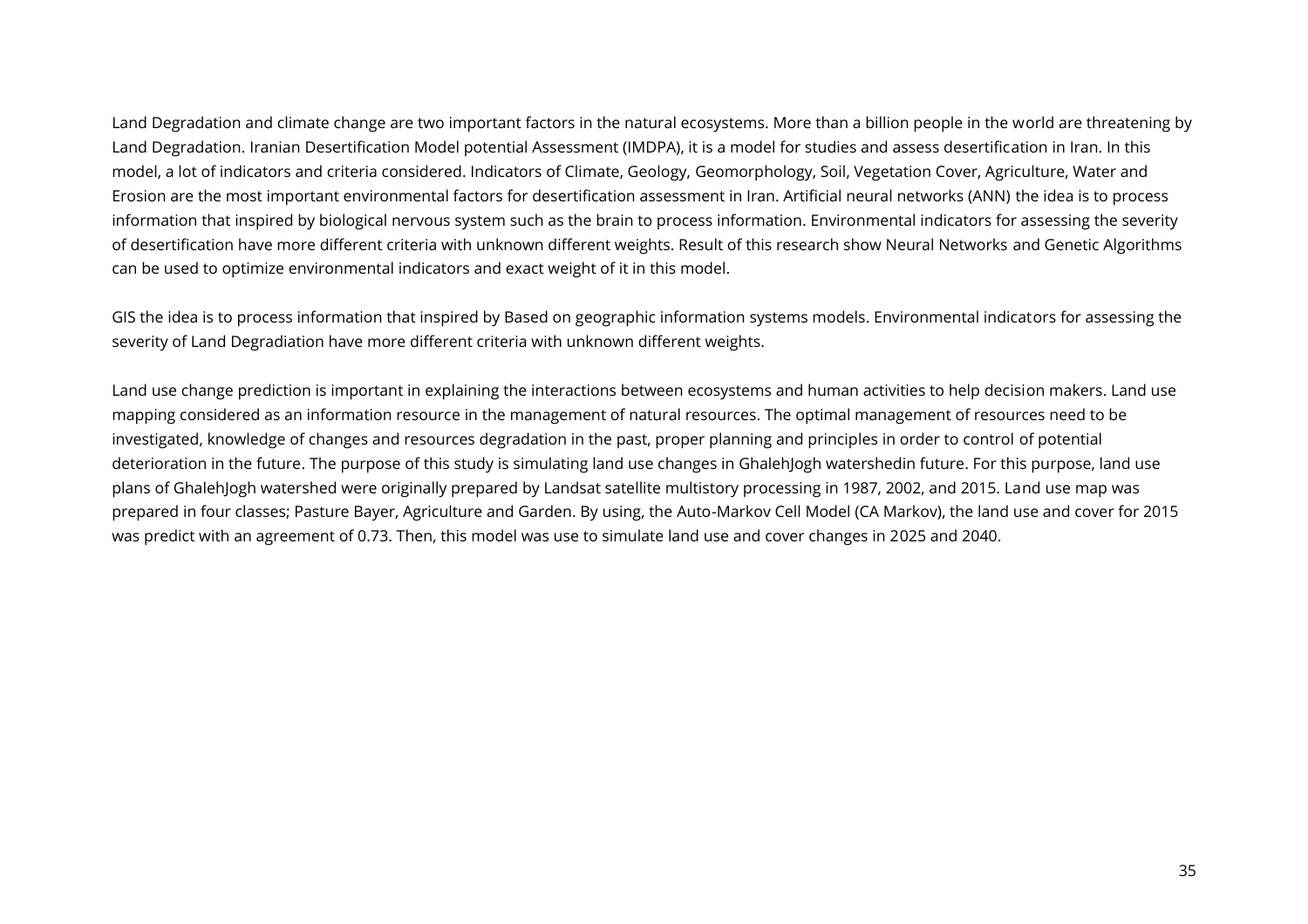### <span id="page-35-0"></span>**Parallel Sessions VI**

#### <span id="page-35-1"></span>**Governance by guidelines: Shifting regulatory regimes of agribusiness and plantation investments in Southeast Asia Organiser(s):** Dr. Robert Cole, Mekong Region Land Governance (MRLG), Asia Research Institute

Southeast Asia is a hotspot for large-scale agribusiness and commodity crops, which have rapidly expanded with transboundary land investments, creating many challenges for communities and governments, including social and environmental impacts and land rights disputes. Leverage points to address these issues have variously included reputational risks, consumer pressures and certification schemes. The perceived weaknesses of some forms of certification, coupled with the need to regulate diverse agribusiness subsectors, have brought about a plethora of guidelines and notions of responsible investment, offering different frameworks to address persistent problems affecting rural landscapes and people. Critically, these guidelines tend to be nonbinding, open to interpretation, and as such considered at risk of manipulation towards different interests. Moreover, ownership over their 'implementation' can often appear more in the hands of development agencies and civil society than state and private sector actors. This panel asks how effective we can expect governance by guidelines to be in influencing investor practices on the ground? Is this rising trend a distraction from tackling real issues of agribusiness that impact the livelihoods, land and resource rights of many thousands of smallholder farmers across the region? Or does it bring issues under the spotlight that were previously overlooked by companies, governments, and consumers, in pursuit of profits and cheap commodities?

#### **Session objectives:**

- Explore the extent to which voluntary guidelines and certification can be expected to influence positive changes in investor practices
- Compare and contrast the advantages and disadvantages of the approaches presented by the speakers
- Place these considerations within the changing agrarian landscapes of Southeast Asia and implications for smallholder farmers

#### **Speakers:**

- Helena Varkkey. Political Economy of Sustainable Palm Oil in Southeast Asia: Comparing Public and Private 'SPOs'
- Miles Kenney-Lazar (joining online). Sustainable rubber? Assessing emerging guidelines and initiatives in Southeast Asia
- Asisah Man. Experiences from the field: Seeking to influence rubber investors in Cambodia
- Robert Cole. Prospects of Responsible Agricultural Investment for improved governance of agro-investments in Mekong Southeast Asia (Also session introduction and moderation)
- Jonathan Rigg. The best of intentions in Asia's complicated rural world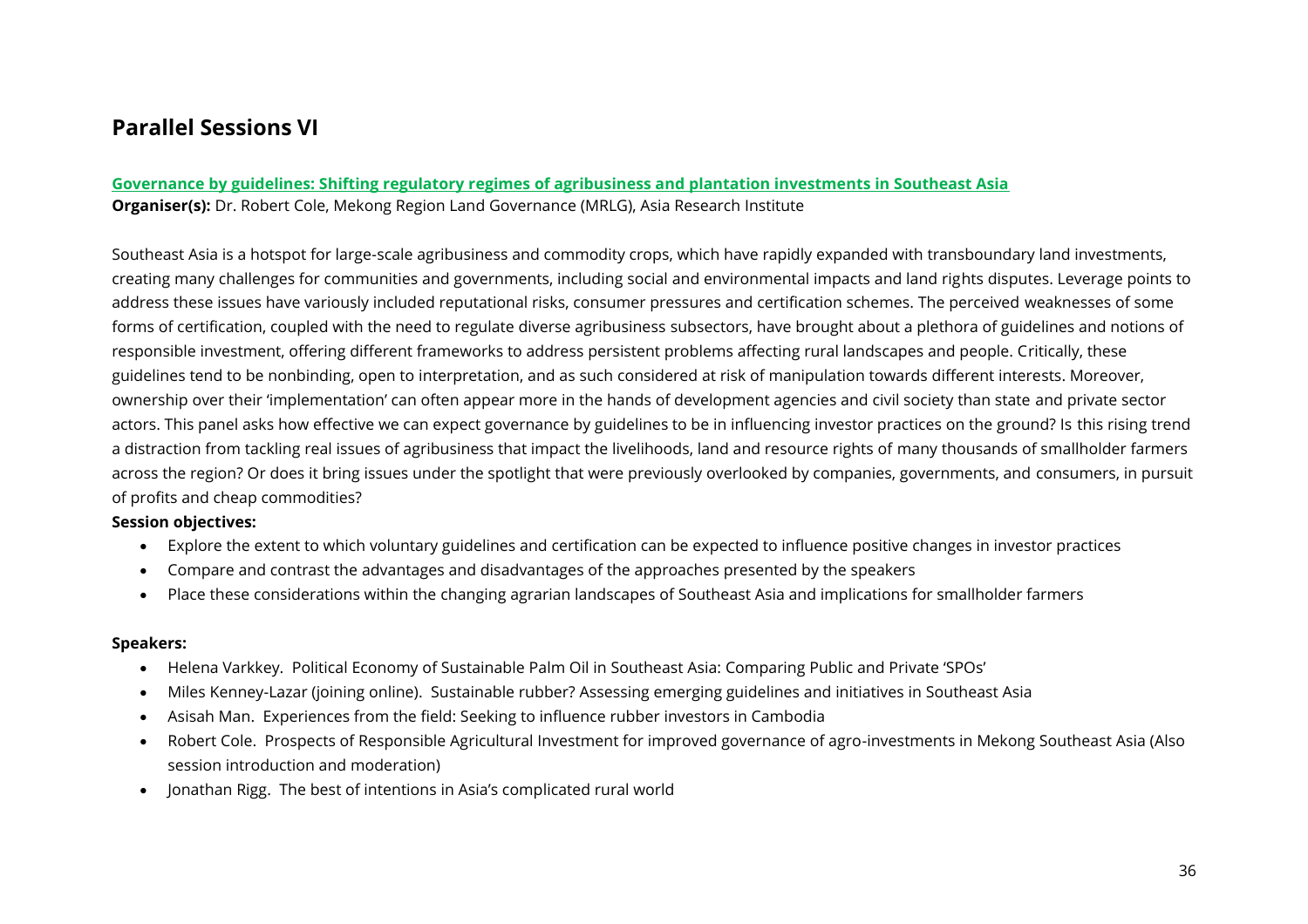#### <span id="page-36-0"></span>**Sustaining and Scaling Tenure to Land and Forests : Challenges and Opportunities to achieve sustainable solutions at scale Organiser(s):** Lisette Meij, RVO LAND-at-scale, Raymond Samndong, The Tenure Facility

With barely eight years left to reach the UN SD 2030 Goals, a (r)evolution required is an acceleration of the process of securing and sustaining tenure rights. The focus of the land and forest governance sector now should be to scale approaches and interventions that have proven to be successful. However, sustaining tenure security, particularly that of women, youth and IPLCs, require a 'fit-for-purpose' land administration and governance that can bring specialized and scarce technical expertise to bear, combined with local presence and knowledge, over a timeframe that adapts to realities on the ground. Such approaches have been successfully implemented, but at a small scale in specific contexts. To reach the SDGs, such approaches need to be scaled. The central question that we want to debate is: "How can sustainable tenure security for women, youth, and IPLC be achieved at scale?" To answer this overarching question, we will address aspects of inclusion of vulnerable groups in land administration; the use of local presence and knowledge in land governance systems; how to scale such locally-adapted land administration systems; and how to make these systems support tenure security in the long term.

During this interactive session, LAND-at-scale and The Tenure Facility partners will share their experiences on the challenges and opportunities of sustaining tenure security, and how to make sure no one is left behind. Using these examples, we will collectively explore opportunities of how these experiences can be scaled in an inclusive and sustainable way. Participation from the audience will be facilitated and encouraged.

#### <span id="page-36-1"></span>**Land decision-making: how to improve land actors participation in the Arab World?**

**Organiser(s)**: Land Policy Analysis Center- LPAC Morocco

The session will be a roundtable to discuss how we can improve participation of land actors (public, economic and social) in the land decision-making process in the Arab World. This session will be open for researchers, professionals, civil society actors. It will discuss how we can make the participation a real action and not just a ritual. It will be an opportunity to think how public authorities can allow to other actors the possibility to participate in the land making-decisions in all fields of land governance.

This roundtable will permit to dress new ideas about how to make this participation a practice solution, and to share best practices in the participant's countries.

#### **Presenters:**

• Phan Trung Hien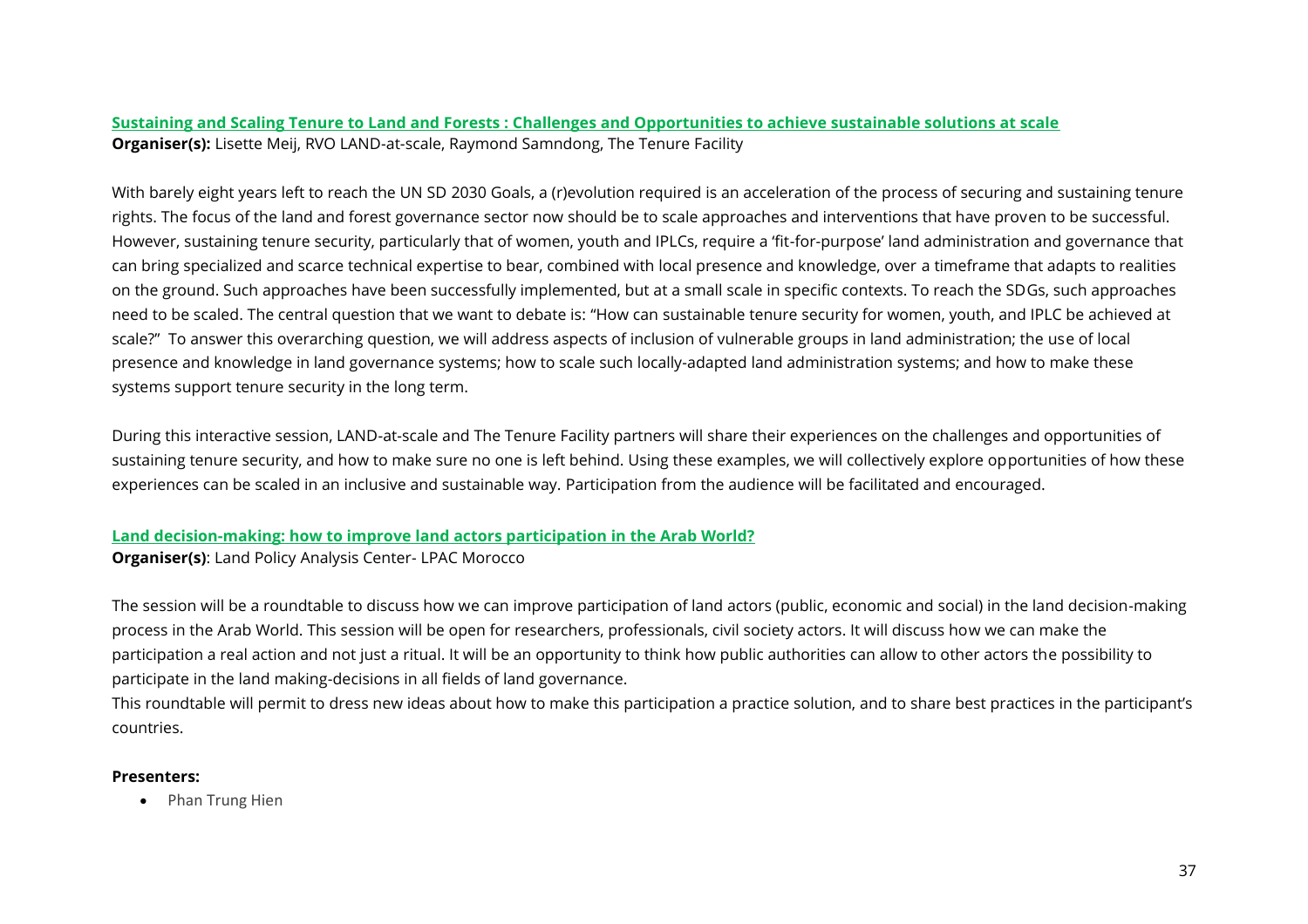#### <span id="page-37-0"></span>**Community-driven land rights advocacy; the power of grassroots voices on land governance**

**Organiser(s)**: James Wangu, Teddy Kisembo, Dominique Schmid, Annelies Zoomers (Utrecht University/LANDac PLN)

In the international discussions and debates around the issues of land governance and large-scale land-based investments in the global South, local communities' voices, ideas and expectations are rarely present. The [LANDac's Professional Learning Network \(PLN\)](https://www.landgovernance.org/professional-learning-network/) was initiated three years ago to address this critical gap; to ensure communities derive significant/more benefits from land-based investments. PLN is a platform where professionals from the global South, sub-Saharan Africa specifically, come together to build and exchange knowledge around community perspectives on land issues for the above-mentioned objectives. The PLN fellows work on key land administration cases, approaches, achievements and challenges as well as innovative land concepts, tools and best practices. They share this knowledge through South-to-South learning, workshops and other media.

The objective of this session will be to share learning experiences from the PLN fellows on South-to-South knowledge creation and exchange, and how the network's activities have influenced their work. Specifically, the session will start with a reflection of customary land registration and tenure security followed by a discussion on the empowering journey of communities to advocate for land rights. We will facilitate an interactive roundtable with PLN fellows discussing their organization's approach on how to empower communities to advocate for their land rights.

We will pose a number of guiding questions, which the panelist will be invited to answer, then we will open the floor for an open discussion between the fellows and the audience. By listening to these conversations, we hope to gain knowledge on how the empowerment of communities can equip them to advocate for their land rights and what role South to South learning plays in that mission.

The discussion will be guided by the following questions:

- What is the impact of customary land registration on the realization of tenure security and land rights?
- How has your organization's work (or other programs in your country) empowered communities to advocate for their land rights and what short- and long-term benefits did result from those?
- How can South-to-South learning programs, such as the PLN, support your organization's work for enabling or positioning community-driven land advocacy?

#### **Panelists:**

● Judith Atukunda (LANDnet Uganda)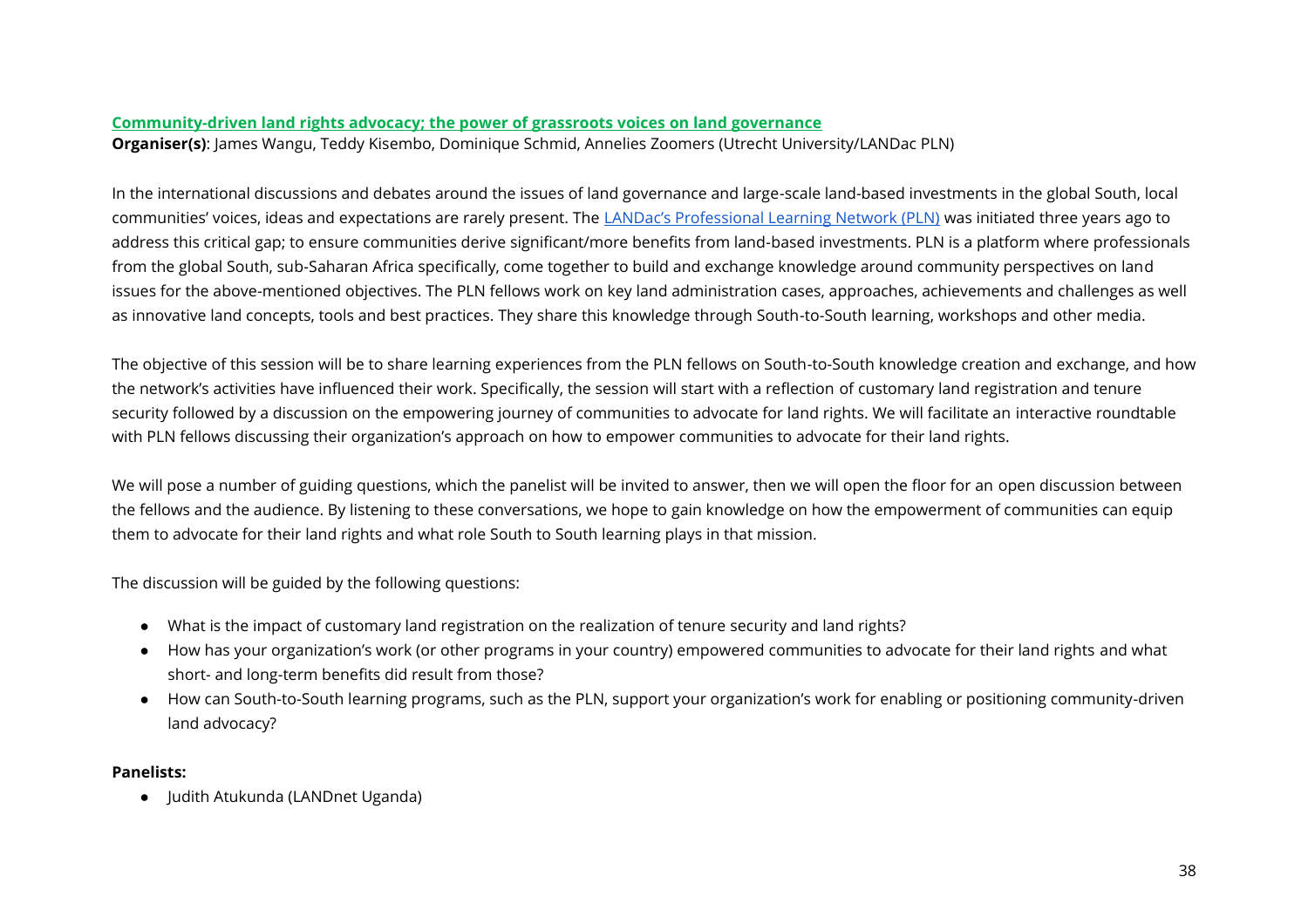- Fridah Githuku (Executive Director, GROOTS Kenya) *(to be confirmed)*
- Arach David James (Namati, Kenya)
- Kate (NES, Malawi)
- John Kelvin (Rice and Rights Foundation, Liberia)

#### <span id="page-38-0"></span>**Brownfields to green energy: how land repurposing supports the World Bank's Just Transition for All approach Organiser(s)**: Dr. Wolfhart Pohl, World Bank, Justine Sylvester, World Bank

In the midst of the global climate crisis and coal phase-down, land reclamation and repurposing of post-mining lands has emerged as a crucial pillar of the just transition. This panel session will introduce the World Bank's approach to achieving a Just Transition for All – a concept which aims to ensure that no one is left behind in the transition to clean energy. The World Bank's approach is built upon three Pillars: (1) governance, (2) people and communities, (3) land remediation and repurposing, and is underpinned by principles of stakeholder engagement, consultation, equity and inclusion. The proposed session will draw upon this framework to explore the links between climate justice and land governance, responsible land investment, coal mine closure and the energy transition.

As investment in renewable energy (RE) has grown, it has become clear that large amounts of suitable land will need to be available for development – the case for unlocking the potential of brownfields for green energy has never been stronger. Across 42 coal regions in the EU, for example, the available area of mining lands (scheduled for closure) was found sufficient to generate as much electricity with solar power as all the coal and lignite power currently produced in the EU . Unlocking the potential of these lands, however, poses a complex set of challenges with far-ranging spatial, social, environmental, economic and political implications. This panel will explore these challenges by drawing on real case study examples of postmining lands repurposing in Europe and demonstrating an innovative tool developed by the World Bank to operationalise strategic land repurposing – the Land Utilisation and Repurposing App, LURA. The session will also unpack the policy elements essential for its successful deployment.

Finally, the panel will close with a two-way question-and-answer session, intended to create an open forum for sharing experiences, lessons learned and identifying new opportunities to support the goals of the Just Transition.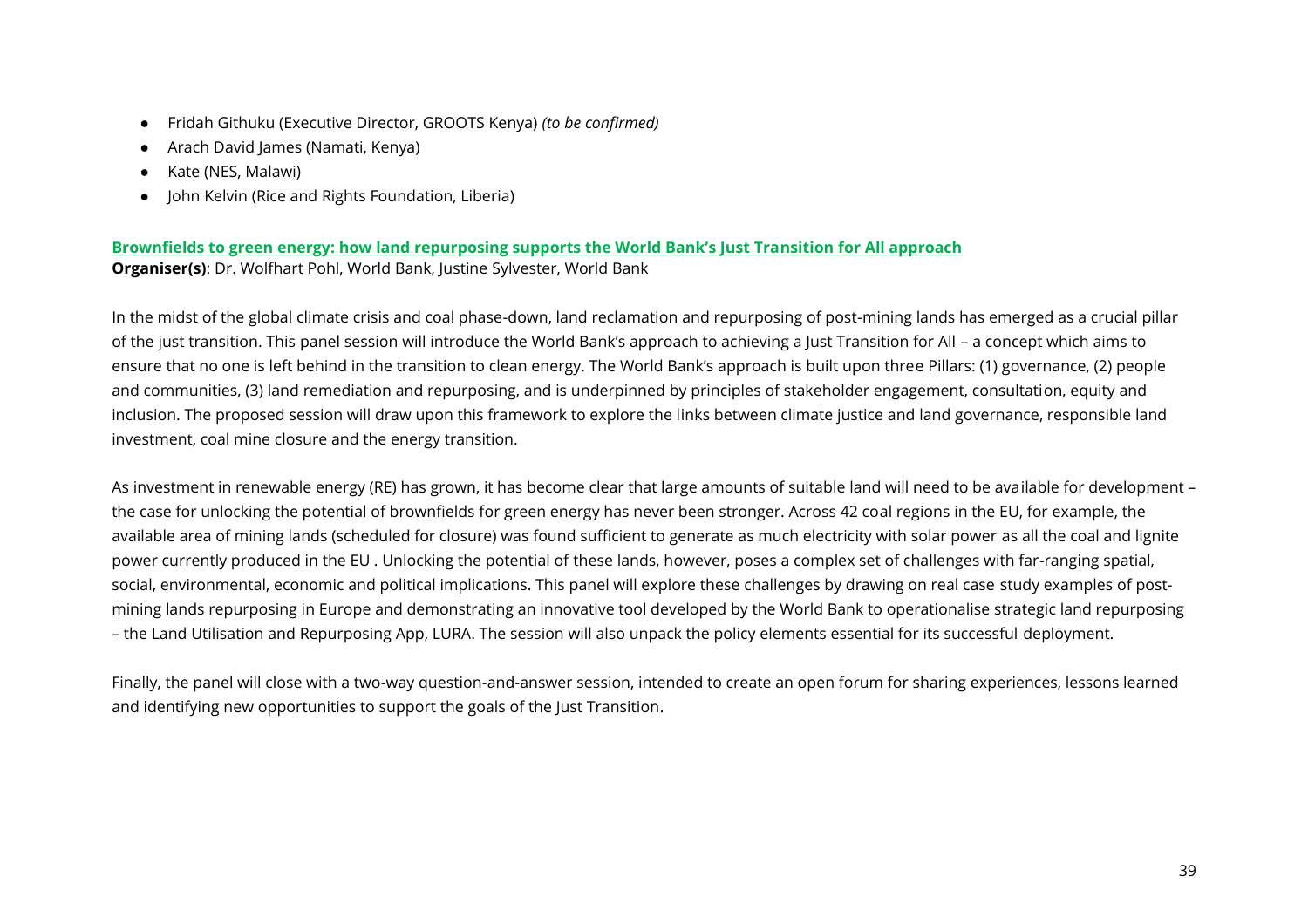## <span id="page-39-0"></span>**Parallel Sessions VII**

#### <span id="page-39-1"></span>**Rethinking sustainability certification of tropical commodities in the context of changing foodscapes Organiser(s):** Rosa de Vos, Wietse Wiersma (Wageningen University and Research)

While there is heightened consumer awareness of the environmental impact of food production, small-scale producers of food are under pressure. The current panel aims to spark discussion and generate new ideas about the effectiveness and value of sustainability certification for small-scale producers of (tropical) commodities, such as coffee, cacao, palm oil, or tropical fruits. Sustainability certification has been used as a tool for land governance, by prescribing best practices to use land, and by attempting to prevent land conflicts and dispossession. However, there is a trend of aggregation of small-scale agriculture into larger cooperatives or even commercial estates, partly justified by narratives on 'sustainable intensification', traceability of products, formalization of land rights, and requirements for certification per group. This panel features an interactive introduction followed by case study presentations critically evaluating the outcomes of certification schemes in cacao and palm oil systems in Asia, Africa and Latin America. Afterwards we will have a transdisciplinary and inclusive discussion on how (and if) sustainability certification can work to reduce negative environmental impacts while also protecting small-scale producers to maintain autonomous control over their land.

#### **Speakers:**

- Wietse Wiersma (Soil Chemistry and Chemical Soil Quality, Wageningen University)
- Selma van der Haar (Centre for International Forestry Research (CIFOR), Knowledge Technology and Innovation and Plant Production Systems, Wageningen University)
- Natalia Moreno Ramirez (Laboratory of Entomology, Wageningen University)
- Giulia Bongiorno (Soil Biology Group, Wageningen University)
- Martha del Río
- Rosa de Vos (Plant Production Systems, Wageningen University)

#### <span id="page-39-2"></span>**Lessons from Impact Evaluations of National Land Administration Reform in Burkina Faso, Mongolia and Mozambique**

**Organiser(s):** Heather Huntington, PhD, Associate Director, Devlab@Duke, Duke University, Kate Marple-Cantrell, Co-Lead, Global Development Research and Evaluation, The Cloudburst Group, Christina Seybolt, Senior Technical Specialist, Impact Evaluation, Social Impact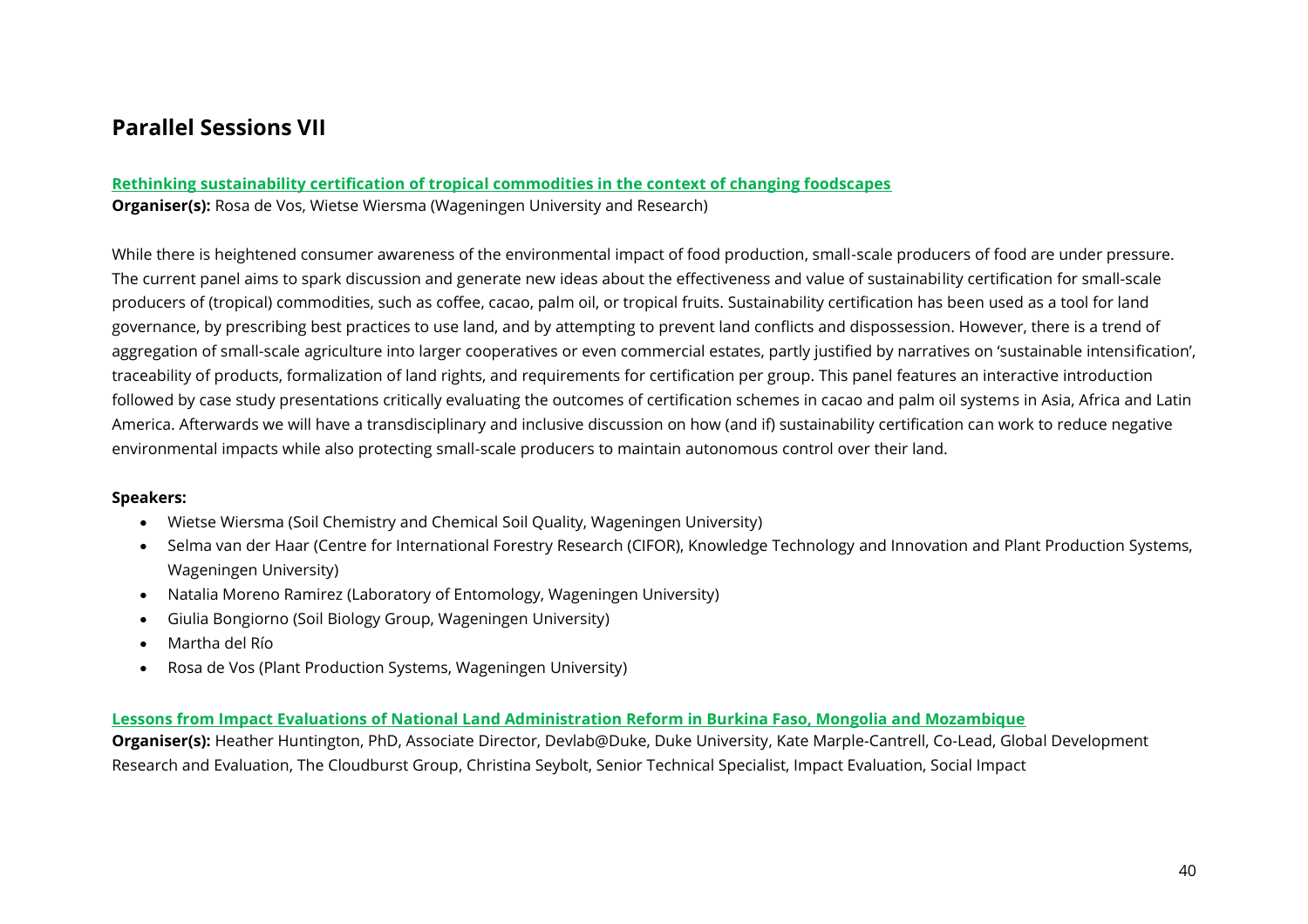Over the past two decades, a growing number of land sector reforms have been undertaken to strengthen land rights, increase tenure security, and improve land governance. These interventions were largely justified by the theoretical role of functioning land administration systems contributing to more secure tenure, motivating improvements in key development outcomes, such as food security and economic development. The growing body of impact evaluations (IEs) of these land sector interventions has allowed the testing of key assumptions in this land theory of change. The three impact evaluations introduced in this panel, of land administration reforms funded by the Millennium Challenge Corporation (MCC) in Burkina Faso and Mozambique provide a number of research- and policy-relevant findings, such as new evidence on the effectiveness of land sector reform and build the knowledge base in Africa across both rural and peri-urban/urban contexts, where there is an especially small number of empirical studies. In particular, research on these interventions improves understanding of the effect of sporadic registration/land administration strengthening reform and systematic titling. These evaluations also move beyond household surveys to include satellite imagery, land administration data, supplementary surveys to capture data from women, and a wide range of qualitative interviews to capture a variety of land sector perspectives. Finally, with an exposure period of over 7 years, the evaluations allow us to understand long-term impacts and project sustainability.

#### <span id="page-40-0"></span>**Reparations through commoning**

#### **Organiser(s)**: Mas Newen, Aralez

We would like to set up a panel and discuss the necessity for the immigrant diaspora and people under the poverty line in the Netherlands for having land to cultivate as a common way of reconnecting to nature and community whilst generating food sovereignty, empowerment and nourishment. Food sovereignty and land-based community can be a powerful source of autonomy for social movements, enabling radical visions for a different world outside of NGO\state-funded programs. We would like an open discussion/session about experiences from the southern hemisphere to see how we can learn from each other in a long-term weaving and exchanging between North and South. We believe that whereas modern agro-industry is reliant on neo-colonial trade policies and mass land dispossession of farmers in the Global South, autonomous agroecological farming communities in the North can enable a de-linking from neo-colonialism and open channels for concrete forms of solidarity by reclaiming of the lands (commons) in the global north.

#### <span id="page-40-1"></span>**Women's Dispossession from Land and Home in Kenya, Uganda, Zambia and Zimbabwe**

**Organiser(s)**: Joseph Schechla, Housing and Land Rights Network (HLRN), Dorothy Baziwe, Shelter and Settlements Alternatives: Uganda Human Settlements Network (SSA:UHSNET), Samuel Ikua, Mazingira Institute, Diana Wachira, Pamoja Trust, Grace Chikumo-Mtonga, Civic Forum on Housing and Habitat Zambia (CFHHZ), Hilary Zhou, Zimbabwe People's Land Rights Movement (ZPLRM)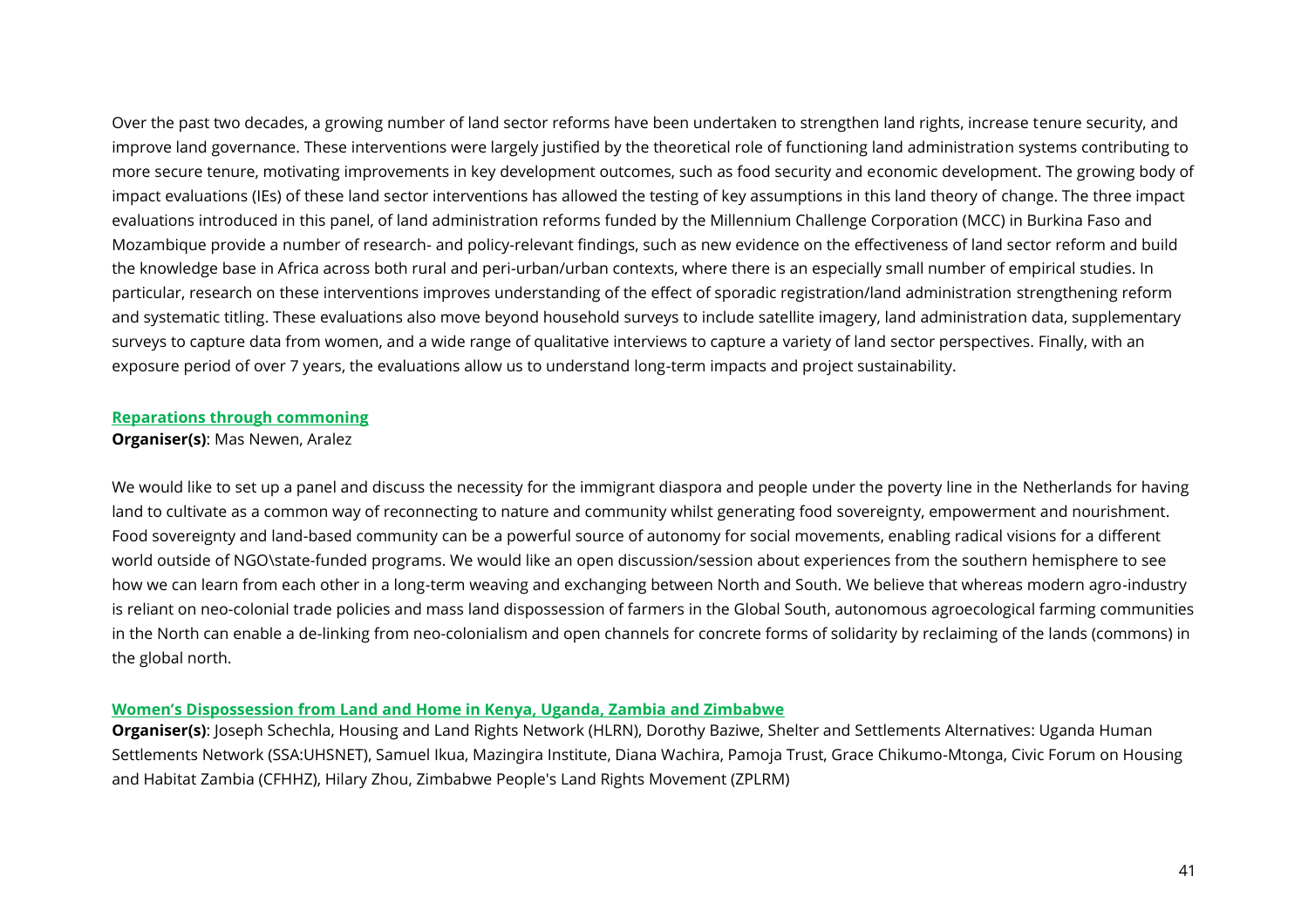Women often are disproportionately vulnerable to eviction and dispossession of land and home, enduring more-severe and more-challenging impacts to recover from. This session presents such experiences of women in Kenya, Uganda, Zambia and Zimbabwe. While the contexts differ, the facts are often common, hidden and/or considered 'normal' and unremarkable. However, these cases of much-needed monitoring and quantification exemplify how to capture and make visible the material and nonmaterial values at stake are systematically captured and documented with a single survey tool, adapted to local circumstances. Contexts include urban development-induced eviction, large-scale land acquisitions and customary practices. The presenters have sought injunctions or remedy for impacted communities, advocated in international, regional, national and local spheres, based on this detailed quantification of women's values at stake.

The session will be structured as follows:

- 1. Overview of women's rights to land and home in sub-Saharan Africa, including a typology of contexts in which women are especially vulnerable often amid customary practice;
- 2. Summary of cases in each country, followed by a roundtable discussion of the differences and similarities among cases
- 3. Discussion/Q&A placing women's dispossession in the legal and policy context, and the role of research and advocacy to effect change.

#### **Presenters**

- Dorothy Baziwe, Shelter and Settlements Alternatives: Uganda Human Settlements Network (SSA:UHSNET); Diana Wachira, Pamoja Trust; Grace Chikumo-Mtonga, Civic Forum on Housing and Habitat Zambia (CFHHZ), Hilary Zhou, Zimbabwe People's Land Rights Movement (ZPLRM)
- Samuel Ikua, *Mazingira Institute*
- Joseph Schechla, *Housing and Land Rights Network* (HLRN)

#### <span id="page-41-0"></span>**Making land-based investment work for all? What is the touch stone?**

#### **Organiser(s):** Food Rights Alliance and Oxfam

This panel session will focus on impact of land based investments on communities and explore practical experiences, innovations on how to make land based investments work for all. In particular the session will explore how principles of free, prior and informed consent can be used to meaningfully engage with stakeholders involved in land-based investments. Also the panel of experts will deliberate on whether the concept of responsible land based investments can be achieved in the different contexts and what the touchstone is. We will highlight two different Land Tools ie